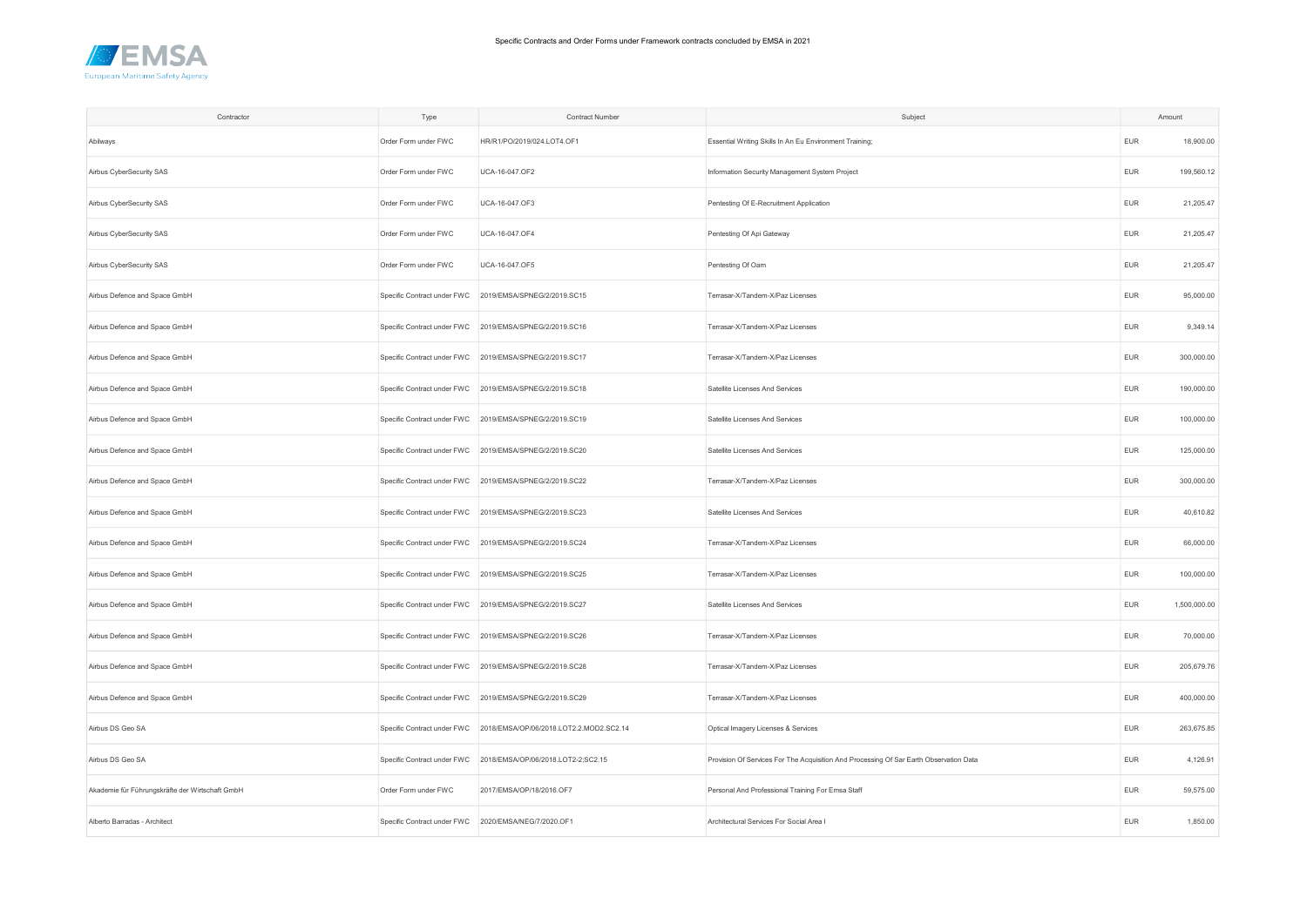

| Alberto Barradas - Architect                                                                           |                                                      | Specific Contract under FWC 2020/EMSA/NEG/7/2020.OF2        | Architectural Services For Entrance Project                                    | EUR        | 3,550.00   |
|--------------------------------------------------------------------------------------------------------|------------------------------------------------------|-------------------------------------------------------------|--------------------------------------------------------------------------------|------------|------------|
| Alliance Française de Lisbonne                                                                         | Order Form under FWC                                 | 2017/EMSA/OP/06/2017.LOT2.OF10.OF11.OF12                    | French Language Classes For Staff                                              | <b>EUR</b> | 10,800.00  |
| Alliance Française de Lisbonne                                                                         | Order Form under FWC                                 | 2017/EMSA/OP/06/2017.LOT2.OF13.OF14                         | French Language Classes For Staff                                              | <b>EUR</b> | 6,000.00   |
| AllMaritim AS                                                                                          |                                                      | Specific Contract under FWC 2020/EMSA/OP/5/2020.LOT1.SC2    | Purchase Of One Current Buster System For Eas North Sea                        | <b>EUR</b> | 236,690.00 |
| AllMaritim AS                                                                                          |                                                      | Specific Contract under FWC 2020/EMSA/OP/5/2020.LOT1.SC3    | Purchase Of Current Buster For Eas Northern Baltic                             | <b>EUR</b> | 235,895.00 |
| AllMaritim AS                                                                                          |                                                      | Specific Contract under FWC 2020/EMSA/OP/5/2020.LOT1.SC4    | Purchase Of One Current Buster For Eas South                                   | <b>EUR</b> | 237,935.00 |
| AllMaritim AS                                                                                          |                                                      | Specific Contract under FWC 2020/EMSA/OP/5/2020.LOT1.SC5    | Purchase Of Medium Sized Equipment: One Current Buster For The Eas North Sea   | <b>EUR</b> | 235,410.00 |
| AllMaritim AS                                                                                          |                                                      | Specific Contract under FWC 2020/EMSA/OP/5/2020.LOT1.SC6    | Purchase Of One Current Buster For The Eas Northern Baltic                     | <b>EUR</b> | 236,110.00 |
| AllMaritim AS                                                                                          |                                                      | Specific Contract under FWC 2020/EMSA/OP/5/2020.LOT1.SC7    | Purchase Of One Current Buster Or The Eas South                                | <b>EUR</b> | 237,060.00 |
| AllMaritim AS                                                                                          |                                                      | Specific Contract under FWC 2020/EMSA/OP/5/2020.LOT1.SC8    | Purchase Of One Current Buster For The Eas Black Sea                           | <b>EUR</b> | 233,310.00 |
| Altia Consultores, SA                                                                                  | Specific Contract under FWC 2020/EMSA/OP/1/2020.SC8  |                                                             | Seg Application - Angular Js Upgrade - Seg - Migration Of Javascript Framework | <b>EUR</b> | 92,931.52  |
| Altia Consultores, SA                                                                                  | Specific Contract under FWC 2020/EMSA/OP/1/2020.SC6  |                                                             | Seg Application Software Development And Testing Fixed Resources-Year 2        | <b>EUR</b> | 153,306.00 |
| Altia Consultores, SA                                                                                  | Specific Contract under FWC 2020/EMSA/OP/1/2020.SC7  |                                                             | Ims Mobile App Software Development And Testing Fixed Resources-Year 2         | <b>EUR</b> | 55,896.00  |
| Altia Consultores, SA                                                                                  | Specific Contract under FWC 2020/EMSA/OP/1/2020.SC9  |                                                             | Seg Corrective Maintenance Second Year                                         | <b>EUR</b> | 25,320.00  |
| Altia Consultores, SA                                                                                  |                                                      | Specific Contract under FWC 2020/EMSA/OP/1/2020.SC10        | Corrective Maintenance Ims Mobile App                                          | <b>EUR</b> | 10,360.00  |
| Altia Consultores, SA                                                                                  | Specific Contract under FWC 2020/EMSA/OP/1/2020.SC5  |                                                             | Seg - Implementation Of A Micro-Frontend Proof-Of-Concept                      | <b>EUR</b> | 56,058.75  |
| Altissia International S.A.                                                                            | Order Form under FWC                                 | ESMA/2017/02.OF11                                           | On-Line Language Classes                                                       | <b>EUR</b> | 837.00     |
| Altissia International S.A.                                                                            | Order Form under FWC                                 | ESMA/2017/02.OF12                                           | On-Line Language Classes                                                       | <b>EUR</b> | 1,000.00   |
| Altissia International S.A.                                                                            | Order Form under FWC                                 | ESMA/2017/02.OF13                                           | On-Line Language Classes                                                       | <b>EUR</b> | 1,252.50   |
| Ambipar Response Ltd                                                                                   | Specific Contract under FWC                          | 2019/EMSA/CPNEG/2/2019.LOT2.SC5                             | Eas Ambipar Training Rotterdam                                                 | <b>EUR</b> | 4,500.00   |
| Ambipar Response Ltd                                                                                   |                                                      | Specific Contract under FWC 2019/EMSA/CPNEG/2/2019.LOT2.SC7 | Renewal Eas North Sea                                                          | <b>EUR</b> | 312,525.05 |
| Ambipar Response Ltd                                                                                   |                                                      | Specific Contract under FWC 2019/EMSA/CPNEG/2/2019.LOT2.SC6 | Additional Storage For Opr Equipment                                           | EUR        | 18,916.20  |
| AMERICAN MPIRO OF SIPING HELLENIC MONOPROSOPI ETAIREIA PERIORISMENIS<br>EVTHINIS (leader) and CE Delft | Specific Contract under FWC 2021/EMSA/OP/43/2020.SC1 |                                                             | First Study On Biofuels                                                        | <b>EUR</b> | 124,650.00 |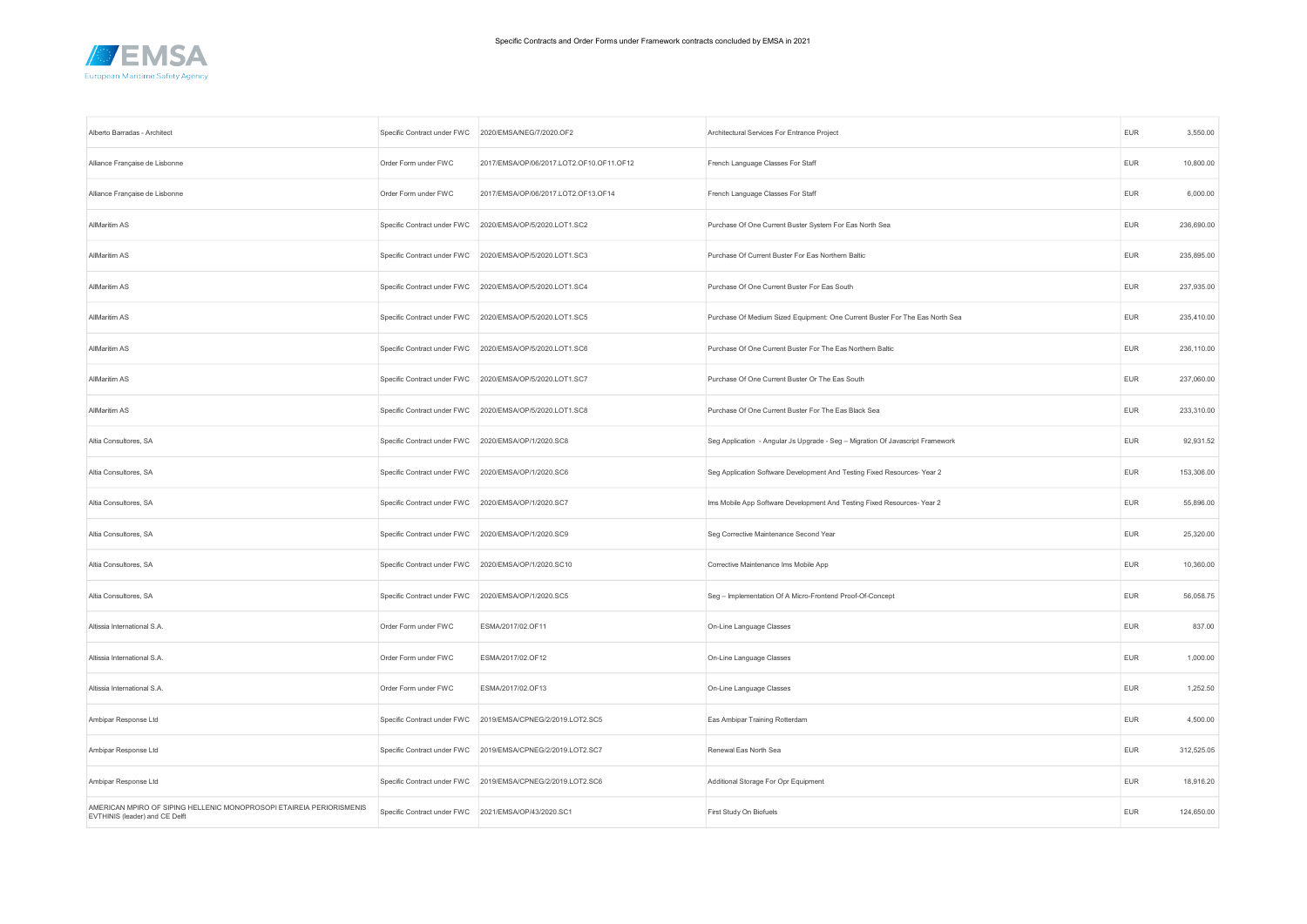

| AMERICAN MPIRO OF SIPING HELLENIC MONOPROSOPI ETAIREIA PERIORISMENIS<br>EVTHINIS (leader) and CE Delft | Specific Contract under FWC | 2021/EMSA/OP/43/2020.SC2            | Second Study On Ammonia                                                                                                                    | <b>EUR</b> | 124,650.00 |
|--------------------------------------------------------------------------------------------------------|-----------------------------|-------------------------------------|--------------------------------------------------------------------------------------------------------------------------------------------|------------|------------|
| ATECOTEL Assistência Técnica e Equipamentos Hoteleiros Lda                                             | Order Form under FWC        | 2018/EMSA/NEG/37/2017.OF15          | Preventive Maintenance Of Kitchen Equipment                                                                                                | <b>EUR</b> | 1,402.00   |
| ATECOTEL Assistência Técnica e Equipamentos Hoteleiros Lda                                             | Order Form under FWC        | 2018/EMSA/NEG/37/2017.OF16          | Corrective Maintenance Of Kitchen Equipment                                                                                                | EUR        | 180.40     |
| ATECOTEL Assistência Técnica e Equipamentos Hoteleiros Lda                                             | Order Form under FWC        | 2018/EMSA/NEG/37/2017.OF17          | Preventive Maintenance Of Kitchen Equipment                                                                                                | <b>EUR</b> | 1,526.00   |
| Axianseu Digital Solutions, S.A.                                                                       | Specific Contract under FWC | 2020/EMSA/OP/28/2019.SC2            | Maintenance Of The Mss Videowall (Second Year)                                                                                             | <b>EUR</b> | 9,269.00   |
| Axianseu Digital Solutions, S.A.                                                                       | Order Form under FWC        | 2017/EMSA/OP/18/2017.OF40           | Free-Cooling Chillers For Our Data Center                                                                                                  | <b>EUR</b> | 100,517.29 |
| Axianseu Digital Solutions, S.A.                                                                       | Order Form under FWC        | 2017/EMSA/OP/18/2017.OF41           | Nas Small Storage System                                                                                                                   | <b>EUR</b> | 1,324.88   |
| Axianseu Digital Solutions, S.A.                                                                       | Order Form under FWC        | 2017/EMSA/OP/18/2017.OF42           | 4 Internet Wan Routers Lisbon And Madrid                                                                                                   | <b>EUR</b> | 94,560.72  |
| Axianseu Digital Solutions, S.A.                                                                       | Order Form under FWC        | 2017/EMSA/OP/18/2017.OF43           | Cisco Install Base Maintenance Renewal                                                                                                     | <b>EUR</b> | 48,389.01  |
| Axianseu Digital Solutions, S.A.                                                                       | Order Form under FWC        | 2017/EMSA/OP/18/2017.OF44           | Data Centre Power And Cooling Refresh                                                                                                      | <b>EUR</b> | 209,280.28 |
| Axianseu Digital Solutions, S.A.                                                                       | Order Form under FWC        | 2017/EMSA/OP/18/2017.OF46           | Maintenance Renewal                                                                                                                        | <b>EUR</b> | 61,455.40  |
| Axianseu Digital Solutions, S.A.                                                                       | Order Form under FWC        | 2017/EMSA/OP/18/2017.OF47           | Purchase Netapp Shelves And Assessories                                                                                                    | <b>EUR</b> | 94,869.98  |
| Axianseu Digital Solutions, S.A.                                                                       | Order Form under FWC        | 2017/EMSA/OP/18/2017.OF48           | Racks And Pdus For The Data Center                                                                                                         | EUR        | 7,425.42   |
| Axianseu Digital Solutions, S.A.                                                                       | Order Form under FWC        | 2017/EMSA/OP/18/2017.ROC51          | External Diesel Repository And Pdu                                                                                                         | <b>EUR</b> | 12,461.92  |
| Axianseu Digital Solutions, S.A.                                                                       | Order Form under FWC        | 2017/EMSA/OP/18/2017.OF53           | Renewal Of Checkpoint Maintenance And Services Subscriptions                                                                               | <b>EUR</b> | 99,767.84  |
| Axianseu Digital Solutions, S.A.                                                                       | Order Form under FWC        | 2017/EMSA/OP/18/2017.OF54           | Purchase Of Commvault Hyperscale 'X' Data Protection Solution                                                                              | <b>EUR</b> | 263,277.88 |
| Axianseu Digital Solutions, S.A.                                                                       | Order Form under FWC        | 2017/EMSA/OP/18/2017.OF55           | Apc Renewal                                                                                                                                | <b>EUR</b> | 32,077.76  |
| Baker Tilly Belgium Bedrijfrevisore                                                                    | Specific Contract under FWC | BUDG-19-PO-01.SC AUDIT 2020 CMS/CBC | Audit 2020 Cms                                                                                                                             | <b>EUR</b> | 5,093.75   |
| Baker Tilly Belgium Bedrijfrevisore                                                                    | Specific Contract under FWC | BUDG-19-PO-01.SC AUDIT 2020 CMS/CBC | Audit 2020 Cbc                                                                                                                             | <b>EUR</b> | 4,862.50   |
| Balance Technology Consulting GmbH                                                                     | Order Form under FWC        | 2019/EMSA/OP/10/2019.OF3            | Marine Equipment Directive (Med) Scientific And Technical Support, Including Support For The Operation Of The Med Technical<br>Secretariat | EUR        | 150,000.00 |
| Bechtle Brussels NV                                                                                    | Order Form under FWC        | DI/07720.1012787                    | Rnw Liferay Prod.                                                                                                                          | <b>EUR</b> | 95,541.60  |
| Bechtle Brussels NV                                                                                    | Order Form under FWC        | DI/07720.OF1012832                  | Rnw Esri                                                                                                                                   | <b>EUR</b> | 17,241.37  |
| Bechtle Brussels NV                                                                                    | Order Form under FWC        | DI/07720.OF1014847                  | Renewal Axway Cft Prod & Pre-Prod                                                                                                          | <b>EUR</b> | 6,406.62   |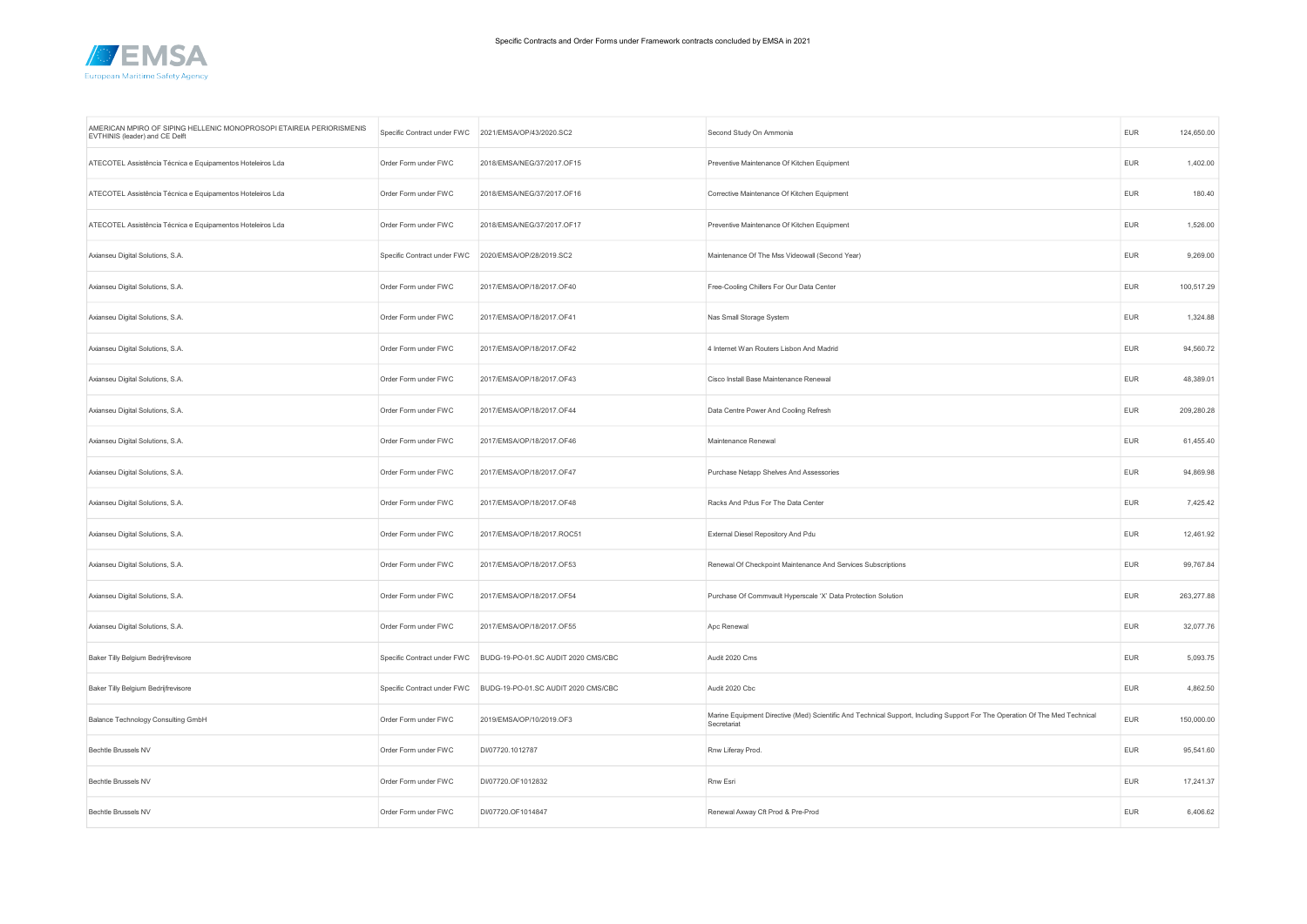

| Bechtle Brussels NV | Order Form under FWC                           | DI/07720.OF1013076        | Tibco Jaspersoft Bi Entreprise Subscription Renewal    | <b>EUR</b>                  | 59,459.40 |
|---------------------|------------------------------------------------|---------------------------|--------------------------------------------------------|-----------------------------|-----------|
| Bechtle Brussels NV | Order Form under FWC                           | DI/07720.OF1013512        | Renewal Adobe Licences                                 | <b>EUR</b>                  | 9,784.51  |
| Bechtle Brussels NV | Order Form under FWC                           | DI/07720.OF1012968        | Renewal Luciad                                         | <b>EUR</b>                  | 18,716.79 |
| Bechtle Brussels NV | Order Form under FWC                           | DI/07720.OF1013258        | Acquisition Adobe Licenses                             | <b>EUR</b>                  | 979.47    |
| Bechtle Brussels NV | Order Form under FWC                           | DI/07720.SC1014010        | Qlik Services - External Dashboard And Improvements V7 | <b>EUR</b>                  | 29,374.00 |
| Bechtle Brussels NV | Order Form under FWC                           | DI/07720.SC1013206        | Red Hat Consultancy                                    | <b>EUR</b>                  | 18,092.00 |
| Bechtle Brussels NV | Order Form under FWC                           | DI/07720.OF1013454        | Renewal Ibm Subscriptions                              | <b>EUR</b>                  | 2,012.47  |
| Bechtle Brussels NV | Order Form under FWC                           | 2018/EMSA/OP/11/2018.OF17 | Laptops                                                | <b>EUR</b>                  | 8,901.53  |
| Bechtle Brussels NV | Order Form under FWC                           | DI/07720.OF1013513        | Rnw Commvault Support                                  | <b>EUR</b>                  | 39,516.53 |
| Bechtle Brussels NV | Order Form under FWC                           | 2018/EMSA/OP/11/2018.OF18 | Purchase Of Laptops & Accessories                      | <b>EUR</b>                  | 748.46    |
| Bechtle Brussels NV | Order Form under FWC                           | DI/07720.0F1014053        | Renewal Altova Stylevision                             | <b>EUR</b>                  | 133.06    |
| Bechtle Brussels NV | Order Form under FWC                           | DI/07720.OF1014060        | Renewal Maintenance Solarwinds                         | <b>EUR</b>                  | 184.27    |
| Bechtle Brussels NV | Specific Contract under FWC DI/07720.SC1013836 |                           | Provision Of Atlassian Support Services                | <b>EUR</b>                  | 36,590.40 |
| Bechtle Brussels NV | Order Form under FWC                           | DI/07720.OF1014054        | Renewal Autocad                                        | EUR                         | 924.92    |
| Bechtle Brussels NV | Order Form under FWC                           | DI/07720. OF1014066       | Renewal Harman                                         | EUR                         | 63,672.80 |
| Bechtle Brussels NV | Specific Contract under FWC                    | DI/07720.SC1014454        | Emsa Academy Helpdesks                                 | <b>EUR</b>                  | 4,573.80  |
| Bechtle Brussels NV | Order Form under FWC                           | 2018/EMSA/OP/11/2018.OF19 | Pcs, Laptops & Accessories                             | EUR                         | 1,339.22  |
| Bechtle Brussels NV | Order Form under FWC                           | DI/07720.OF1014433        | Renewal Maintenance Dell Toad                          | $\ensuremath{\mathsf{EUR}}$ | 1,750.71  |
| Bechtle Brussels NV | Order Form under FWC                           | DI/07720.OF1014846        | Renewal Maintenance Ibm                                | <b>EUR</b>                  | 4,060.66  |
| Bechtle Brussels NV | Order Form under FWC                           | DI/07720.OF1014796        | Renewal Qlik Maintenance                               | <b>EUR</b>                  | 11,429.06 |
| Bechtle Brussels NV | Order Form under FWC                           | DI/07720.OF1014817        | Renewal Axway Api Gateway And Mgnt                     | <b>EUR</b>                  | 26,628.72 |
| Bechtle Brussels NV | Order Form under FWC                           | DI/07720.OF1014845        | Renewal Tibco Ebx Maintenance                          | <b>EUR</b>                  | 45,623.66 |
| Bechtle Brussels NV | Order Form under FWC                           | DI/07720.OF1014844        | Renewal Altova Spy & Stylevision                       | <b>EUR</b>                  | 5,571.60  |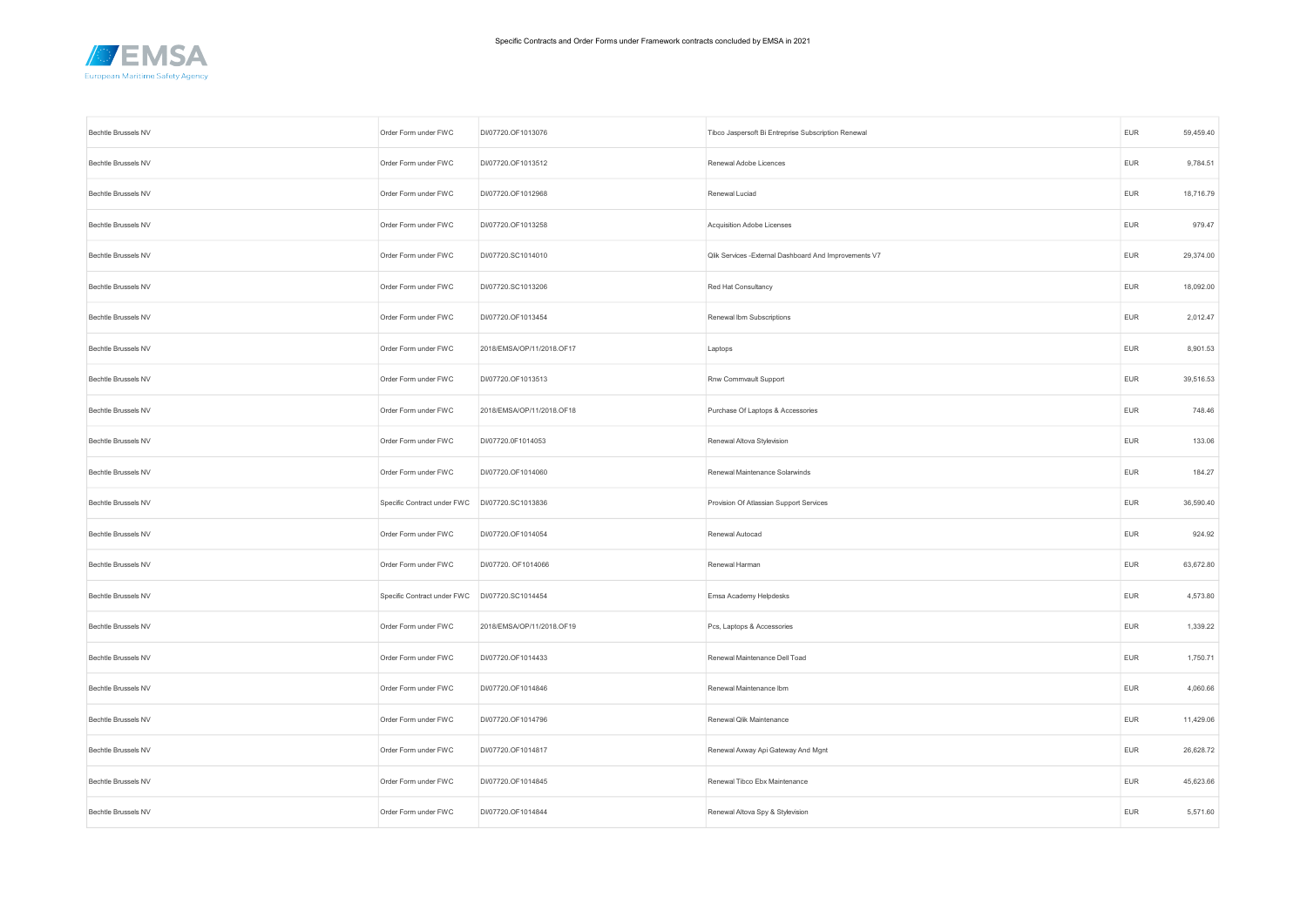

| Bechtle Brussels NV                                                 | Order Form under FWC                                 | DI/07720.OF1014850        | Renewal Red Hat Subscriptions                                                             | <b>EUR</b>                  | 71,131.55  |
|---------------------------------------------------------------------|------------------------------------------------------|---------------------------|-------------------------------------------------------------------------------------------|-----------------------------|------------|
| Bechtle Brussels NV                                                 | Order Form under FWC                                 | DI/07720.OF1014843        | Renewal Clearswift Subscriptions                                                          | <b>EUR</b>                  | 17,987.64  |
| Bechtle Brussels NV                                                 | Specific Contract under FWC                          | DI/07720.SC1014328        | Qlik Project - Eo Dc Dashboards                                                           | <b>EUR</b>                  | 33,520.98  |
| <b>Bechtle Brussels NV</b>                                          | Specific Contract under FWC DI/07720.SC1015332       |                           | Axway Consultancy Support Services For Axway Mft Products                                 | <b>EUR</b>                  | 18,177.50  |
| Bechtle Brussels NV                                                 | Order Form under FWC                                 | DI/07720.OF1015207        | Additional Atlassian Licences                                                             | <b>EUR</b>                  | 73,302.77  |
| Bechtle Brussels NV                                                 | Order Form under FWC                                 | DI/07720.SC1015288        | Commvault Consultancy                                                                     | <b>EUR</b>                  | 24,759.42  |
| Bechtle Brussels NV                                                 | Order Form under FWC                                 | 2018/EMSA/OP/11/2018.OF20 | Purchase Of Pcs, Laptops & Accessories                                                    | <b>EUR</b>                  | 4,733.00   |
| Bechtle Brussels NV                                                 | Order Form under FWC                                 | DI/07720.OF1016074        | Renewal Appdynamics Saas                                                                  | <b>EUR</b>                  | 112,899.84 |
| Bechtle Brussels NV                                                 | Order Form under FWC                                 | 2018/EMSA/OP/11/2018.OF21 | Pcs, Laptops & Accessories                                                                | EUR                         | 57,907.63  |
| Bechtle Brussels NV                                                 | Order Form under FWC                                 | DI/07720.OF1016526        | Purchase Cisco Webex License                                                              | <b>EUR</b>                  | 197.22     |
| Bechtle Brussels NV                                                 | Order Form under FWC                                 | 2018/EMSA/OP/11/2018.OF22 | Ict Equipment, Notebooks, Screens, Keyboards                                              | <b>EUR</b>                  | 38,321.44  |
| Bechtle Brussels, Comparex Belgium, Insight Technology, Softwareone | Order Form under FWC                                 | DI/07720.OF1013453        | Renewal Axway                                                                             | <b>EUR</b>                  | 91,036.16  |
| Bechtle Brussels, Comparex Belgium, Insight Technology, Softwareone | Order Form under FWC                                 | DI/07720.OF1013452        | Renewal Maintenance Macfee                                                                | <b>EUR</b>                  | 680.86     |
| Bechtle Brussels, Comparex Belgium, Insight Technology, Softwareone | Order Form under FWC                                 | DI/07720.OF1013974        | Acquisition Of Atlassian Licenses                                                         | <b>EUR</b>                  | 2,662.97   |
| Beltrão Coelho Sistemas de Escritório                               | Order Form under FWC                                 | 2015/EMSA/OP/10/2015.OF13 | Maintenance Of Printers And Copiers                                                       | <b>EUR</b>                  | 10,000.00  |
| Bilbomatica S.A                                                     | Specific Contract under FWC                          | 2021/EMSA/OP/11/2020.SC1  | Provision Of Testing And Quality Assurance Services Related To Emsa Maritime Applications | <b>EUR</b>                  | 374,947.50 |
| Bilbomatica S.A                                                     | Specific Contract under FWC                          | 2021/EMSA/OP/11/2020.SC2  | Provision Of Testing And Quality Assurance Services Related To Emsa Maritime Applications | $\ensuremath{\mathsf{EUR}}$ | 54,638.00  |
| Bilbomatica S.A                                                     | Specific Contract under FWC 2021/EMSA/OP/11/2020.SC3 |                           | <b>Testing Rpas</b>                                                                       | <b>EUR</b>                  | 49,923.80  |
| Bilbomatica S.A                                                     | Specific Contract under FWC                          | 2021/EMSA/OP/11/2020.SC4  | Provision Of Testing And Quality Assurance Services                                       | <b>EUR</b>                  | 59,682.00  |
| Bilbomatica S.A                                                     | Specific Contract under FWC                          | 2021/EMSA/OP/11/2020.SC6  | It Quality Assurance Services - Time & Means                                              | <b>EUR</b>                  | 19,800.00  |
| Bilbomatica S.A                                                     | Specific Contract under FWC 2021/EMSA/OP/11/2020.SC5 |                           | Testing And Quality Assurance Services                                                    | <b>EUR</b>                  | 30,135.00  |
| Bilbomatica S.A                                                     | Specific Contract under FWC 2021/EMSA/OP/11/2020.SC8 |                           | Testing And Quality Assurance Services For Emsa-Cise Node And Adaptor                     | <b>EUR</b>                  | 6,922.50   |
| Bilbomatica S.A                                                     | Specific Contract under FWC 2021/EMSA/OP/11/2020.SC7 |                           | Provision Of Testing And Quality Assurance Services Related To Emsa Maritime Applications | <b>EUR</b>                  | 24,813.00  |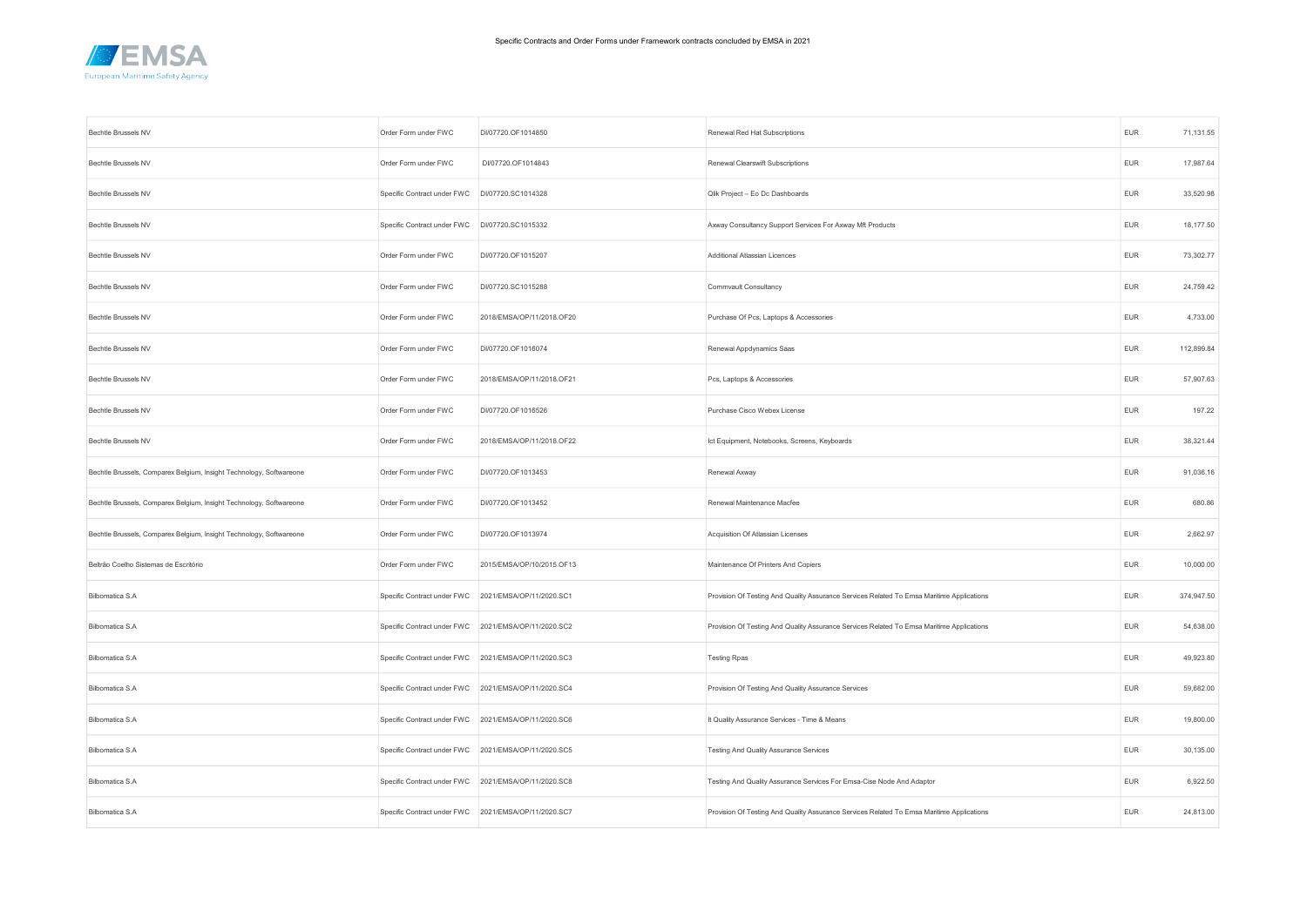

| Bilbomatica S.A                       | Specific Contract under FWC 2021/EMSA/OP/11/2020.SC9  |                                                                     | Provision Of Testing And Quality Assurance Services Related To Survseanet System        | <b>EUR</b> | 29,932.50  |
|---------------------------------------|-------------------------------------------------------|---------------------------------------------------------------------|-----------------------------------------------------------------------------------------|------------|------------|
| Bilbomatica S.A                       |                                                       | Specific Contract under FWC 2021/EMSA/OP/11/2020.SC11               | Provision Of Testing And Quality Assurance Services                                     | <b>EUR</b> | 96,790.00  |
| Bilbomatica S.A                       |                                                       | Specific Contract under FWC 2021/EMSA/OP/11/2020.SC10               | Provision Of Testing And Quality Assurance Services                                     | <b>EUR</b> | 99,832.50  |
| Bilbomatica S.A                       |                                                       | Specific Contract under FWC 2021/EMSA/OP/11/2020.SC13               | Testing And Quality Assurance Services For Emsa-Cise Node And Adaptor                   | <b>EUR</b> | 20,565.00  |
| <b>BON MARINE Ltd</b>                 |                                                       | Specific Contract under FWC 2021/EMSA/CPNEG/3/2021.SC1              | Eas Black Sea Initial Arrangement                                                       | <b>EUR</b> | 378,470.00 |
| CEDRE - CEFIC                         | Specific Contract under FWC 2020/EMSA/OP/20/2020.SC2  |                                                                     | <b>Testing Emsa Dispersants</b>                                                         | <b>EUR</b> | 7,182.00   |
| CEDRE - CEFIC                         | Specific Contract under FWC 2020/EMSA/OP/20/2020.SC3  |                                                                     | <b>Testing Emsa Dispersants</b>                                                         | <b>EUR</b> | 2,052.00   |
| CloudComputing.pt Lda                 |                                                       | Specific Contract under FWC 2021/EMSA/OP/36/2020.LOT2.SC1           | Integration Services For Single Window Environment (Ird And Csd)                        | <b>EUR</b> | 90,000.00  |
| CloudComputing.pt Lda                 |                                                       | Specific Contract under FWC 2021/EMSA/OP/36/2020.LOT 2.SC2          | Api Gateway Integration Services Time And Means                                         | <b>EUR</b> | 58,500.00  |
| Collecte Localisation Satellites S.A. | Specific Contract under FWC 2021/EMSA/OP/14/2020.SC1  |                                                                     | Survseanet - Module 1 Development And Setup                                             | <b>EUR</b> | 390,000.00 |
| Collecte Localisation Satellites S.A. |                                                       | Specific Contract under FWC 2018/EMSA/OP/06/2018.LOT1-1.MOD2.SC2.22 | Provision Of Services For The Acquisition And Processing Of Sar Eo Data                 | <b>EUR</b> | 875,000.00 |
| Collecte Localisation Satellites S.A. |                                                       | Specific Contract under FWC 2018/EMSA/OP/06/2018.LOT1.MOD2.SC 2.23  | Provision Of Services For The Acquisition And Processing Of Sar Eo Data                 | <b>EUR</b> | 41,088.50  |
| Collecte Localisation Satellites S.A. | Order Form under FWC                                  | 2020/SPNEG/02/2020.OF2                                              | Rpas Dc Online Trainings                                                                | <b>EUR</b> | 18,199.20  |
| Collecte Localisation Satellites S.A. |                                                       | Specific Contract under FWC 2018/EMSA/OP/06/2018.LOT1-1.MOD2.SC2.24 | Provision Of Services For The Acquisition And Processing Of Sar Eo Data For Emergencies | <b>EUR</b> | 5,377.50   |
| Collecte Localisation Satellites S.A. | Specific Contract under FWC 2020/EMSA/OP/12/2020. SC1 |                                                                     | Adaptive Maintenance Of The Lrit Ide, Lrit Cdc Application And Lrit Ship                | <b>EUR</b> | 104,216.00 |
| Collecte Localisation Satellites S.A. | Order Form under FWC                                  | 2020/EMSA/OP/12/2020 .OF1                                           | Lrit Cdc/Ship Db Corrective Maintenance                                                 | <b>EUR</b> | 50,000.00  |
| Collecte Localisation Satellites S.A. | Specific Contract under FWC                           | 2019/EMSA/OP/2/2019; MOD2;SC4                                       | Delivery Of Asp/Csp Services For The Eu Lrit Dc                                         | <b>EUR</b> | 960,000.00 |
| Collecte Localisation Satellites S.A. |                                                       | Specific Contract under FWC 2018/EMSA/OP/06/2018.LOT1-1.MOD2.SC2.25 | Provision Of Services For The Acquisition And Processing Of Sar Eo Data                 | <b>EUR</b> | 200,000.00 |
| Collecte Localisation Satellites S.A. |                                                       | Specific Contract under FWC 2018/EMSA/OP/06/2018.LOT1 SC.2.26       | Satellite Licenses And Services                                                         | <b>EUR</b> | 40,000.00  |
| Collecte Localisation Satellites S.A. | Specific Contract under FWC                           | 2018/EMSA/OP/06/2018.LOT1 SC.2.27                                   | Satellite Licenses And Services                                                         | <b>EUR</b> | 78,641.25  |
| Collecte Localisation Satellites S.A. | Order Form under FWC                                  | 2020/EMSA/SPNEG/2/2020.OF3                                          | Analysis Rpas Mission Data, Extra Support Monitoring And Troubleshooting Incidents      | <b>EUR</b> | 44,102.97  |
| Collecte Localisation Satellites S.A. | Specific Contract under FWC                           | 2018/EMSA/OP/06/2018.LOT1-1 SC 2.21                                 | Provision Of Services For The Acquisition And Processing Of Sar Earth Observation Data  | EUR        | 5,807.50   |
| Collecte Localisation Satellites S.A. | Order Form under FWC                                  | 2020/EMSA/SPNEG/2/2020.OF4                                          | Rpas Dc Operations                                                                      | <b>EUR</b> | 33,200.40  |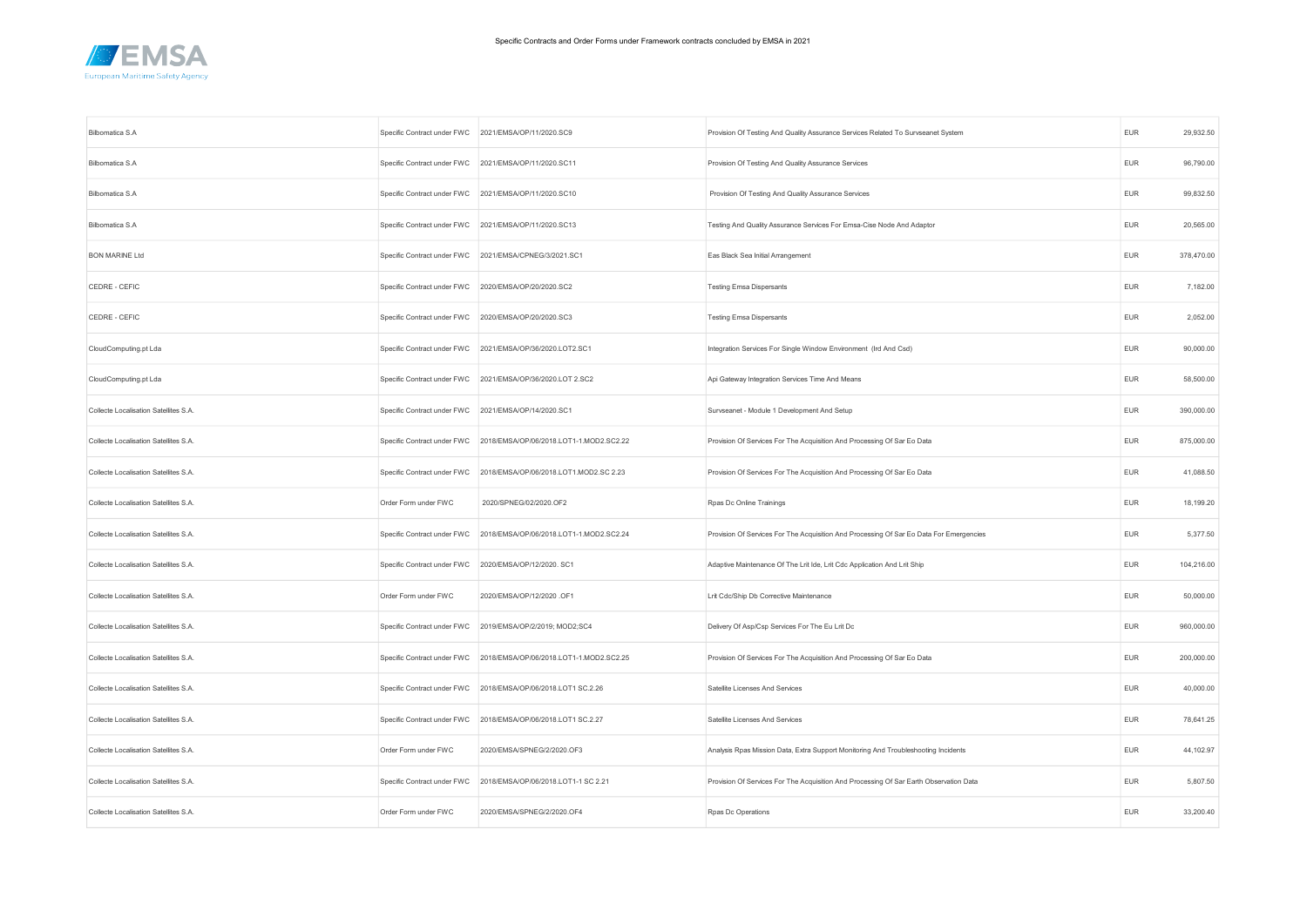

| Collecte Localisation Satellites S.A                                                                            | Specific Contract under FWC | 2018/EMSA/OP/06/2018.LOT1-1.MOD2.SC2.30                    | Provision Of Services For The Acquisition And Processing Of Sar Eo Data | <b>EUR</b> | 840,000.00   |
|-----------------------------------------------------------------------------------------------------------------|-----------------------------|------------------------------------------------------------|-------------------------------------------------------------------------|------------|--------------|
| Collecte Localisation Satellites S.A.                                                                           | Specific Contract under FWC | 2018/EMSA/OP/06/2018.LOT1-1.MOD2.SC2.31                    | Provision Of Services For The Acquisition And Processing Of Sar Eo Data | EUR        | 60,000.00    |
| Collecte Localisation Satellites S.A.                                                                           | Specific Contract under FWC | 2018/EMSA/OP/06/2018.LOT1-1 SC.2.32                        | Satellite Licenses And Services                                         | <b>EUR</b> | 480,000.00   |
| Collecte Localisation Satellites S.A.                                                                           | Specific Contract under FWC | 2018/EMSA/OP/06/2018.LOT1-1.MOD2.SC2.33                    | Provision Of Services For The Acquisition And Processing Of Sar Eo Data | <b>EUR</b> | 1,018.00     |
| Collecte Localisation Satellites S.A.                                                                           | Specific Contract under FWC | 2018/EMSA/OP/06/2018.LOT1-1.MOD2.SC2.34                    | Provision Of Services For The Acquisition And Processing Of Sar Eo Data | <b>EUR</b> | 100,000.00   |
| Colt Technology Services, Unipessoal Lda                                                                        | Order Form under FWC        | 2020/EMSA/OP/32/2019.LOT1.OF3                              | Telecommunications (Internet) Services                                  | <b>EUR</b> | 27,545.00    |
| Colt Technology Services, Unipessoal Lda & Global Rusalka S.L.                                                  | Specific Contract under FWC | 2020/EMSA/OP/6/2020.SC2                                    | Housing/Hosting Services For A Business Continuity Datacentre           | <b>EUR</b> | 97,404.00    |
| Consortium "Altus LSA Commercial and Manufacturing S.A. and ADAPT IT S.A."                                      | Specific Contract under FWC | 2021/EMSA/OP/4/2020.LOT2.SC1                               | Module 5- Interfacing                                                   | <b>EUR</b> | 60,000.00    |
| Consortium "Altus LSA Commercial and Manufacturing S.A. and ADAPT IT S.A."                                      | Specific Contract under FWC | 2021/EMSA/OP/4/2020.LOT2.SC2                               | Module 6 Capability Test                                                | <b>EUR</b> | 13,000.00    |
| Consortium "Bilbomatica SA (GL) - Axianseu II Digital Consulting SA"                                            | Specific Contract under FWC | 2021/EMSA/OP/11/2020.SC12                                  | Testing And Quality Assurance Services                                  | EUR        | 79,885.00    |
| Consortium "COMLIN"                                                                                             | Order Form under FWC        | DI/7370.OF10347                                            | Lto Back-Up Infrastructure                                              | <b>EUR</b> | 25,716.43    |
| Consortium "JV CANCOM-PIRONET"                                                                                  | Order Form under FWC        | OC/EFSA/PTT/2015/01.OF82                                   | Provision Of Marinfo Maintenance Services                               | EUR        | 58,410.00    |
| Consortium "JV CANCOM-PIRONET"                                                                                  | Order Form under FWC        | OC/EFSA/PTT/2015/01.OF73                                   | Hp-Ims Consumption                                                      | <b>EUR</b> | 300,000.00   |
| Consortium "JV CANCOM-PIRONET"                                                                                  | Order Form under FWC        | OC/EFSA/PTT/2015/01.OF85                                   | <b>Cloud Consultancy Services</b>                                       | <b>EUR</b> | 19,053.00    |
| Consortium "JV CANCOM-PIRONET"                                                                                  | Order Form under FWC        | OC/EFSA/PTT/2015/01.OF90                                   | <b>Cloud Consultancy Services</b>                                       | <b>EUR</b> | 26,356.65    |
| Consortium "REACT consortium - CLS Collecte Localisation Satellites S.A & Tekever II<br>Autonomous Systems Lda" | Specific Contract under FWC | 2017/EMSA/OP/12/2016.LOT2.SC13                             | Rpas Operations                                                         | <b>EUR</b> | 1,185,747.32 |
| Consortium "REACT consortium - CLS Collecte Localisation Satellites S.A & Tekever II<br>Autonomous Systems Lda" | Specific Contract under FWC | 2017/EMSA/OP/12/2016.LOT2.SC15                             | Rpas Operations                                                         | <b>EUR</b> | 404,324.00   |
| Consortium "REACT consortium - CLS Collecte Localisation Satellites S.A & Tekever II<br>Autonomous Systems Lda" |                             | Specific Contract under FWC 2017/EMSA/OP/12/2016.LOT2.SC14 | Availibility/Reservation Fees                                           | <b>EUR</b> | 301,329.63   |
| Consortium "REACT consortium - CLS Collecte Localisation Satellites S.A & Tekever UAS<br>A.S."                  | Specific Contract under FWC | 2021/EMSA/OP/27/2020.LOT1.SC6                              | Mobilization Cyprus                                                     | <b>EUR</b> | 20,000.00    |
| Consortium CANCOM Public BV (leader), CANCOM Managed Services GmbH and CANCOM<br>GmbH                           | Order Form under FWC        | OC/EFSA/PTT/2015/01.OF75                                   | Hp-Ims Phase 5- Iteration 2                                             | <b>EUR</b> | 315,484.53   |
| Consortium CANCOM Public BV (leader), CANCOM Managed Services GmbH and CANCOM<br>GmbH                           | Order Form under FWC        | OC/EFSA/PTT/2015/01.OF74                                   | Emsa Project Management Cloud Tool Support Services                     | <b>EUR</b> | 12,096.00    |
| Consortium CANCOM Public BV (leader), CANCOM Managed Services GmbH and CANCOM<br>GmbH                           | Order Form under FWC        | OC/EFSA/PTT/2015/01.OF76                                   | Marinfo Operationalisation                                              | <b>EUR</b> | 38,730.00    |
| Consortium CANCOM Public BV (leader), CANCOM Managed Services GmbH and CANCOM<br>GmbH                           | Order Form under FWC        | OC/EFSA/PTT/2015/01.OF77                                   | Consultancy Services And Cloud Costs-Emsa Adaptor Project               | <b>EUR</b> | 126,270.00   |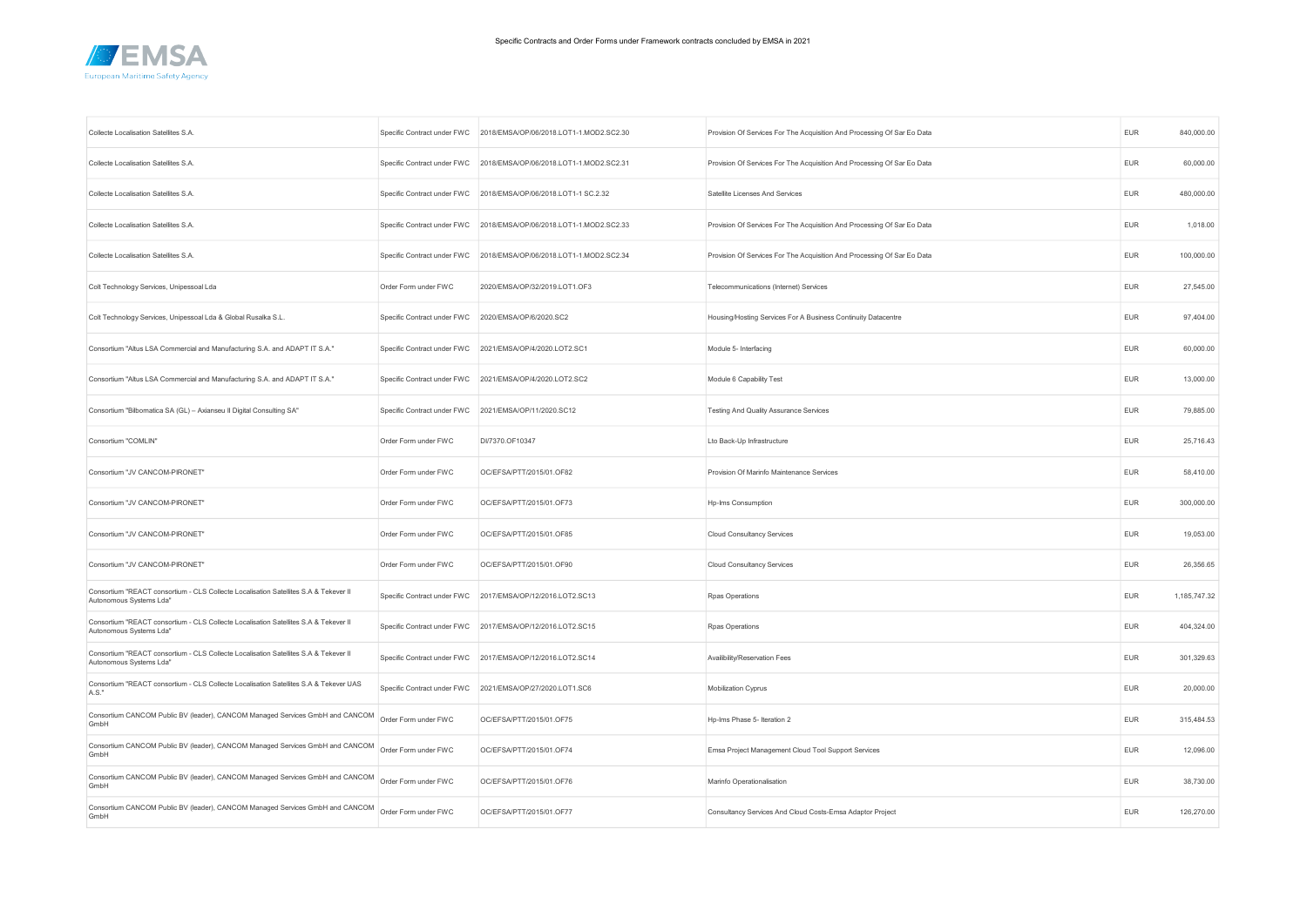

| Consortium CANCOM Public BV (leader), CANCOM Managed Services GmbH and CANCOM<br>GmbH | Order Form under FWC                                 | OC/EFSA/PTT/2015/01.OF84 | Hp-Ims Azure Consumption                                                                                                                                                                            | <b>EUR</b> | 40,647.35  |
|---------------------------------------------------------------------------------------|------------------------------------------------------|--------------------------|-----------------------------------------------------------------------------------------------------------------------------------------------------------------------------------------------------|------------|------------|
| Consortium CANCOM Public BV (leader), CANCOM Managed Services GmbH and CANCOM<br>GmbH | Order Form under FWC                                 | OC/EFSA/PTT/2015/01.OF81 | Hp-Ims Operations Service                                                                                                                                                                           | <b>EUR</b> | 102,135.00 |
| Consortium CANCOM Public BV (leader), CANCOM Managed Services GmbH and CANCOM<br>GmbH | Order Form under FWC                                 | OC/EFSA/PTT/2015/01.OF86 | Hp-Ims Phase 5 - Iteration 3 Consultancy Services & Cloud Costs                                                                                                                                     | <b>EUR</b> | 546,276.00 |
| Consortium CANCOM Public BV (leader), CANCOM Managed Services GmbH and CANCOM<br>GmbH | Order Form under FWC                                 | OC/EFSA/PTT/2015/01.OF78 | Roster Hosting                                                                                                                                                                                      | <b>EUR</b> | 1,935.68   |
| Consortium CANCOM Public BV (leader), CANCOM Managed Services GmbH and CANCOM<br>GmbH | Order Form under FWC                                 | OC/EFSA/PTT/2015/01.OF79 | Med Db Maintenance                                                                                                                                                                                  | <b>EUR</b> | 86,172.00  |
| Consortium CANCOM Public BV (leader), CANCOM Managed Services GmbH and CANCOM<br>GmbH | Order Form under FWC                                 | OC/EFSA/PTT/2015/01.OF80 | Consultancy Services And Cloud Costs-Emsa Adaptor Project                                                                                                                                           | <b>EUR</b> | 39.680.00  |
| Consortium CANCOM Public BV (leader), CANCOM Managed Services GmbH and CANCOM<br>GmbH | Order Form under FWC                                 | OC/EFSA/PTT/2015/01.OF88 | Mared Enhancements                                                                                                                                                                                  | <b>EUR</b> | 84,973.20  |
| Consortium CANCOM Public BV (leader), CANCOM Managed Services GmbH and CANCOM<br>GmbH | Order Form under FWC                                 | OC/EFSA/PTT/2015/01.OF83 | Roster Maintenance                                                                                                                                                                                  | <b>EUR</b> | 23,280.00  |
| Consortium CANCOM Public BV (leader), CANCOM Managed Services GmbH and CANCOM<br>GmbH | Order Form under FWC                                 | OC/EFSA/PTT/2015/01.OF87 | Development Of The Hazmat Data Validation Service                                                                                                                                                   | <b>EUR</b> | 188,870.00 |
| Consortium CANCOM Public BV (leader), CANCOM Managed Services GmbH and CANCOM<br>GmbH | Order Form under FWC                                 | OC/EFSA/PTT/2015/01.OF89 | Cloud Roadmap                                                                                                                                                                                       | <b>EUR</b> | 279,036.05 |
| Consortium CANCOM Public BV (leader), CANCOM Managed Services GmbH and CANCOM<br>GmbH | Order Form under FWC                                 | OC/EFSA/PTT/2015/01.OF91 | Marinfo Maintenance                                                                                                                                                                                 | <b>EUR</b> | 29,700.00  |
| Consortium European Dynamics Luxembourg SA & European Dynamics SA                     | Specific Contract under FWC                          | 2020/EMSA/OP/11/2019.SC3 | Services For The Analysis, Development, Testing And Deployment Tasks For The Work Packages: Wp1: Access Rights +Wp2:<br>Subscription Registry                                                       | <b>EUR</b> | 74,630.00  |
| Consortium European Dynamics Luxembourg SA & European Dynamics SA                     | Specific Contract under FWC 2020/EMSA/OP/18/2019.SC3 |                          | Provision Of Software Upgrade With Dynamic Scope For The European Index Server (Eis) Application- Second Year                                                                                       | <b>EUR</b> | 164,000.00 |
| Consortium European Dynamics Luxembourg SA & European Dynamics SA                     | Specific Contract under FWC 2020/EMSA/OP/18/2019.SC4 |                          | Corrective Maintenance Services For European Index Server (2Nd Year)                                                                                                                                | <b>EUR</b> | 42,000.00  |
| Consortium European Dynamics Luxembourg SA & European Dynamics SA                     | Specific Contract under FWC 2020/EMSA/OP/19/2019.SC3 |                          | Central Organisations Database (Cod) And Central Locations Database (Cld) Applications - 2Nd Year                                                                                                   | <b>EUR</b> | 70,380.00  |
| Consortium European Dynamics Luxembourg SA & European Dynamics SA                     | Specific Contract under FWC 2020/EMSA/OP/19/2019.SC4 |                          | Corrective Maintenance For The Central Organisations Database (Cod) And Central Locations Database (Cld) - 2Nd Year                                                                                 | <b>EUR</b> | 25,000.00  |
| Consortium European Dynamics Luxembourg SA & European Dynamics SA                     | Specific Contract under FWC                          | 2021/EMSA/OP/25/2020.SC1 | It Consultancy Services For Emsa'S Idm - Maintenance                                                                                                                                                | <b>EUR</b> | 44,600.00  |
| Consortium European Dynamics Luxembourg SA & European Dynamics SA                     | Specific Contract under FWC 2020/EMSA/OP/11/2019.SC4 |                          | Services For The Analysis, Development, Testing And Deployment Tasks For Wp1 - Accounting And Reporting Services +Wp2 -<br>Monitoring Service + Wp3 - Certification Authority And Security Services | <b>EUR</b> | 145,580.00 |
| Consortium European Dynamics Luxembourg SA & European Dynamics SA                     | Specific Contract under FWC 2021/EMSA/OP/26/2020.SC1 |                          | Maintenance Services For Emsa'S Liferay Portal                                                                                                                                                      | <b>EUR</b> | 15,000.00  |
| Consortium European Dynamics Luxembourg SA & European Dynamics SA                     | Specific Contract under FWC 2020/EMSA/OP/18/2019.SC5 |                          | Revision Of Osd-Csd Interface                                                                                                                                                                       | <b>EUR</b> | 91,870.00  |
| Consortium European Dynamics Luxembourg SA & European Dynamics SA                     | Specific Contract under FWC                          | 2020/EMSA/OP/11/2019.SC6 | Services For Delivering Training Courses To Node Administrators For At Least Node Configuration And Node Troubleshooting.                                                                           | <b>EUR</b> | 3,620.00   |
| Consortium European Dynamics Luxembourg SA & European Dynamics SA                     | Specific Contract under FWC 2020/EMSA/OP/11/2019.SC5 |                          | Provision Of Services For The Analysis, Development, Testing And Deployment Tasks                                                                                                                   | <b>EUR</b> | 119,295.00 |
| Consortium European Dynamics Luxembourg SA & European Dynamics SA                     | Specific Contract under FWC 2021/EMSA/OP/25/2020.SC2 |                          | It Consultancy Services For Emsa'S Idm - Enhancement                                                                                                                                                | <b>EUR</b> | 25,150.00  |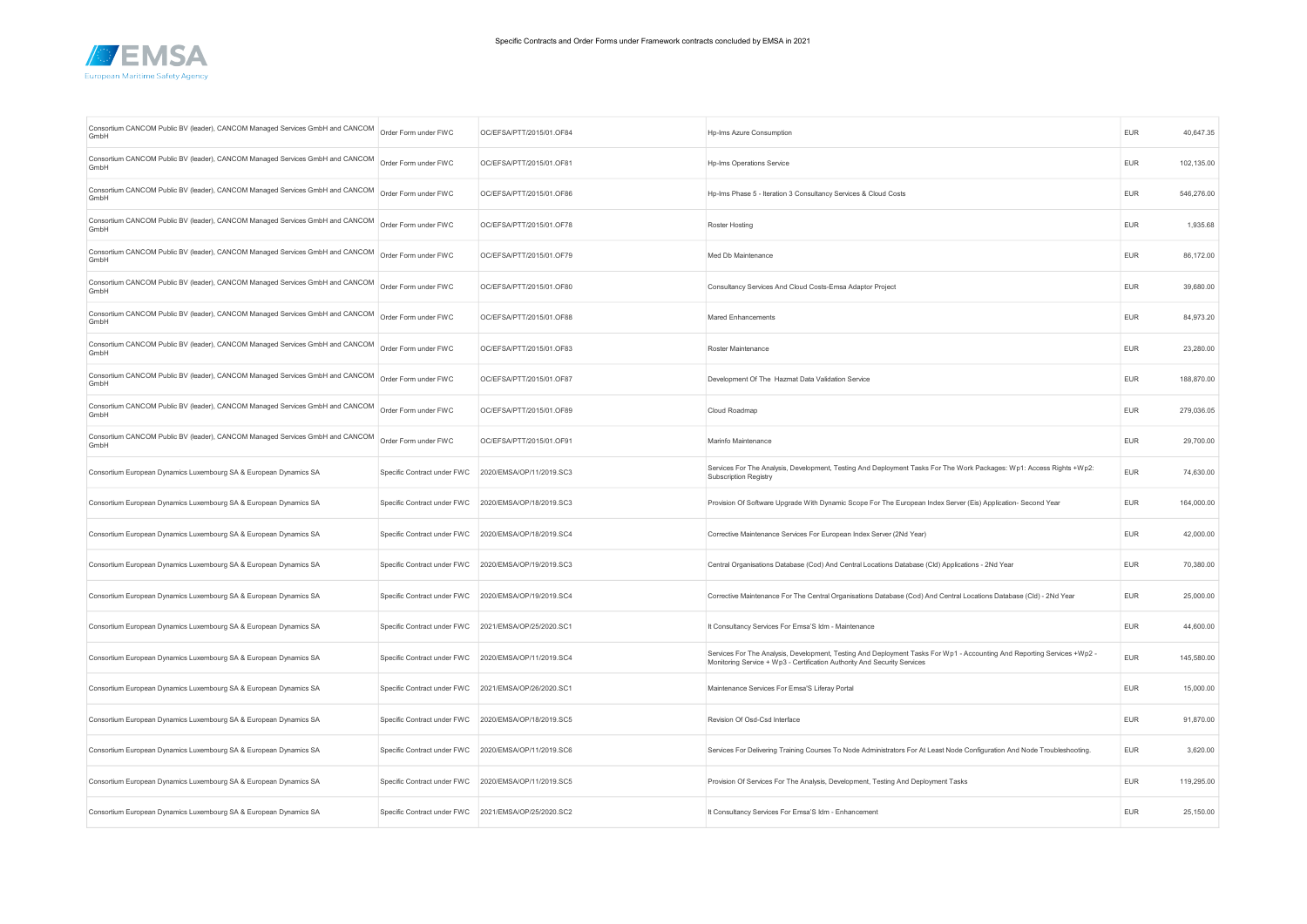

| Consortium European Dynamics Luxembourg SA & European Dynamics SA |                                                      | Specific Contract under FWC 2021/EMSA/OP/26/2020.SC2      | Enhancement Liferay                                                                                                               | <b>EUR</b> | 23,790.00  |
|-------------------------------------------------------------------|------------------------------------------------------|-----------------------------------------------------------|-----------------------------------------------------------------------------------------------------------------------------------|------------|------------|
| Consortium European Dynamics Luxembourg SA & European Dynamics SA | Specific Contract under FWC                          | 2020/EMSA/OP/11/2019.SC7                                  | Support Processes:Incident And Problem Management, Node Maintenance, Node Configuration, Node Deployment, And Conformity<br>Test. | <b>EUR</b> | 104,750.00 |
| Consortium European Dynamics Luxembourg SA & European Dynamics SA | Specific Contract under FWC 2020/EMSA/OP/18/2019.SC6 |                                                           | Eis Automated Tests Enhancement                                                                                                   | <b>EUR</b> | 24,980.00  |
| Consortium European Dynamics Luxembourg SA & European Dynamics SA | Specific Contract under FWC 2020/EMSA/OP/19/2019.SC5 |                                                           | Cod And Cld Automated Tests Enhancement                                                                                           | <b>EUR</b> | 14,990.00  |
| Consortium European Dynamics Luxembourg SA & European Dynamics SA |                                                      | Specific Contract under FWC 2021/EMSA/OP/36/2020.LOT1.SC1 | Integration Services For Single Window Environment (Ird And Csd)                                                                  | EUR        | 23,875.00  |
| Consortium European Dynamics Luxembourg SA & European Dynamics SA | Specific Contract under FWC 2018/EMSA/OP/18/2018.SC4 |                                                           | Provision Of Ict Services Related To Mar-Cis And Chd Applications                                                                 | <b>EUR</b> | 28,000.00  |
| Consortium European Dynamics Luxembourg SA & European Dynamics SA | Specific Contract under FWC                          | 2018/EMSA/OP/4/2018.SC10                                  | Implementation Of Sharepoint Aresbridge                                                                                           | EUR        | 26,620.15  |
| Consortium European Dynamics Luxembourg SA & European Dynamics SA | Specific Contract under FWC 2021/EMSA/OP/26/2020.SC3 |                                                           | Proof Of Concept For Integration Of Portal With Future Access Management Protocols                                                | <b>EUR</b> | 34,990.00  |
| Consortium European Dynamics Luxembourg SA & European Dynamics SA | Specific Contract under FWC 2018/EMSA/OP/4/2018.SC11 |                                                           | Leama And Tima Improvements                                                                                                       | <b>EUR</b> | 19,892.05  |
| Consortium European Dynamics Luxembourg SA & European Dynamics SA | Specific Contract under FWC 2020/EMSA/OP/11/2019.SC8 |                                                           | Software Development : Data Streaming Services                                                                                    | <b>EUR</b> | 68,735.00  |
| Consortium European Dynamics Luxembourg SA & European Dynamics SA | Specific Contract under FWC                          | 2018/EMSA/OP/4/2018.SC12                                  | Maintenance For Corporate Applications                                                                                            | <b>EUR</b> | 33,202.58  |
| Consortium European Dynamics Luxembourg SA & European Dynamics SA |                                                      | Specific Contract under FWC 2018/EMSA/OP/4/2018.SC13      | Payslips Application Development                                                                                                  | EUR        | 14,976.79  |
| Consortium European Dynamics Luxembourg SA & European Dynamics SA | Specific Contract under FWC                          | 2021/EMSA/OP/19/2021.SC1                                  | Enhancements Services For Emsa'S Access Management V3 Platform                                                                    | <b>EUR</b> | 85,680.00  |
| Costa Duarte Corretor de Seguros S.A.                             | Order Form under FWC                                 | 2021/EMSA/NEG/35/2020.OF1                                 | Insurance Of Ict Equipment, Emsa Content And Garage Content                                                                       | <b>EUR</b> | 22,204.50  |
| Costa Duarte Corretor de Seguros S.A.                             | Order Form under FWC                                 | 2021/EMSA/NEG/35/2020.OF2                                 | Mercedes Insurance                                                                                                                | <b>EUR</b> | 747.00     |
| Costa Duarte Corretor de Seguros S.A.                             | Order Form under FWC                                 | 2021/EMSA/NEG/35/2020.OF3                                 | <b>Bmw Insurance</b>                                                                                                              | <b>EUR</b> | 989.13     |
| Deloitte Consulting CVBA/SPRL                                     | Specific Contract under FWC                          | DI/7624-ABC IV-LOT3.SC2                                   | Study On Distributed Architecture Ssn                                                                                             | <b>EUR</b> | 149,640.42 |
| DNV GL AS                                                         | Specific Contract under FWC                          | 2020/EMSA/OP/10/2020; SC2                                 | Rbv Mass Study Phase 2                                                                                                            | EUR        | 475,000.00 |
| DNVGL SE                                                          | Order Form under FWC                                 | 2017/EMSA/OP/21/2016 OF6                                  | Ism Auditors Training                                                                                                             | <b>EUR</b> | 10,500.00  |
| DNVGL SE                                                          | Order Form under FWC                                 | 2017/EMSA/OP/21/2016.OF7                                  | Provision Of Trainings On Ism Code                                                                                                | <b>EUR</b> | 10,500.00  |
| DNVGL SE                                                          | Order Form under FWC                                 | 2017/EMSA/OP/21/2016.OF8                                  | Provision Of Training On Ism Code                                                                                                 | <b>EUR</b> | 10,500.00  |
| DNVGL SE                                                          | Order Form under FWC                                 | 2017/EMSA/OP/21/2016 OF9                                  | Ism Code & Auditing Techniques                                                                                                    | <b>EUR</b> | 10,500.00  |
| <b>DNVGL SE</b>                                                   | Order Form under FWC                                 | 2017/EMSA/OP/21/2016 OF 10                                | Ism Code & Auditing Techniques                                                                                                    | <b>EUR</b> | 10.500.00  |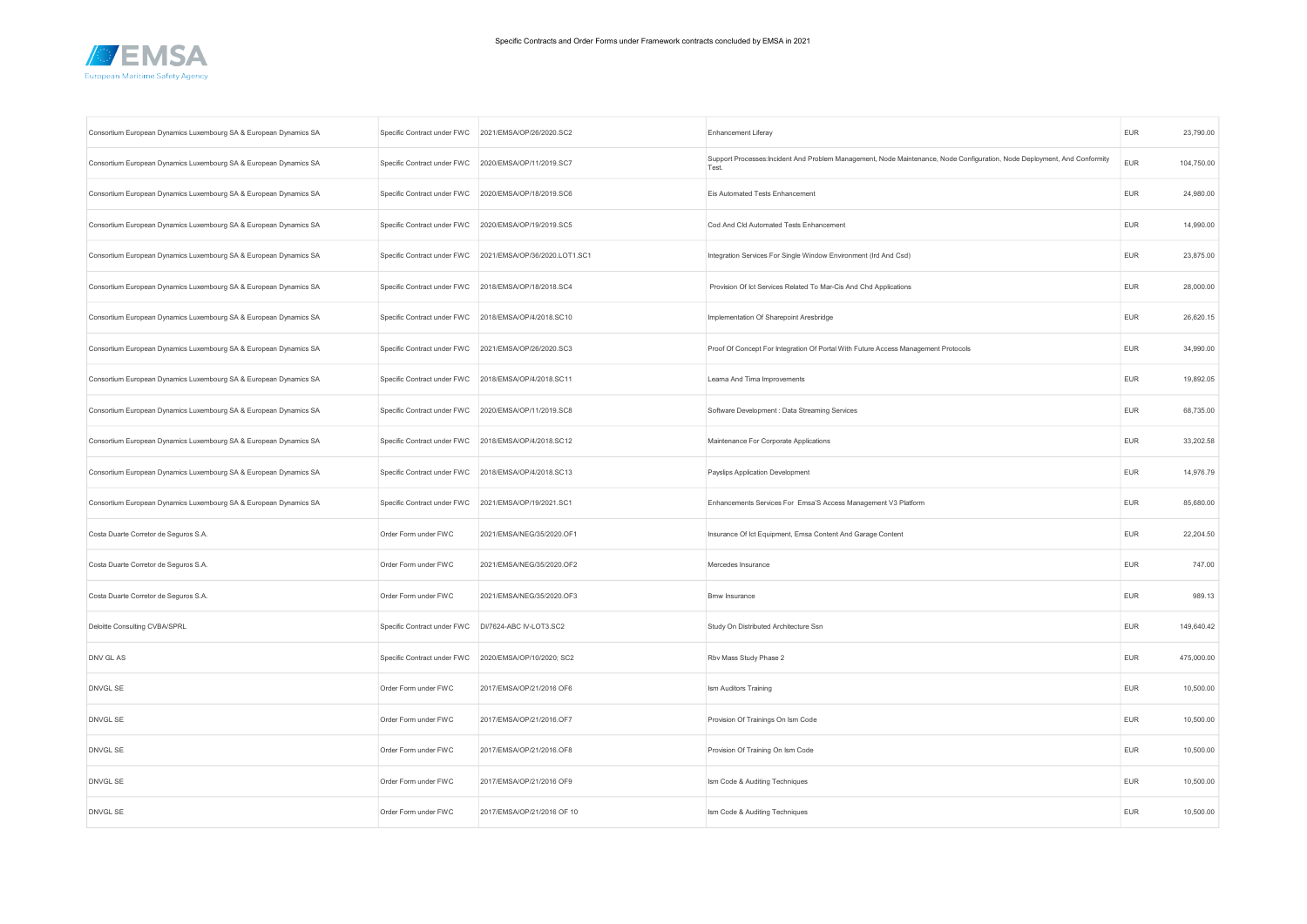

| DNVGL SE                                                  | Order Form under FWC        | 2018/EMSA/OP/11/2017.OF8                                            | Provision Of Studies On Prf                                             | <b>EUR</b> | 84,569.00  |
|-----------------------------------------------------------|-----------------------------|---------------------------------------------------------------------|-------------------------------------------------------------------------|------------|------------|
| DNVGL SE                                                  | Order Form under FWC        | 2018/EMSA/OP/11/2017 OF9                                            | Provision Of 4 Studies On Prf                                           | <b>EUR</b> | 102,002.00 |
| DNVGL SE                                                  | Order Form under FWC        | 2018/EMSA/OP/11/2017.OF10                                           | Prf Study B On 5 Ports                                                  | <b>EUR</b> | 126,275.00 |
| DNVGL SE                                                  | Order Form under FWC        | 2018/EMSA/OP/11/2017.OF11                                           | Prf Study B On 1 Port                                                   | EUR        | 27,710.00  |
| Dun & Bradstreet Belgium NV                               | Order Form under FWC        | 2020/EMSA/NEG/24/2020.OF2                                           | D&B Reports                                                             | <b>EUR</b> | 5,000.00   |
| Dun & Bradstreet Belgium NV                               | Order Form under FWC        | 2020/EMSA/NEG/24/2020.OF3                                           | D&B Reports                                                             | <b>EUR</b> | 7,000.00   |
| Dun & Bradstreet Belgium NV                               | Order Form under FWC        | 2020/EMSA/NEG/24/2020.OF4                                           | D&B Reports Supporting Procurements                                     | <b>EUR</b> | 750.00     |
| Ecosphere - Consultores em Ambiente e Desenvolvimento Lda | Order Form under FWC        | 2021/EMSA/NEG/13/2021.OF1                                           | Provision Of Legal Requirements                                         | <b>EUR</b> | 4,230.00   |
| Edisoft S.A                                               | Specific Contract under FWC | 2018/EMSA/OP/06/2018.LOT1-4.MOD2.SC2.9                              | Provision Of Services For The Acquisition And Processing Of Sar Eo Data | <b>EUR</b> | 180,000.00 |
| Edisoft S.A                                               | Specific Contract under FWC | 2018/EMSA/OP/06/2018.LOT1-4.MOD2.SC2.8                              | Satellite Licenses And Services                                         | <b>EUR</b> | 50,000.00  |
| Edisoft S.A                                               | Specific Contract under FWC | 2018/EMSA/OP/06/2018.LOT1-4.MOD2.SC2.11                             | Satellite Licenses And Services                                         | <b>EUR</b> | 14,251.58  |
| Edisoft S.A                                               |                             | Specific Contract under FWC 2018/EMSA/OP/06/2018.LOT1-4.MOD2.SC2.13 | Provision Of Services For The Acquisition And Processing Of Sar Eo Data | <b>EUR</b> | 8,682.58   |
| Edisoft S.A                                               | Specific Contract under FWC | 2018/EMSA/OP/06/2018.LOT1-4.MOD2.SC2.14                             | Provision Of Services For The Acquisition And Processing Of Sar Eo Data | <b>EUR</b> | 140,000.00 |
| Edisoft S.A                                               | Specific Contract under FWC | 2018/EMSA/OP/06/2018.LOT1-4 SC2.15                                  | Satellite Licenses And Services                                         | <b>EUR</b> | 60,000.00  |
| Edisoft S.A                                               |                             | Specific Contract under FWC 2018/EMSA/OP/06/2018.LOT1-4.MOD2.SC2.16 | Provision Of Services For The Acquisition And Processing Of Sar Eo Data | <b>EUR</b> | 30,000.00  |
| E-Geos S.p.A                                              | Specific Contract under FWC | 2018/EMSA/OP/06/2018.LOT1-2.MOD2.SC2.13                             | Provision Of Services For The Acquisition And Processing Of Sar Eo Data | <b>EUR</b> | 200,000.00 |
| E-Geos S.p.A                                              | Specific Contract under FWC | 2018/EMSA/OP/06/2018.LOT1-2.MOD2.SC2.15                             | Provision Of Services For The Acquisition And Processing Of Sar Eo Data | EUR        | 31,148.44  |
| E-Geos S.p.A                                              |                             | Specific Contract under FWC 2018/EMSA/OP/06/2018.LOT1-2;MOD2;SC2.16 | Satellite Licenses And Services                                         | <b>EUR</b> | 6,266.96   |
| E-Geos S.p.A                                              | Specific Contract under FWC | 2018/EMSA/OP/06/2018.LOT1-2.MOD2.SC2.19                             | Provision Of Services For The Acquisition And Processing Of Sar Eo Data | <b>EUR</b> | 210,000.00 |
| E-Geos S.p.A                                              |                             | Specific Contract under FWC 2018/EMSA/OP/06/2018.LOT1-2 SC 2.20     | Provision Of Services For The Acquisition And Processing Of Sar Eo Data | <b>EUR</b> | 23,005.51  |
| E-Geos S.p.A                                              | Specific Contract under FWC | 2018/EMSA/OP/06/2018.LOT1-2 SC2.21                                  | Satellite Licenses And Services                                         | <b>EUR</b> | 60,000.00  |
| E-Geos S.p.A                                              |                             | Specific Contract under FWC 2018/EMSA/OP/06/2018.LOT1-2.MOD2.SC2.22 | Provision Of Services For The Acquisition And Processing Of Sar Eo Data | <b>EUR</b> | 60,000.00  |
| <b>ELMAN SRL</b>                                          |                             | Specific Contract under FWC 2020/EMSA/NEG/23/2020.SC1               | <b>Needs Assessment Study</b>                                           | <b>EUR</b> | 24,800.00  |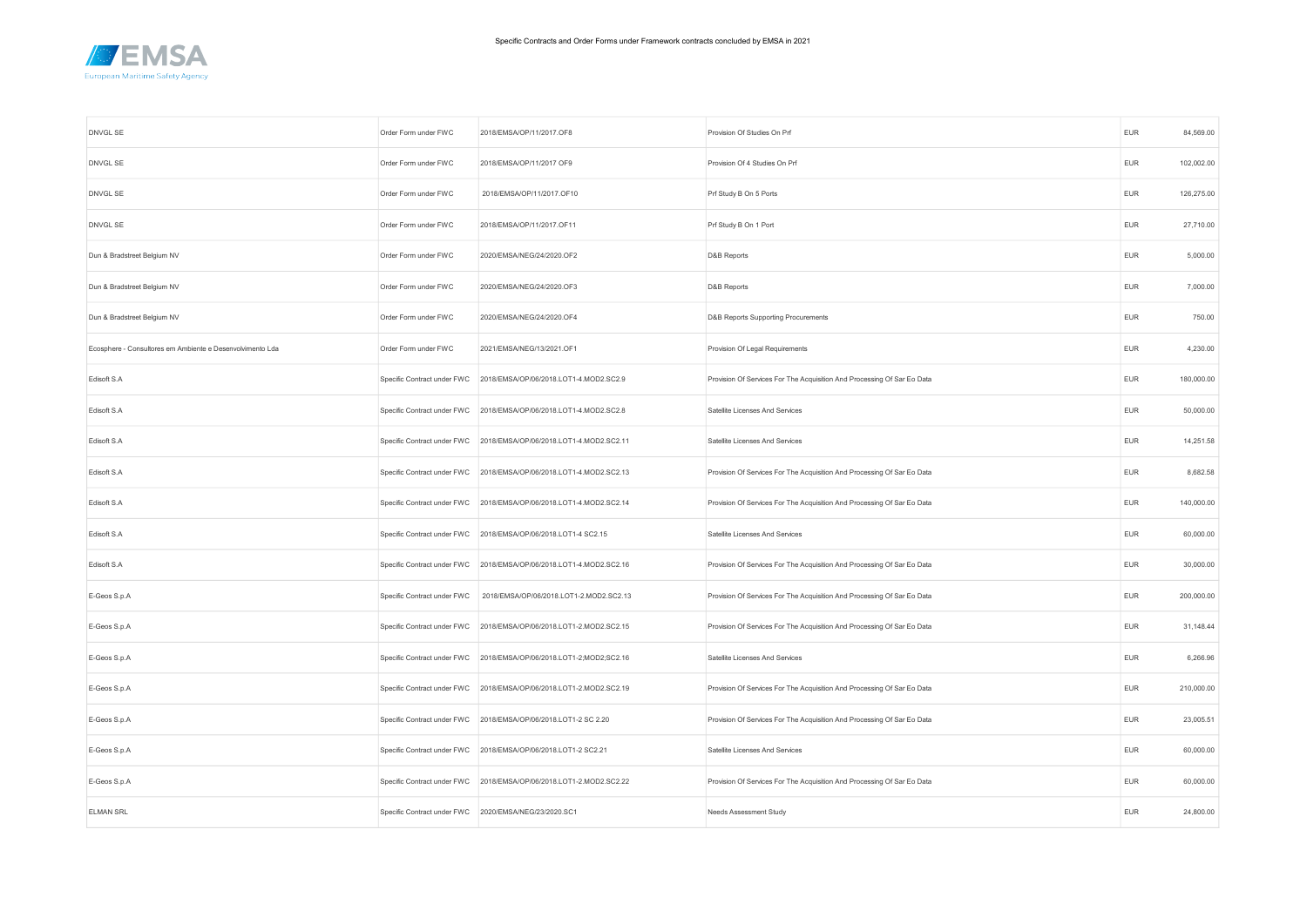

| EPE - Environmental Protection Engineering | Order Form under FWC                                 | 2019/EMSA/NEG/2/2019.OF2                                            | Presential Imo Model Course On Oprc Level 1 - First Responders                                                                                       | <b>EUR</b> | 9,800.00     |
|--------------------------------------------|------------------------------------------------------|---------------------------------------------------------------------|------------------------------------------------------------------------------------------------------------------------------------------------------|------------|--------------|
| European Dynamics Luxembourg S.A           | Specific Contract under FWC                          | 2020/EMSA/OP/34/2019.SC6                                            | <b>Thetis Enhancements</b>                                                                                                                           | <b>EUR</b> | 274,925.00   |
| European Dynamics Luxembourg S.A           | Specific Contract under FWC                          | 2020/EMSA/OP/34/2019.SC7                                            | Thetis Eu                                                                                                                                            | <b>EUR</b> | 19,135.00    |
| European Dynamics Luxembourg S.A           | Specific Contract under FWC 2020/EMSA/OP/34/2019.SC8 |                                                                     | Thetis Enhancements; Thetis-Med                                                                                                                      | <b>EUR</b> | 60,835.00    |
| European Dynamics Luxembourg S.A           | Specific Contract under FWC 2020/EMSA/OP/34/2019.SC9 |                                                                     | Thetis Enhacement - Thetis-Eu: Amendments To The Prf Inspection Module In Accordance With Directive (Eu) 2019/883 - Ssnv5 &<br><b>Prf Amendments</b> | <b>EUR</b> | 51,345.00    |
| European Dynamics Luxembourg S.A           |                                                      | Specific Contract under FWC 2020/EMSA/OP/34/2019.SC11               | Business And Technical Requirements For Implementation Of Dona                                                                                       | <b>EUR</b> | 197,510.00   |
| European Dynamics Luxembourg S.A           |                                                      | Specific Contract under FWC 2020/EMSA/OP/34/2019.SC12               | Thetis Maintenance                                                                                                                                   | <b>EUR</b> | 73,000.00    |
| European Dynamics Luxembourg S.A           |                                                      | Specific Contract under FWC 2020/EMSA/OP/34/2019.SC13               | Thetis Mrv                                                                                                                                           | <b>EUR</b> | 175,330.00   |
| European Dynamics Luxembourg S.A           |                                                      | Specific Contract under FWC 2020/EMSA/OP/34/2019.SC10               | Thetis Eu                                                                                                                                            | <b>EUR</b> | 43,245.00    |
| European Dynamics Luxembourg S.A           | Specific Contract under FWC                          | 2020/EMSA/OP/34/2019.SC14                                           | Enhancements Of The Information System Thetis                                                                                                        | <b>EUR</b> | 94,070.00    |
| European Space Imaging GmbH                |                                                      | Specific Contract under FWC 2018/EMSA/OP/06/2018.LOT2-1.MOD2.SC2.20 | <b>Optical Imagery Services</b>                                                                                                                      | <b>EUR</b> | 11,461.68    |
| European Space Imaging GmbH                |                                                      | Specific Contract under FWC 2018/EMSA/OP/06/2018.LOT2.1.MOD2.SC2.19 | Optical Imagery Licenses & Services                                                                                                                  | <b>EUR</b> | 250,000.00   |
| European Space Imaging GmbH                |                                                      | Specific Contract under FWC 2018/EMSA/OP/06/2018.LOT2.1.MOD2.SC2.21 | Optical Imagery Licenses & Services                                                                                                                  | <b>EUR</b> | 900,000.00   |
| European Space Imaging GmbH                | Specific Contract under FWC                          | 2018/EMSA/OP/06/2018.LOT2.1.MOD2.SC2.22                             | Optical Imagery Licenses & Services                                                                                                                  | <b>EUR</b> | 180,000.00   |
| European Space Imaging GmbH                |                                                      | Specific Contract under FWC 2018/EMSA/OP/06/2018.LOT2-1.MOD2.SC2.23 | Provision Of Services For The Acquisition And Processing Optical Imagery                                                                             | <b>EUR</b> | 15,000.00    |
| European Space Imaging GmbH                |                                                      | Specific Contract under FWC 2018/EMSA/OP/06/2018.LOT2.1.MOD2.SC2.24 | Optical Imagery Licenses & Services                                                                                                                  | <b>EUR</b> | 67,375.99    |
| European Space Imaging GmbH                | Specific Contract under FWC                          | 2018/EMSA/OP/06/2018.LOT2.1.MOD2.SC2.26                             | Optical Imagery Licenses & Services                                                                                                                  | <b>EUR</b> | 400,000.00   |
| European Space Imaging GmbH                |                                                      | Specific Contract under FWC 2018/EMSA/OP/06/2018.LOT2.1.MOD2.SC2.27 | Optical Imagery Licenses & Services                                                                                                                  | <b>EUR</b> | 120,000.00   |
| European Space Imaging GmbH                |                                                      | Specific Contract under FWC 2018/EMSA/OP/06/2018.LOT2-1 SC2.28      | Satellite Licenses And Services                                                                                                                      | EUR        | 900,000.00   |
| European Space Imaging GmbH                |                                                      | Specific Contract under FWC 2018/EMSA/OP/06/2018.LOT2.1.MOD2.SC2.29 | Optical Imagery Licenses & Services                                                                                                                  | EUR        | 60,000.00    |
| European Space Imaging GmbH                | Specific Contract under FWC                          | 2018/EMSA/OP/06/2018.LOT2.1.MOD2.SC2.30                             | Optical Imagery Licenses & Services                                                                                                                  | <b>EUR</b> | 26,107.45    |
| European Space Imaging GmbH                |                                                      | Specific Contract under FWC 2018/EMSA/OP/06/2018.LOT2-1 SC2.31      | Satellite Licenses And Services                                                                                                                      | <b>EUR</b> | 600,000.00   |
| European Space Imaging GmbH                |                                                      | Specific Contract under FWC 2018/EMSA/OP/06/2018.LOT2.1.MOD2.SC2.32 | Optical Imagery Licenses & Services                                                                                                                  | EUR        | 1,200,000.00 |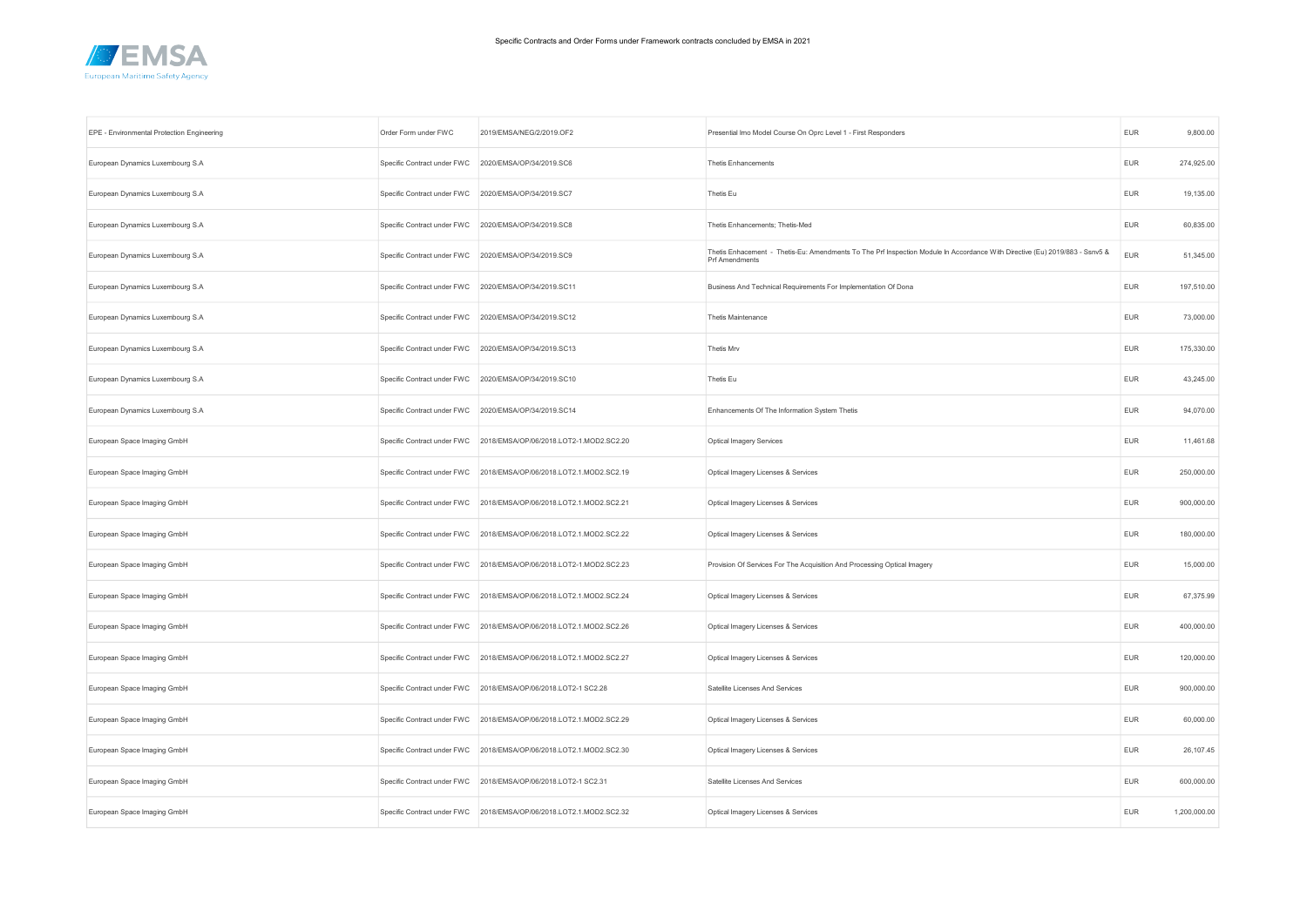

| European Television Guild                                                | Order Form under FWC                                 | 2018/EMSA/OP/9/2018.LOT3.OF11.C1                       | Evolutive Maintenance Of The Emsa Website                                                                                                            | <b>EUR</b> | 71.00      |
|--------------------------------------------------------------------------|------------------------------------------------------|--------------------------------------------------------|------------------------------------------------------------------------------------------------------------------------------------------------------|------------|------------|
| European Television Guild                                                | Order Form under FWC                                 | 2018/EMSA/OP/9/2018.LOT3.OF11.C5                       | Evolutive Maintenance Of The Emsa Website                                                                                                            | EUR        | 2,464.00   |
| European Television Guild                                                | Order Form under FWC                                 | 2018/EMSA/OP/9/2018.LOT3.OF12                          | Evolutive Maintenance Of The Emsa Website                                                                                                            | <b>EUR</b> | 2,535.00   |
| Exprivia S.p.A (ex-Advanced Computer Systems ACS S.r.l.)                 | Specific Contract under FWC                          | 2017/EMSA/OP/04/2017.SC11                              | Corrective Maintenance Of The Star Tracking System                                                                                                   | <b>EUR</b> | 34,000.00  |
| <b>FASTDATA Lda</b>                                                      | Order Form under FWC                                 | 2019/EMSA/NEG/19/2019.OF 7                             | Fire Detection System-Public Address System                                                                                                          | <b>EUR</b> | 1,776.00   |
| <b>FASTDATA Lda</b>                                                      | Order Form under FWC                                 | 2019/EMSA/NEG/19/2019.OF8                              | Corrective Maintenance To The Sadi System                                                                                                            | <b>EUR</b> | 2,247.82   |
| FASTDATA Lda                                                             | Order Form under FWC                                 | 2019/EMSA/NEG/19/2019.OF9                              | Fire Detection System                                                                                                                                | <b>EUR</b> | 996.00     |
| GeoSolutions di Giannecchini Simone & C. S.A.S.                          | Specific Contract under FWC                          | 2020/EMSA/OP/13/2020.SC4                               | Tdms - Maintenance And Development                                                                                                                   | <b>EUR</b> | 6,000.00   |
| GeoSolutions di Giannecchini Simone & C. S.A.S.                          |                                                      | Specific Contract under FWC 2020/EMSA/OP/13/2020.SC2   | Central Geo-Registry Database                                                                                                                        | <b>EUR</b> | 126,350.00 |
| GeoSolutions di Giannecchini Simone & C. S.A.S.                          | Specific Contract under FWC 2020/EMSA/OP/13/2020.SC3 |                                                        | Geoserver Support Services                                                                                                                           | <b>EUR</b> | 8,375.00   |
| GeoSolutions di Giannecchini Simone & C. S.A.S.                          |                                                      | Specific Contract under FWC 2020/EMSA/OP/13/2020.SC5   | Ogc-Cod Development Services                                                                                                                         | <b>EUR</b> | 59,500.00  |
| GeoSolutions di Giannecchini Simone & C. S.A.S.                          |                                                      | Specific Contract under FWC 2020/EMSA/OP/13/2020.SC6   | Electronic Nautical Charts Maintenance                                                                                                               | <b>EUR</b> | 10,000.00  |
| GeoSolutions di Giannecchini Simone & C. S.A.S.                          | Specific Contract under FWC 2020/EMSA/OP/13/2020.SC7 |                                                        | Rtmps And Vdscs Maintenance                                                                                                                          | <b>EUR</b> | 18,000.00  |
| GeoSolutions di Giannecchini Simone & C. S.A.S.                          |                                                      | Specific Contract under FWC 2020/EMSA/OP/13/2020.SC9   | Star Rtmps Cloud Migration Proof Of Concept                                                                                                          | <b>EUR</b> | 37,000.00  |
| GeoSolutions di Giannecchini Simone & C. S.A.S.                          |                                                      | Specific Contract under FWC 2020/EMSA/OP/13/2020.SC.10 | Implementation Of Customised And Ship Particulars Group Traffic Density Maps                                                                         | <b>EUR</b> | 84,500.00  |
| GeoSolutions di Giannecchini Simone & C. S.A.S.                          |                                                      | Specific Contract under FWC 2020/EMSA/OP/13/2020.SC13  | Central Geo-Registry Database Pt 2                                                                                                                   | <b>EUR</b> | 54,150.00  |
| GeoSolutions di Giannecchini Simone & C. S.A.S.                          |                                                      | Specific Contract under FWC 2020/EMSA/OP/13/2020.SC14  | Enc T&M For Operational Support                                                                                                                      | <b>EUR</b> | 5,000.00   |
| GeoSolutions di Giannecchini Simone & C. S.A.S.                          | Specific Contract under FWC 2021/EMSA/OP/9/2021.SC2  |                                                        | Star Tracking Corrective Maintenance                                                                                                                 | <b>EUR</b> | 41,000.00  |
| GeoSolutions di Giannecchini Simone & C. S.A.S.                          | Specific Contract under FWC                          | 2020/EMSA/OP/13/2020.SC12                              | Geoserver Support Services                                                                                                                           | <b>EUR</b> | 15,000.00  |
| GMV Soluciones Globales internet SA                                      | Order Form under FWC                                 | 2018/EMSA/RES/01/2017.OF7                              | Event Management, Incident Management And Business Continuity Activation, Security Incident Management And Management,<br>Coordination And Reporting | <b>EUR</b> | 128,562.48 |
| GMV Soluciones Globales internet SA                                      |                                                      | Specific Contract under FWC 2018/EMSA/RES/01/2017.SC4  | Mss Nightshifts                                                                                                                                      | <b>EUR</b> | 4,499.70   |
| GMV Soluciones Globales internet SA                                      |                                                      | Specific Contract under FWC 2018/EMSA/RES/01/2017.SC8  | T&M H24 lct Operations Services                                                                                                                      | <b>EUR</b> | 246,354.60 |
| Grupo 8 Vigilância e Prevenção Electrónica, Lda. (Serviços de Segurança) | Order Form under FWC                                 | 2019/EMSA/OP/25/2019.LOT1OF7                           | Security Services For Emsa Building                                                                                                                  | <b>EUR</b> | 173,400.00 |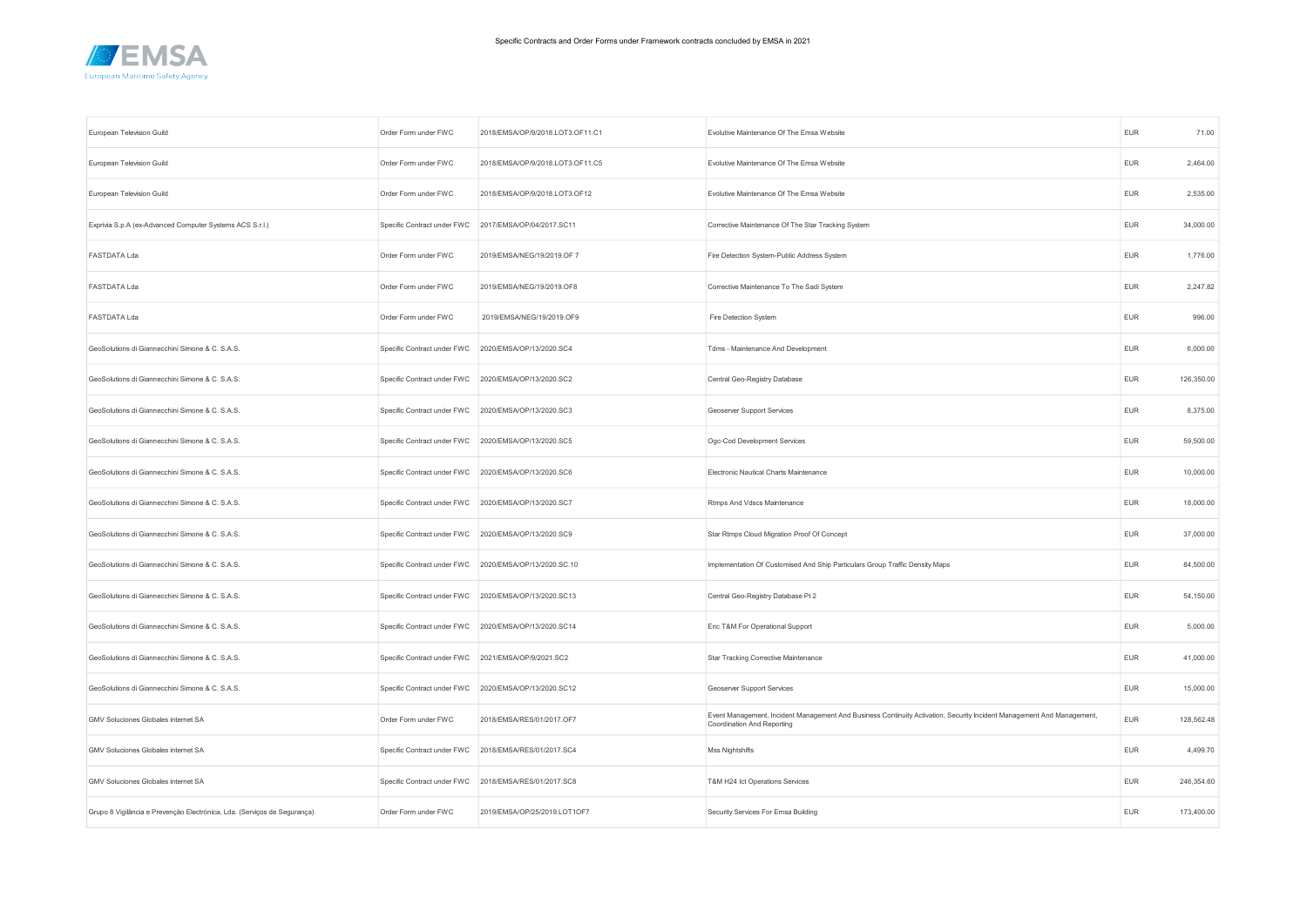

| Grupo 8 Vigilância e Prevenção Electrónica, Lda. (Serviços de Segurança) | Order Form under FWC        | 2018/EMSA/NEG/47/2017.OF9                                | Corrective Maintenance Of Access Control System               | <b>EUR</b> | 88.78      |
|--------------------------------------------------------------------------|-----------------------------|----------------------------------------------------------|---------------------------------------------------------------|------------|------------|
| Grupo 8 Vigilância e Prevenção Electrónica, Lda. (Serviços de Segurança) | Order Form under FWC        | 2019/EMSA/OP/25/2019.LOT1.OF8                            | Additional Security/Receptionist Services (On- Call Basis)    | EUR        | 325.20     |
| Grupo 8 Vigilância e Prevenção Electrónica, Lda. (Serviços de Segurança) | Order Form under FWC        | 2018/EMSA/NEG/47/2017.OF10                               | Corrective Maintenance Of Security Equipment                  | EUR        | 440.84     |
| Grupo 8 Vigilância e Prevenção Electrónica, Lda. (Serviços de Segurança) | Order Form under FWC        | 2018/EMSA/NEG/47/2017.OF11                               | Preventive Maintenance Of Access Control System               | <b>EUR</b> | 7,100.00   |
| Grupo 8 Vigilância e Prevenção Electrónica, Lda. (Serviços de Segurança) | Order Form under FWC        | 2018/EMSA/NEG/47/2017.OF12                               | Installation Of Access Control Systems                        | <b>EUR</b> | 2,449.24   |
| Grupo 8 Vigilância e Prevenção Electrónica, Lda. (Serviços de Segurança) | Order Form under FWC        | 2019/EMSA/OP/25/2019.LOT1.OF9                            | Security Services For Emsa Building                           | EUR        | 34,680.00  |
| Hisdesat Servicios Estrategicos SA                                       | Specific Contract under FWC | 2019/EMSA/OP/6/2019;SC11;S2S                             | Sat-Ais System To System Services                             | <b>EUR</b> | 60,000.00  |
| Hisdesat Servicios Estrategicos SA                                       | Specific Contract under FWC | 2019/EMSA/OP/6/2019;SC12;S2S                             | Sat-Ais System To System Services                             | <b>EUR</b> | 60,000.00  |
| Hisdesat Servicios Estrategicos SA                                       |                             | Specific Contract under FWC 2019/EMSA/OP/6/2019;SC13;S2S | Sat-Ais System To System Services                             | EUR        | 60,000.00  |
| Hisdesat Servicios Estrategicos SA                                       | Specific Contract under FWC | 2019/EMSA/OP/6/2019;SC14;S2S                             | Sat-Ais System To System Services                             | EUR        | 60,000.00  |
| Hisdesat Servicios Estrategicos SA                                       | Specific Contract under FWC | 2019/EMSA/OP/6/2019;SC15;S2S                             | Sat-Ais System To System Services                             | <b>EUR</b> | 60,000.00  |
| Hisdesat Servicios Estrategicos SA                                       |                             | Specific Contract under FWC 2019/EMSA/OP/6/2019;SC16;S2S | Sat-Ais System To System Services                             | <b>EUR</b> | 60,000.00  |
| Hisdesat Servicios Estrategicos SA                                       | Specific Contract under FWC | 2019/EMSA/OP/6/2019;SC17;S2S                             | Sat-Ais System To System Services                             | <b>EUR</b> | 60,000.00  |
| Hisdesat Servicios Estrategicos SA                                       | Specific Contract under FWC | 2019/EMSA/OP/6/2019;SC18;S2S                             | Sat-Ais System To System Service                              | EUR        | 60,000.00  |
| Hisdesat Servicios Estrategicos SA                                       |                             | Specific Contract under FWC 2019/EMSA/OP/6/2019;SC19;S2S | Sat-Ais System To System Service                              | <b>EUR</b> | 60,000.00  |
| Hitachi High-Tech analytical Science GmbH                                | Order Form under FWC        | EMSA/NEG/14/2021/OF1                                     | Sulphur Measuring Devices                                     | <b>EUR</b> | 138,000.00 |
| Hudson Belgium BV.                                                       | Order Form under FWC        | 2018/EMSA/OP/5/2018 OF4                                  | Services For Assessment Of Candidates To Managerial Functions | <b>EUR</b> | 1,950.00   |
| IBERLIM, Sociedade Tecnica de Limpezas SA                                | Specific Contract under FWC | 2021/EMSA/OP/16/2020.SC1                                 | Regular Cleaning Services                                     | EUR        | 107,220.24 |
| IBERLIM, Sociedade Tecnica de Limpezas SA                                | Order Form under FWC        | 2021/EMSA/OP/16/2020.OF2                                 | Special Cleaning Services External Glazed Parts               | <b>EUR</b> | 2,600.00   |
| <b>IHS Global Ltd</b>                                                    | Order Form under FWC        | 2017/EMSA/OP/01/2017.LOT1.OF8                            | Provision Of Ship Data For Equasis Database                   | <b>EUR</b> | 67,392.00  |
| IHS Global Ltd                                                           | Order Form under FWC        | 2017/EMSA/OP/01/2017.LOT2.OF8                            | Provision Of Company Data To The Equasis Database             | EUR        | 44,928.00  |
| IHS Global Ltd                                                           | Order Form under FWC        | 2019/EMSA/OP/20/2019.LOT2.OF3                            | Access To "Commodities At Sea" Data                           | EUR        | 31,569.43  |
| IHS Global Ltd                                                           | Order Form under FWC        | 2017/EMSA/OP/01/2017.LOT1.OF9                            | Provision Of Ship Data For Equasis Database                   | <b>EUR</b> | 51,840.00  |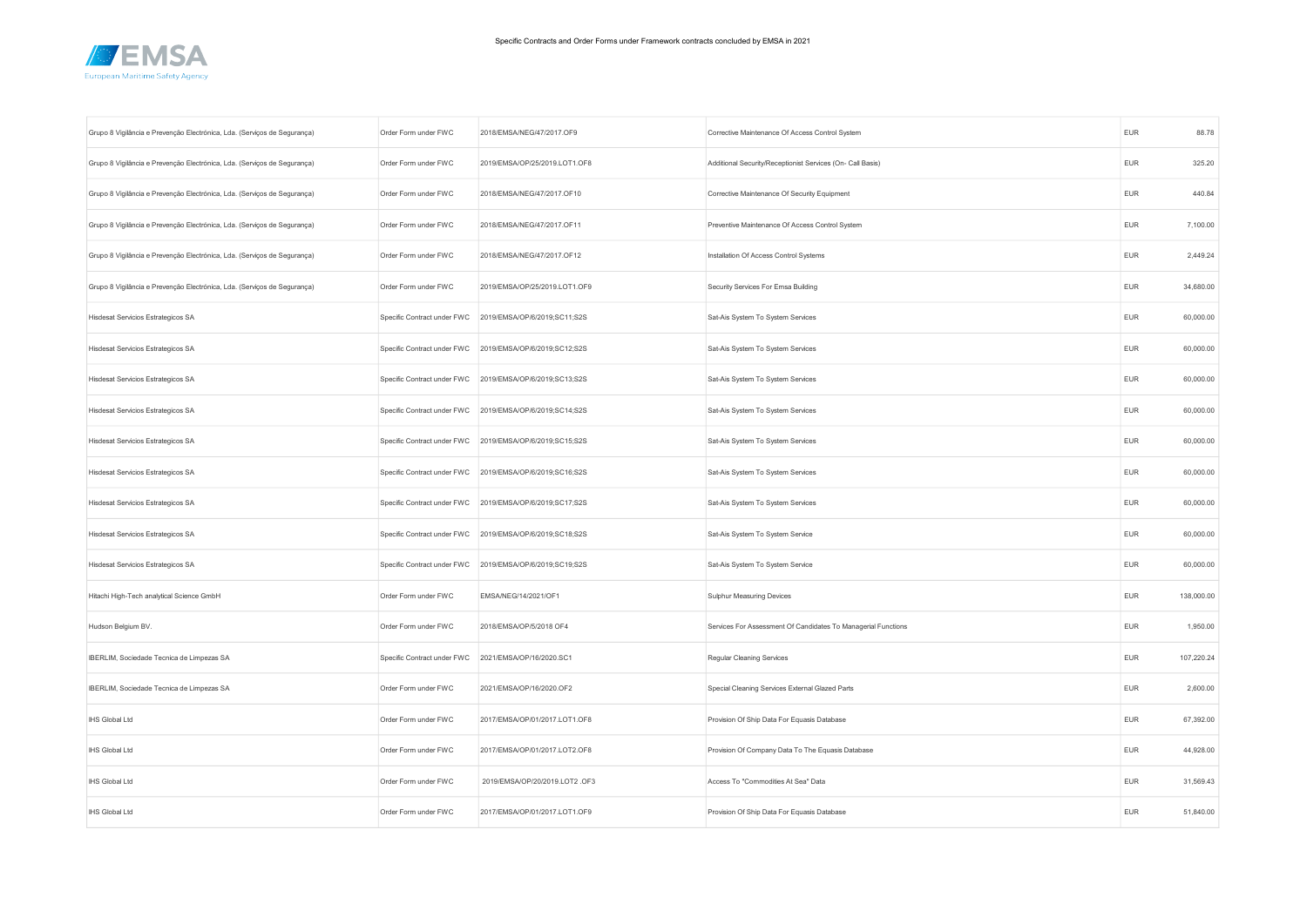

| IHS Global Ltd                           | Order Form under FWC | 2017/EMSA/OP/01/2017.LOT2.OF9  | Provision Of Company Data To The Equasis Database        | <b>EUR</b> | 34,560.00  |
|------------------------------------------|----------------------|--------------------------------|----------------------------------------------------------|------------|------------|
| <b>IHS Global Srl</b>                    | Order Form under FWC | 2019/EMSA/OP/20/2019.LOT1.OF3  | Access To Mint (Maritime Intelligence Network)           | <b>EUR</b> | 9,256.29   |
| IHS Global Srl                           | Order Form under FWC | 2019/EMSA/OP/20/2019.LOT1.OF4  | Marinfo - Provision Of Maritime Data                     | <b>EUR</b> | 54,000.00  |
| IHS Global Srl                           | Order Form under FWC | 2019/EMSA/OP/20/2019.LOT2.OF.4 | Marinfo - Ships Lifecycle Year 3                         | <b>EUR</b> | 184,160.00 |
| Impersol Lda                             | Order Form under FWC | 2018/EMSA/NEG/18/2018.OF4      | Films For Walls And Windows                              | EUR        | 2,243.07   |
| INETUM España, S.A. - Sucursal Portugal  | Order Form under FWC | 2017/EMSA/OP/18/2017.OF49      | Renewal Maintenance Oracle Exadata                       | <b>EUR</b> | 257,799.00 |
| INETUM España, S.A. - Sucursal Portugal  | Order Form under FWC | 2017/EMSA/OP/18/2017.OF50      | Small Nas With Ssd Disks                                 | <b>EUR</b> | 4,627.06   |
| INETUM España, S.A. - Sucursal Portugal  | Order Form under FWC | 2017/EMSA/OP/18/2017.OF52      | Acquisition Of Two Oracle Database Server Nodes X8       | <b>EUR</b> | 120,929.56 |
| Informa UK Ltd.                          | Order Form under FWC | EMSA/SPNEG/4/2020.OF02         | Licenses For The Lloyd'S List Casualty Reporting Service | <b>EUR</b> | 23,499.00  |
| Insight Technology Solutions Belgium Inc | Order Form under FWC | DI/07722.0F4641                | Aquisition Additional Smartbear Subscriptions            | <b>EUR</b> | 1,341.44   |
| Insight Technology Solutions Belgium Inc | Order Form under FWC | DI/07722.OFQ0061427            | Renewal Gefeg.Fx Professional+ Subscriptions             | <b>EUR</b> | 5,825.48   |
| Insight Technology Solutions Belgium Inc | Order Form under FWC | DI/07722.OF4860                | Renewal Microsoft                                        | <b>EUR</b> | 158,894.12 |
| Insight Technology Solutions Belgium Inc | Order Form under FWC | DI/07722.OFQ0062147            | Renewal Maintenance Mobatek Mobaxterm                    | <b>EUR</b> | 251.34     |
| Insight Technology Solutions Belgium Inc | Order Form under FWC | DI/07722.OFQ0064319            | Rnw Globalsign Certificates                              | <b>EUR</b> | 2,541.28   |
| Insight Technology Solutions Belgium Inc | Order Form under FWC | DI/07722.OFQ0063486            | Renewal Rsa Security Authentication Maintenance          | <b>EUR</b> | 5,088.00   |
| Insight Technology Solutions Belgium Inc | Order Form under FWC | DI/7722.OFQ0060481             | Rsa User Licenses                                        | <b>EUR</b> | 2,141.27   |
| Insight Technology Solutions Belgium Inc | Order Form under FWC | DI/07722.SC4722                | Thycotic Services                                        | <b>EUR</b> | 18,900.80  |
| Insight Technology Solutions Belgium Inc | Order Form under FWC | DI/07722.OFQ0060486            | Purchase Slido Enterprise Subscription                   | EUR        | 1,868.04   |
| Insight Technology Solutions Belgium Inc | Order Form under FWC | DI/07722.OF4733                | Flowpaper Subscription Renewal                           | EUR        | 186.06     |
| Insight Technology Solutions Belgium Inc | Order Form under FWC | DI/07722.OFQ0060614            | Acquisition Of Tokens Hardware                           | <b>EUR</b> | 3,620.12   |
| Insight Technology Solutions Belgium Inc | Order Form under FWC | DI/07722.OFQ0060613            | Acquisition Of Tokens Software                           | <b>EUR</b> | 1,632.80   |
| Insight Technology Solutions Belgium Inc | Order Form under FWC | DI/07722.OFQ0061081            | Renewal Manageengine                                     | <b>EUR</b> | 3,611.60   |
| Insight Technology Solutions Belgium Inc | Order Form under FWC | DI/07722.OFQ0061145            | Acquisition Zoom Standard Biz Licenses                   | <b>EUR</b> | 1,984.37   |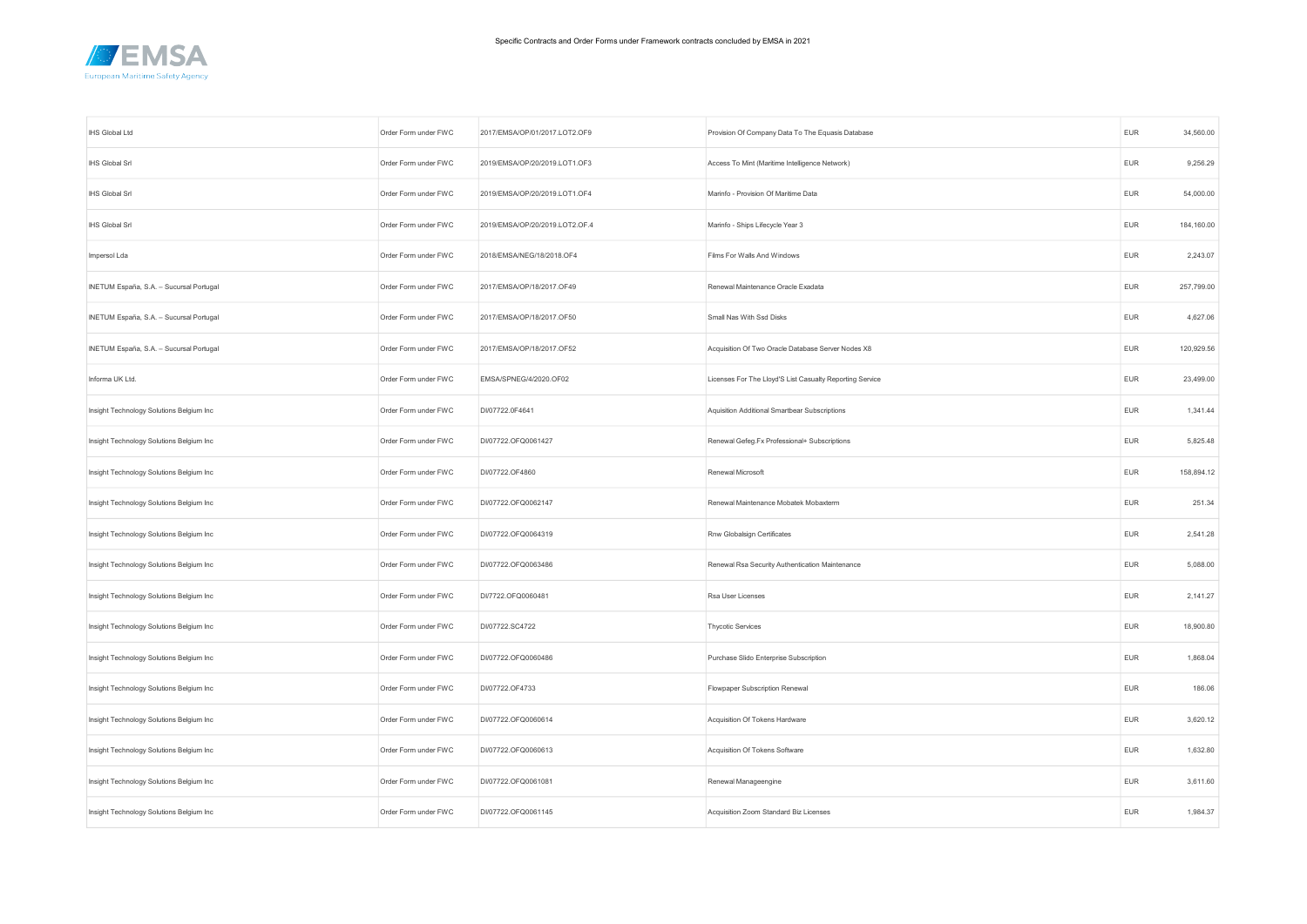

| Insight Technology Solutions Belgium Inc | Order Form under FWC        | DI/07722.OFQ0061130 | Renewal Navico Wms 5000 (Jeppesen)                | <b>EUR</b> | 46,920.98  |
|------------------------------------------|-----------------------------|---------------------|---------------------------------------------------|------------|------------|
| Insight Technology Solutions Belgium Inc | Order Form under FWC        | DI/07722.OFQ0063602 | Meltwater Explore Lite - Base Subs                | <b>EUR</b> | 13,491.40  |
| Insight Technology Solutions Belgium Inc | Order Form under FWC        | DI/07722.OFQ0061145 | Renewal Maintenance Netop Vision Pro              | <b>EUR</b> | 332.89     |
| Insight Technology Solutions Belgium Inc | Order Form under FWC        | DI0/7722.OFQ0061198 | Renewal Maintenance Taitus Savoir Plugin Licenses | <b>EUR</b> | 22,459.68  |
| Insight Technology Solutions Belgium Inc | Order Form under FWC        | DI/07722.OFQ0061317 | Purchase Readyapi Loadui Pro Licenses             | <b>EUR</b> | 4,763.12   |
| Insight Technology Solutions Belgium Inc | Order Form under FWC        | DI0/7722.OFQ0061350 | Acquisition Rsa Authentication Manager            | <b>EUR</b> | 4,192.79   |
| Insight Technology Solutions Belgium Inc | Order Form under FWC        | DI/07722.OFQ0061437 | Renewal Social Pilot                              | <b>EUR</b> | 283.78     |
| Insight Technology Solutions Belgium Inc | Specific Contract under FWC | DI/07722.SC4883     | Gefeg Consultancy                                 | <b>EUR</b> | 88,126.50  |
| Insight Technology Solutions Belgium Inc | Order Form under FWC        | DI/07722.Q0061753   | Rsa Token Hardware                                | <b>EUR</b> | 10,959.78  |
| Insight Technology Solutions Belgium Inc | Order Form under FWC        | DI/07722.OFQ0061675 | Purchase Of Getty Image License                   | <b>EUR</b> | 4,970.51   |
| Insight Technology Solutions Belgium Inc | Specific Contract under FWC | DI/07722.SC4910     | <b>Link Eams Consultancy</b>                      | EUR        | 20,055.00  |
| Insight Technology Solutions Belgium Inc | Order Form under FWC        | DI/07722.OFQ0061657 | Renewal Techsmith Snagit                          | <b>EUR</b> | 1,899.35   |
| Insight Technology Solutions Belgium Inc | Specific Contract under FWC | DI/07722.SC4925     | Microsoft Consultancy                             | <b>EUR</b> | 16,380.00  |
| Insight Technology Solutions Belgium Inc | Order Form under FWC        | DI/07722.OFQ0062211 | Purchase Readyapi Test Commercial Licenses        | <b>EUR</b> | 3,232.12   |
| Insight Technology Solutions Belgium Inc | Order Form under FWC        | DI/07722.OFQ0062374 | Pdf-Xchange Editor Plus Subscriptions             | <b>EUR</b> | 3,632.66   |
| Insight Technology Solutions Belgium Inc | Order Form under FWC        | DI/07722.OFQ0062266 | Purchase Of Fanpage Karma License                 | <b>EUR</b> | 2,218.82   |
| Insight Technology Solutions Belgium Inc | Order Form under FWC        | DI/07722.OFQ0062482 | Renewal Of Collab Teamforge                       | <b>EUR</b> | 3,707.55   |
| Insight Technology Solutions Belgium Inc | Order Form under FWC        | DI/07722.OFQ0062247 | Maintenance Rps Oilmap & Chemmap                  | EUR        | 157,217.76 |
| Insight Technology Solutions Belgium Inc | Specific Contract under FWC | DI/07722.SC5047     | <b>Puppet Consultancy</b>                         | <b>EUR</b> | 21,000.00  |
| Insight Technology Solutions Belgium Inc | Order Form under FWC        | DI/07722.OFQ0062997 | Purchase Of Datawrapper Custom License            | <b>EUR</b> | 5,178.62   |
| Insight Technology Solutions Belgium Inc | Order Form under FWC        | DI/07722.OFQ0063056 | Purchase Of Articulate 360 Teams Subscription     | <b>EUR</b> | 1,139.97   |
| Insight Technology Solutions Belgium Inc | Specific Contract under FWC | DI/07722.SC5143     | Gefeg Consultancy                                 | <b>EUR</b> | 104,359.48 |
| Insight Technology Solutions Belgium Inc | Order Form under FWC        | DI/07722.OFQ0063363 | Renewal Ready Api (Smartbear) Subscriptions       | <b>EUR</b> | 75,224.41  |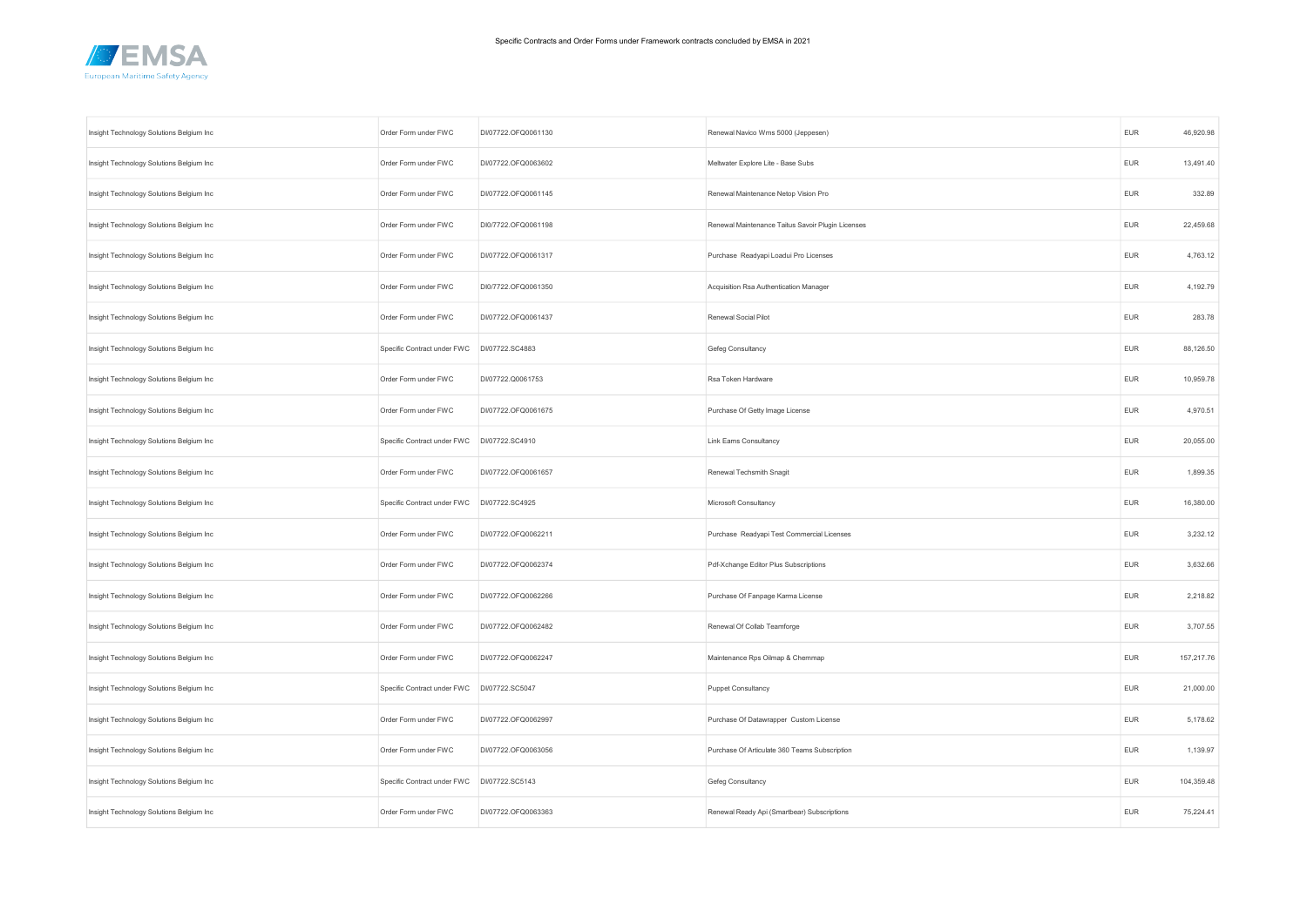

| Insight Technology Solutions Belgium Inc                                | Order Form under FWC                                 | DI/07722.OFQ0063343           | Renewal Harris Envi Maintenance                                                              | <b>EUR</b> | 4,679.10  |
|-------------------------------------------------------------------------|------------------------------------------------------|-------------------------------|----------------------------------------------------------------------------------------------|------------|-----------|
| Insight Technology Solutions Belgium Inc                                | Order Form under FWC                                 | DI/07722.OFQ0063193           | Renewal Gitkraken, Flyway, Paessler & Thycotic Maintenance                                   | <b>EUR</b> | 30,974.87 |
| Insight Technology Solutions Belgium Inc                                | Order Form under FWC                                 | DI/07722.OFQ0063649           | Renewal Telerik, Eams, Taitus, P.Swigger, Gefeg & Fme                                        | <b>EUR</b> | 42,774.25 |
| Insight Technology Solutions Belgium Inc                                | Order Form under FWC                                 | DI/07722.OFQ0064322           | Purchase Of Navico Norway As Wms                                                             | EUR        | 9,505.66  |
| Intergo BV                                                              | Order Form under FWC                                 | 2018/EMSA/OP/14/2018.LOT2.OF5 | Provision Of Online Ai Training                                                              | <b>EUR</b> | 10,000.00 |
| Intergo BV                                                              | Order Form under FWC                                 | 2018/EMSA/OP/14/2018.LOT1.OF6 | Provision Of Core Skills Course For Accident Investigators                                   | EUR        | 6,000.00  |
| Intergo BV                                                              | Order Form under FWC                                 | 2018/EMSA/OP/14/2018.LOT2/OF6 | Advanced Ai Training                                                                         | EUR        | 11,000.00 |
| Intergo BV                                                              | Order Form under FWC                                 | 2020/EMSA/OP/3/2020.OF1       | Provision Of Vdr Training                                                                    | <b>EUR</b> | 10,300.00 |
| Intergo BV                                                              | Order Form under FWC                                 | 2018/EMSA/OP/14/2018.LOT1 OF7 | Core Skills For Accident Investigators                                                       | <b>EUR</b> | 7,000.00  |
| Intergo BV                                                              | Order Form under FWC                                 | 2018/EMSA/OP/14/2018.LOT2.OF7 | Provision Of Online Advanced Training For Accident Investigators                             | <b>EUR</b> | 10,000.00 |
| Intergo BV                                                              | Order Form under FWC                                 | 2020/EMSA/OP/3/2020.OF2       | Provision Of Vdr Training For Ai                                                             | <b>EUR</b> | 10,300.00 |
| INTERGRAPH - Sistemas de Computação Gráfica, S.A (leader) and Luciad NV | Specific Contract under FWC                          | 2020/EMSA/OP/31/2020.SC7      | Geographical Discrepancy Of Eo Products                                                      | <b>EUR</b> | 65,600.00 |
| INTERGRAPH - Sistemas de Computação Gráfica, S.A (leader) and Luciad NV | Specific Contract under FWC                          | 2020/EMSA/OP/31/2020.SC3      | Maintenance Of The Eo Processing (Continuation)                                              | <b>EUR</b> | 56,250.00 |
| INTERGRAPH - Sistemas de Computação Gráfica, S.A (leader) and Luciad NV | Specific Contract under FWC 2020/EMSA/OP/31/2020.SC4 |                               | Provision Of Services Related To Earth Observation Data Centre And Clean Sea Net Data Centre | <b>EUR</b> | 41,250.00 |
| INTERGRAPH - Sistemas de Computação Gráfica, S.A (leader) and Luciad NV | Specific Contract under FWC 2020/EMSA/OP/31/2020.SC9 |                               | Upgrade Of Eodc To Support New Platforms                                                     | <b>EUR</b> | 31,080.00 |
| INTERGRAPH - Sistemas de Computação Gráfica, S.A (leader) and Luciad NV | Specific Contract under FWC                          | 2020/EMSA/OP/31/2020.SC8      | Liferay 7 Portal Upgrade                                                                     | <b>EUR</b> | 73,900.00 |
| INTERGRAPH - Sistemas de Computação Gráfica, S.A (leader) and Luciad NV | Specific Contract under FWC                          | 2020/EMSA/OP/31/2020.SC5      | Maintenance Of The Eo Processing (Further Continuation)                                      | <b>EUR</b> | 33,750.00 |
| INTERGRAPH - Sistemas de Computação Gráfica, S.A (leader) and Luciad NV | Specific Contract under FWC 2020/EMSA/OP/31/2020.SC6 |                               | Eodc - Clean Sea Net Data Centre Maintenance (Further Continuation)                          | <b>EUR</b> | 20,625.00 |
| J. Garraio & Companhia Lda                                              | Order Form under FWC                                 | 2019/EMSA/NEG/3/2019.OF7      | Library Purchases + Subscription Lloyds                                                      | <b>EUR</b> | 2,239.91  |
| J. Garraio & Companhia Lda                                              | Order Form under FWC                                 | 2019/EMSA/NEG/3/2019.OF8      | <b>Library Purchases</b>                                                                     | <b>EUR</b> | 355.94    |
| J.L.G. Consulting SRL                                                   | Specific Contract under FWC 2017/EMSA/OP/15/2016.SC8 |                               | Emcip Corrective Maintenance                                                                 | EUR        | 55,725.00 |
| J.L.G. Consulting SRL                                                   | Specific Contract under FWC 2017/EMSA/OP/15/2016.SC9 |                               | Emcip System Enhancements                                                                    | <b>EUR</b> | 72,050.00 |
| JP-IS Lda (Integrated Inspiring Solutions Lda)                          | Order Form under FWC                                 | 2021/EMSA/OP/38/2020.OF1      | E.O. Communication Equipment                                                                 | <b>EUR</b> | 1,303.74  |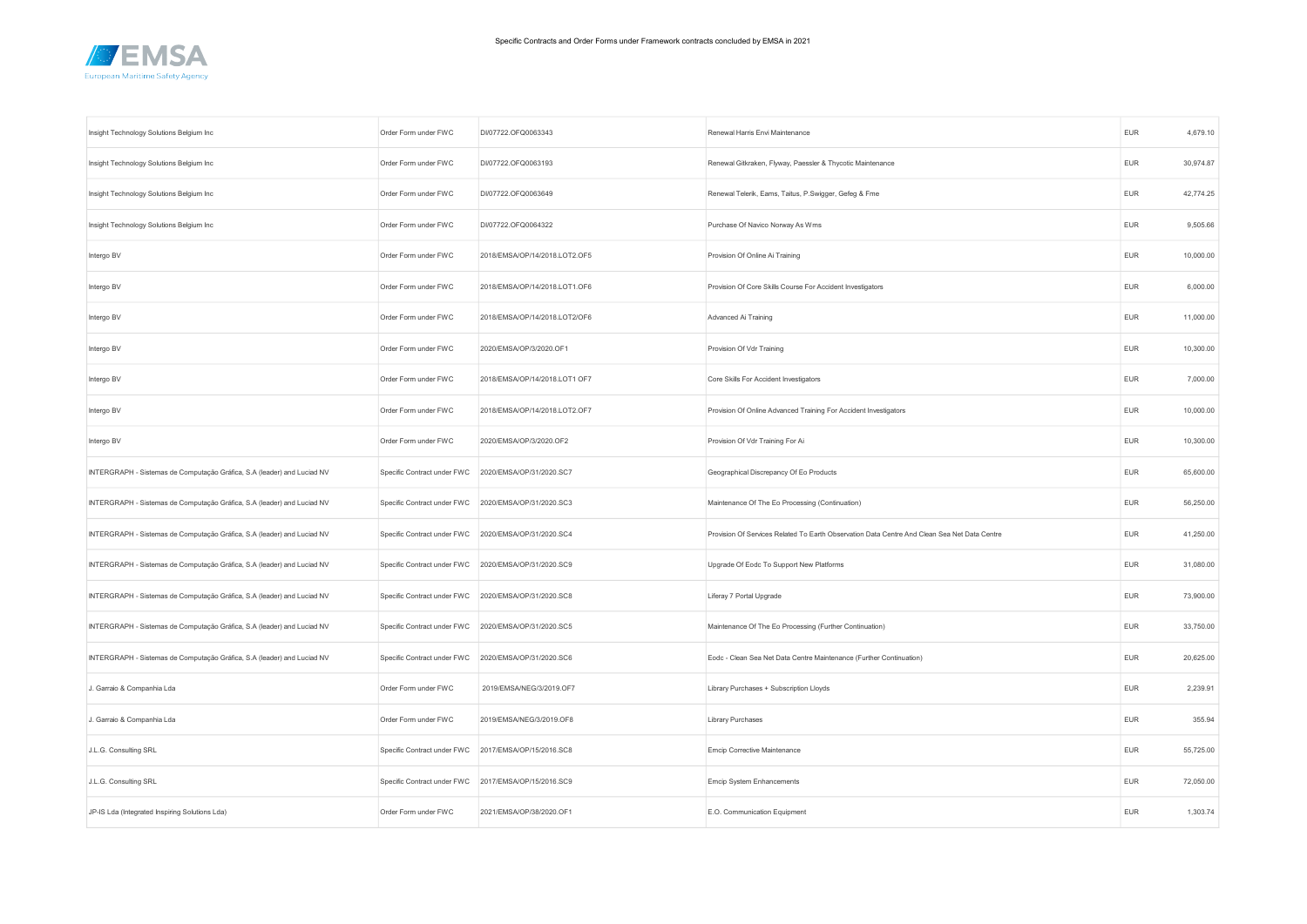

| JP-IS Lda (Integrated Inspiring Solutions Lda) | Order Form under FWC                                 | 2021/EMSA/OP/38/2020.OF2                                            | Meetings A/V Support And Maintenance                                                    | <b>EUR</b> | 624.00     |
|------------------------------------------------|------------------------------------------------------|---------------------------------------------------------------------|-----------------------------------------------------------------------------------------|------------|------------|
| JP-IS Lda (Integrated Inspiring Solutions Lda) | Order Form under FWC                                 | 2021/EMSA/OP/38/2020.OF3                                            | Meeting Rooms Upgrade                                                                   | <b>EUR</b> | 17,234.19  |
| JP-IS Lda (Integrated Inspiring Solutions Lda) | Order Form under FWC                                 | 2021/EMSA/OP/38/2020.OF4                                            | A/V Equipment For Conference Centre                                                     | <b>EUR</b> | 197,437.10 |
| JP-IS Lda (Integrated Inspiring Solutions Lda) | Order Form under FWC                                 | 2021/EMSA/OP/38/2020.OF5                                            | Upgrade Of A/V Equipment In Meeting Rooms                                               | <b>EUR</b> | 67,233.34  |
| JP-IS Lda (Integrated Inspiring Solutions Lda) | Order Form under FWC                                 | 2021/EMSA/OP/38/2020.OF6                                            | Additional Equipment For The Elaboratory                                                | <b>EUR</b> | 11,558.67  |
| JP-IS Lda (Integrated Inspiring Solutions Lda) | Order Form under FWC                                 | 2021/EMSA/OP/38/2020.OF7                                            | Wooden Stage For Conference Centre                                                      | EUR        | 4,933.33   |
| JP-IS Lda (Integrated Inspiring Solutions Lda) | Order Form under FWC                                 | 2021/EMSA/OP/38/2020.OF8                                            | Wireless Microphones                                                                    | <b>EUR</b> | 3,437.31   |
| JP-IS Lda (Integrated Inspiring Solutions Lda) | Order Form under FWC                                 | 2021/EMSA/OP/38/2020.OF9                                            | Oculus Quest 2 256Gb                                                                    | <b>EUR</b> | 917.33     |
| JP-IS Lda (Integrated Inspiring Solutions Lda) | Order Form under FWC                                 | 2021/EMSA/OP/38/2020.OF10                                           | E.O. Communication Photography Equipment _Digital Stand                                 | <b>EUR</b> | 8,482.50   |
| JP-IS Lda (Integrated Inspiring Solutions Lda) | Order Form under FWC                                 | 2021/EMSA/OP/38/2020.OF11                                           | A/V Equipment For Mtg Rooms                                                             | <b>EUR</b> | 51,999.15  |
| JP-IS Lda (Integrated Inspiring Solutions Lda) | Order Form under FWC                                 | 2021/EMSA/OP/38/2020.OF12                                           | E.O. Communication Photography Equipment _Digital Stand li                              | <b>EUR</b> | 3,453.75   |
| Kongsberg Satellite Sercives AS (K-SAT)        | Specific Contract under FWC                          | 2018/EMSA/OP/06/2018.LOT1-3.MOD2.SC2.21                             | Provision Of Services For The Acquisition And Processing Of Sar Eo Data                 | <b>EUR</b> | 230,000.00 |
| Kongsberg Satellite Sercives AS (K-SAT)        | Specific Contract under FWC                          | 2018/EMSA/OP/06/2018.LOT1-3.MOD2.SC2.22                             | Provision Of Services For The Acquisition And Processing Of Sar Eo Data For Emergencies | EUR        | 4,436.87   |
| Kongsberg Satellite Sercives AS (K-SAT)        | Specific Contract under FWC                          | 2018/EMSA/OP/06/2018.LOT1-3;MOD2;SC2.23                             | Satellite Licenses And Services                                                         | <b>EUR</b> | 40,000.00  |
| Kongsberg Satellite Sercives AS (K-SAT)        |                                                      | Specific Contract under FWC 2018/EMSA/OP/06/2018.LOT1-3;MOD2;SC2.24 | Satellite Licenses And Services                                                         | <b>EUR</b> | 70,738.70  |
| Kongsberg Satellite Sercives AS (K-SAT)        | Specific Contract under FWC                          | 2018/EMSA/OP/06/2018.LOT1-3 SC 2.20                                 | Provision Of Services For The Acquisition And Processing Of Sar Earth Observation Data  | <b>EUR</b> | 2,668.30   |
| Kongsberg Satellite Sercives AS (K-SAT)        | Specific Contract under FWC                          | 2018/EMSA/OP/06/2018.LOT1-3.MOD2.SC2.27                             | Provision Of Services For The Acquisition And Processing Of Sar Eo Data                 | <b>EUR</b> | 60,000.00  |
| Kongsberg Satellite Sercives AS (K-SAT)        |                                                      | Specific Contract under FWC 2018/EMSA/OP/06/2018.LOT1-3.MOD2.SC2.28 | Provision Of Services For The Acquisition And Processing Of Sar Eo Data                 | <b>EUR</b> | 280,000.00 |
| Kongsberg Satellite Sercives AS (K-SAT)        |                                                      | Specific Contract under FWC 2018/EMSA/OP/06/2018.LOT1-3.MOD2.SC2.29 | Provision Of Services For The Acquisition And Processing Of Sar Eo Data                 | EUR        | 60,000.00  |
| Kongsberg Satellite Sercives AS (K-SAT)        | Specific Contract under FWC                          | 2018/EMSA/OP/06/2018.LOT1-3 SC2.30                                  | Satellite Licenses And Services                                                         | <b>EUR</b> | 600,000.00 |
| Kongsberg Satellite Sercives AS (K-SAT)        |                                                      | Specific Contract under FWC 2018/EMSA/OP/06/2018.LOT1-3.MOD2.SC2.31 | Provision Of Services For The Acquisition And Processing Of Sar Eo Data                 | EUR        | 9,981.44   |
| Kongsberg Satellite Sercives AS (K-SAT)        |                                                      | Specific Contract under FWC 2018/EMSA/OP/06/2018.LOT1-3.MOD2.SC2.32 | Provision Of Services For The Acquisition And Processing Of Sar Eo Data                 | <b>EUR</b> | 140,000.00 |
| <b>KR Hellas Ltd</b>                           | Specific Contract under FWC 2021/EMSA/OP/41/2020.SC1 |                                                                     | Rulecheck Maintenance                                                                   | <b>EUR</b> | 126,000.00 |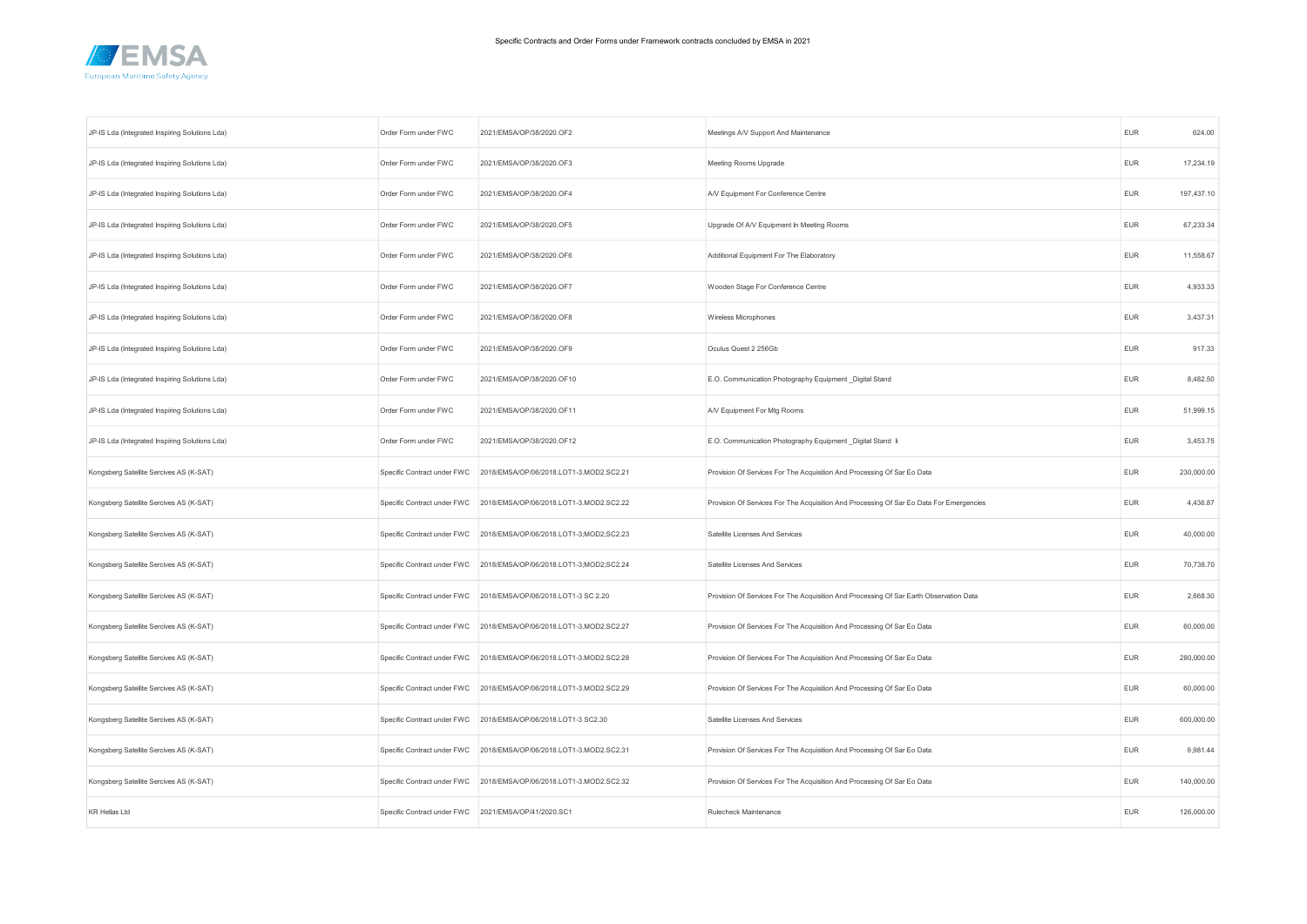

| <b>KR Hellas Ltd</b>                             | Specific Contract under FWC 2021/EMSA/OP/41/2020.SC2 |                                                          | Rulecheck Enhancement                                                 | <b>EUR</b> | 46,610.00  |
|--------------------------------------------------|------------------------------------------------------|----------------------------------------------------------|-----------------------------------------------------------------------|------------|------------|
| <b>KR Hellas Ltd</b>                             | Specific Contract under FWC 2021/EMSA/OP/41/2020.SC3 |                                                          | Rulecheck Enhancement                                                 | <b>EUR</b> | 139,765.00 |
| Lamor Corporation Ab                             |                                                      | Specific Contract under FWC 2020/EMSA/OP/5/2020.LOT2.SC6 | Purchase Of One V-Sweep System For The Eas Baltic                     | <b>EUR</b> | 24,446.20  |
| Lamor Corporation Ab                             |                                                      | Specific Contract under FWC 2020/EMSA/OP/5/2020.LOT2.SC7 | Purchase Of One V-Sweep System For Eas North Sea                      | EUR        | 26,158.00  |
| Lamor Corporation Ab                             |                                                      | Specific Contract under FWC 2020/EMSA/OP/5/2020.LOT2.SC8 | Purchase Of Two V-Sweep Systems For Eas Northern Baltic               | <b>EUR</b> | 42,205.12  |
| Lamor Corporation Ab                             |                                                      | Specific Contract under FWC 2020/EMSA/OP/5/2020.LOT2.SC9 | Purchase Of On V-Sweep System For Eas South                           | EUR        | 27,045.40  |
| Lamor Corporation Ab                             |                                                      | Specific Contract under FWC 2020/EMSA/OP/5/2020.LOT4.SC6 | Purchase Of Skimmer For Eas Baltic                                    | <b>EUR</b> | 74,644.20  |
| Lamor Corporation Ab                             |                                                      | Specific Contract under FWC 2020/EMSA/OP/5/2020.LOT4.SC7 | Purchase Of One Skimmer For Eas North Sea                             | <b>EUR</b> | 76,356.00  |
| Lamor Corporation Ab                             |                                                      | Specific Contract under FWC 2020/EMSA/OP/5/2020.LOT4.SC8 | Purchase Of Two Skimmers For Eas Northern Baltic                      | <b>EUR</b> | 142,601.12 |
| Lamor Corporation Ab                             |                                                      | Specific Contract under FWC 2020/EMSA/OP/5/2020.LOT4.SC9 | Purchase Of One Skimmer For Eas South                                 | <b>EUR</b> | 77,243.40  |
| Lamor Corporation Ab                             |                                                      | Specific Contract under FWC 2018/EMSA/CPNEG/2/2018.SC10  | Eas Northern Baltic Additional Services                               | <b>EUR</b> | 47,946.00  |
| Lamor Corporation Ab                             |                                                      | Specific Contract under FWC 2018/EMSA/CPNEG/2/2018.SC11  | Second Renewal Eas Northern Baltic                                    | <b>EUR</b> | 230,300.00 |
| Lamor Corporation Ab                             |                                                      | Specific Contract under FWC 2021/EMSA/OP/6/2021.LOT1.SC1 | Purchase Of Two Working Boats For The Eas Northern Baltic             | <b>EUR</b> | 620,085.36 |
| Lamor Corporation Ab                             |                                                      | Specific Contract under FWC 2021/EMSA/OP/6/2021.LOT1.SC2 | Purchase Of Two Near-Shore Equipment Working Boats For The Eas Baltic | <b>EUR</b> | 628,065.60 |
| Lamor Corporation Ab                             |                                                      | Specific Contract under FWC 2021/EMSA/OP/6/2021.LOT1.SC3 | Purchase Of Two Working Boats For The Eas North Sea                   | <b>EUR</b> | 633,438.60 |
| Lamor Corporation Ab                             |                                                      | Specific Contract under FWC 2021/EMSA/OP/6/2021.LOT1.SC4 | Purchase Of Two Working Boats For The The Eas South                   | <b>EUR</b> | 635,863.20 |
| Lamor Corporation Ab                             | Specific Contract under FWC                          | 2021/EMSA/OP/6/2021.LOT1.SC5                             | Purchase Of Two Working Boats For The Eas Black Sea                   | <b>EUR</b> | 622,212.00 |
| Lamor Corporation Ab                             |                                                      | Specific Contract under FWC 2018/EMSA/CPNEG/2/2018.SC12  | Eas Northern Baltic Add Services                                      | <b>EUR</b> | 62,300.00  |
| Link Consulting, Tecnologias de Informacao, S.A. |                                                      | Specific Contract under FWC 2017/EMSA/OP/05/2017.SC10    | Star Abm - Email Report And Web Service Upgrades                      | <b>EUR</b> | 5,372.40   |
| Manuland Lda                                     | Order Form under FWC                                 | 2020/EMSA/NEG/32/2020.OF2                                | Works On Kitchen Floor                                                | <b>EUR</b> | 4,647.59   |
| Manuland Lda                                     | Order Form under FWC                                 | 2020/EMSA/NEG/32/2020.OF3                                | Works In Brainstorming Room                                           | <b>EUR</b> | 13,627.88  |
| Manuland Lda                                     | Order Form under FWC                                 | 2020/EMSA/NEG/32/2020.OF4                                | Creation Of Editing Room For E.O.                                     | <b>EUR</b> | 5,103.96   |
| Manuland Lda                                     | Order Form under FWC                                 | 2020/EMSA/NEG/32/2020.OF5                                | Works In Conference Centre                                            | <b>EUR</b> | 22,312.62  |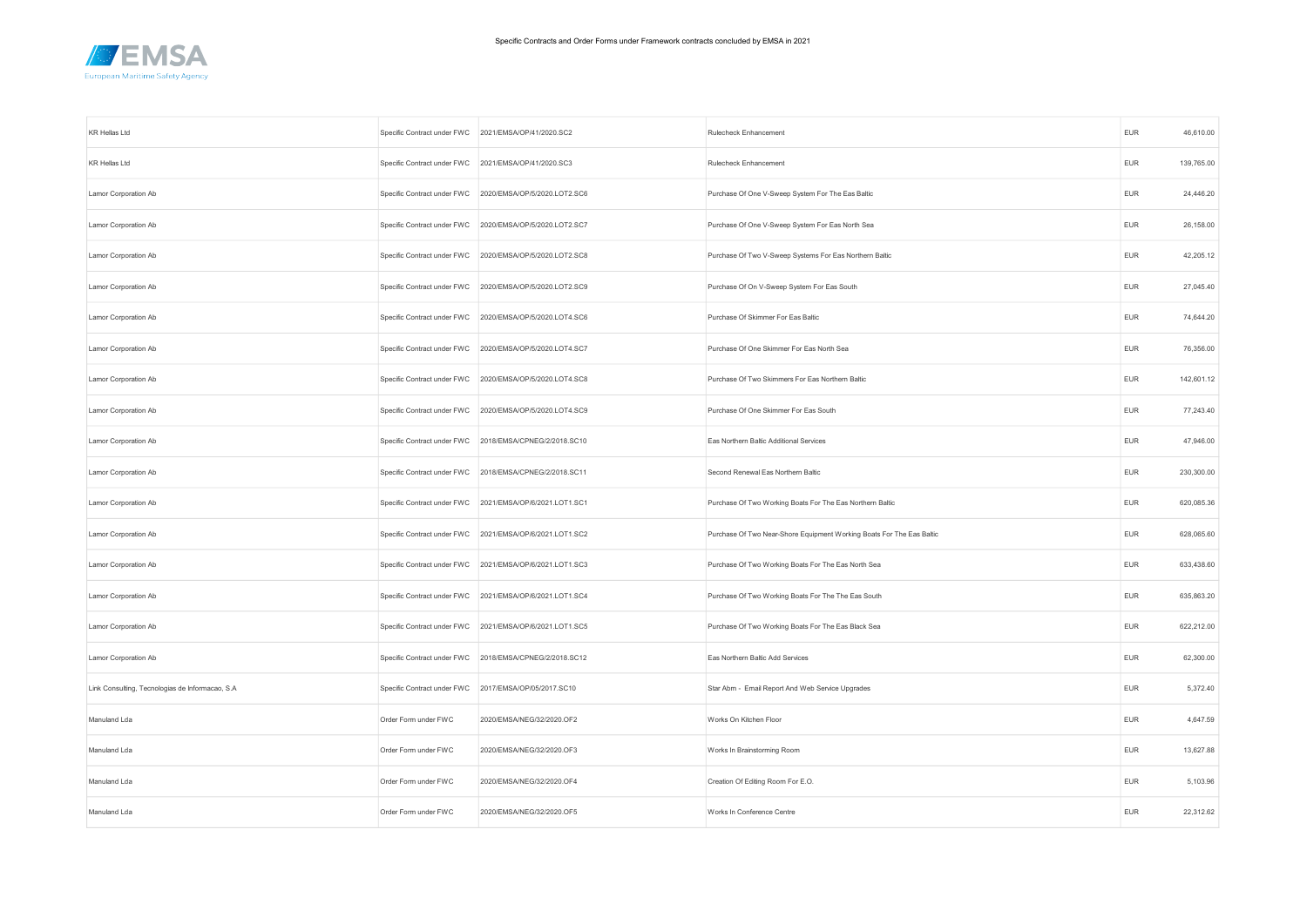

| Manutan Unipessoal Lda         | Order Form under FWC                                 | 2021/EMSA/NEG/27/2020.OF1                               | Small Items FI For Meetin Room                                   | <b>EUR</b> | 1,119.42     |
|--------------------------------|------------------------------------------------------|---------------------------------------------------------|------------------------------------------------------------------|------------|--------------|
| Manutan Unipessoal Lda         | Order Form under FWC                                 | 2021/EMSA/NEG/27/2020.OF2                               | Small Items FI                                                   | <b>EUR</b> | 157.72       |
| MCS Kick & Rush                | Order Form under FWC                                 | 2018/EMSA/OP/9/2018.LOT2.OF18                           | Emsa Cardboard Folders                                           | <b>EUR</b> | 3,945.26     |
| MCS Kick & Rush                | Order Form under FWC                                 | 2018/EMSA/OP/9/2018.LOT2.OF19                           | Emsa Sustainable Gifts                                           | EUR        | 5,748.35     |
| <b>MDA Geospatial Services</b> |                                                      | Specific Contract under FWC 2019/EMSA/SPNEG/5/2019.SC16 | Radarsat-2 License Provision For Emsa Earth Observation Services | EUR        | 185,000.00   |
| <b>MDA Geospatial Services</b> |                                                      | Specific Contract under FWC 2019/EMSA/SPNEG/5/2019.SC17 | Radarsat-2 License Provision For Emsa Earth Observation Services | EUR        | 7,095.39     |
| <b>MDA Geospatial Services</b> |                                                      | Specific Contract under FWC 2019/EMSA/SPNEG/5/2019.SC18 | Radarsat-2 License Provision For Emsa Earth Observation Services | EUR        | 700,000.00   |
| <b>MDA Geospatial Services</b> |                                                      | Specific Contract under FWC 2019/EMSA/SPNEG/5/2019.SC19 | Radarsat-2 License Provision For Emsa Earth Observation Services | EUR        | 100,000.00   |
| <b>MDA Geospatial Services</b> |                                                      | Specific Contract under FWC 2019/EMSA/SPNEG/5/2019.SC20 | Radarsat-2 License Provision For Emsa Earth Observation Services | EUR        | 300,000.00   |
| <b>MDA Geospatial Services</b> |                                                      | Specific Contract under FWC 2019/EMSA/SPNEG/5/2019.SC22 | Radarsat-2 License Provision For Emsa Earth Observation Services | EUR        | 300,000.00   |
| <b>MDA Geospatial Services</b> |                                                      | Specific Contract under FWC 2019/EMSA/SPNEG/5/2019.SC23 | Radarsat-2 License Provision For Emsa Earth Observation Services | <b>EUR</b> | 82,567.26    |
| <b>MDA Geospatial Services</b> |                                                      | Specific Contract under FWC 2019/EMSA/SPNEG/5/2019.SC25 | Licences For The Use Of Radarsat-2 Images                        | EUR        | 13,776.05    |
| <b>MDA Geospatial Services</b> |                                                      | Specific Contract under FWC 2019/EMSA/SPNEG/5/2019.SC24 | Radarsat-2 License Provision For Emsa Earth Observation Services | EUR        | 130,000.00   |
| <b>MDA Geospatial Services</b> |                                                      | Specific Contract under FWC 2019/EMSA/SPNEG/5/2019.SC26 | Radarsat-2 License Provision For Emsa Earth Observation Services | EUR        | 200,000.00   |
| <b>MDA Geospatial Services</b> |                                                      | Specific Contract under FWC 2019/EMSA/SPNEG/5/2019.SC27 | Radarsat-2 License Provision For Emsa Earth Observation Services | <b>EUR</b> | 162,384.22   |
| <b>MDA Geospatial Services</b> |                                                      | Specific Contract under FWC 2019/EMSA/SPNEG/5/2019.SC28 | Satellite Licenses And Services                                  | <b>EUR</b> | 2,400,000.00 |
| <b>MDA Geospatial Services</b> |                                                      | Specific Contract under FWC 2019/EMSA/SPNEG/5/2019.SC29 | Radarsat-2 License Provision For Emsa Earth Observation Services | <b>EUR</b> | 600,000.00   |
| Meo Services, SA               | Order Form under FWC                                 | 2020/EMSA/OP/19/2020.OF1                                | Service Desk Consultants                                         | <b>EUR</b> | 67,539.20    |
| Meo Services, SA               | Order Form under FWC                                 | 2021/EMSA/OP/23/2020.OF1                                | Mobile Phone Services                                            | <b>EUR</b> | 6,160.00     |
| Meo Services, SA               | Order Form under FWC                                 | 2020/EMSA/OP/19/2020.OF2                                | Consultancy Services For Emsa Ict Service Desk                   | <b>EUR</b> | 18,652.80    |
| Meo Services, SA               | Order Form under FWC                                 | 2021/EMSA/OP/23/2020.OF2                                | Purchase Of Mobiles And Routers                                  | <b>EUR</b> | 6,324.79     |
| Meo Services, SA               |                                                      | Specific Contract under FWC 2020/EMSA/OP/15/2020.SC2    | Master Databases Corrective Maintenance & Operational Support    | <b>EUR</b> | 28,421.05    |
| Meo Services, SA               | Specific Contract under FWC 2020/EMSA/OP/15/2020.SC3 |                                                         | Master Databases Data Management Services - Module 4             | <b>EUR</b> | 53,052.30    |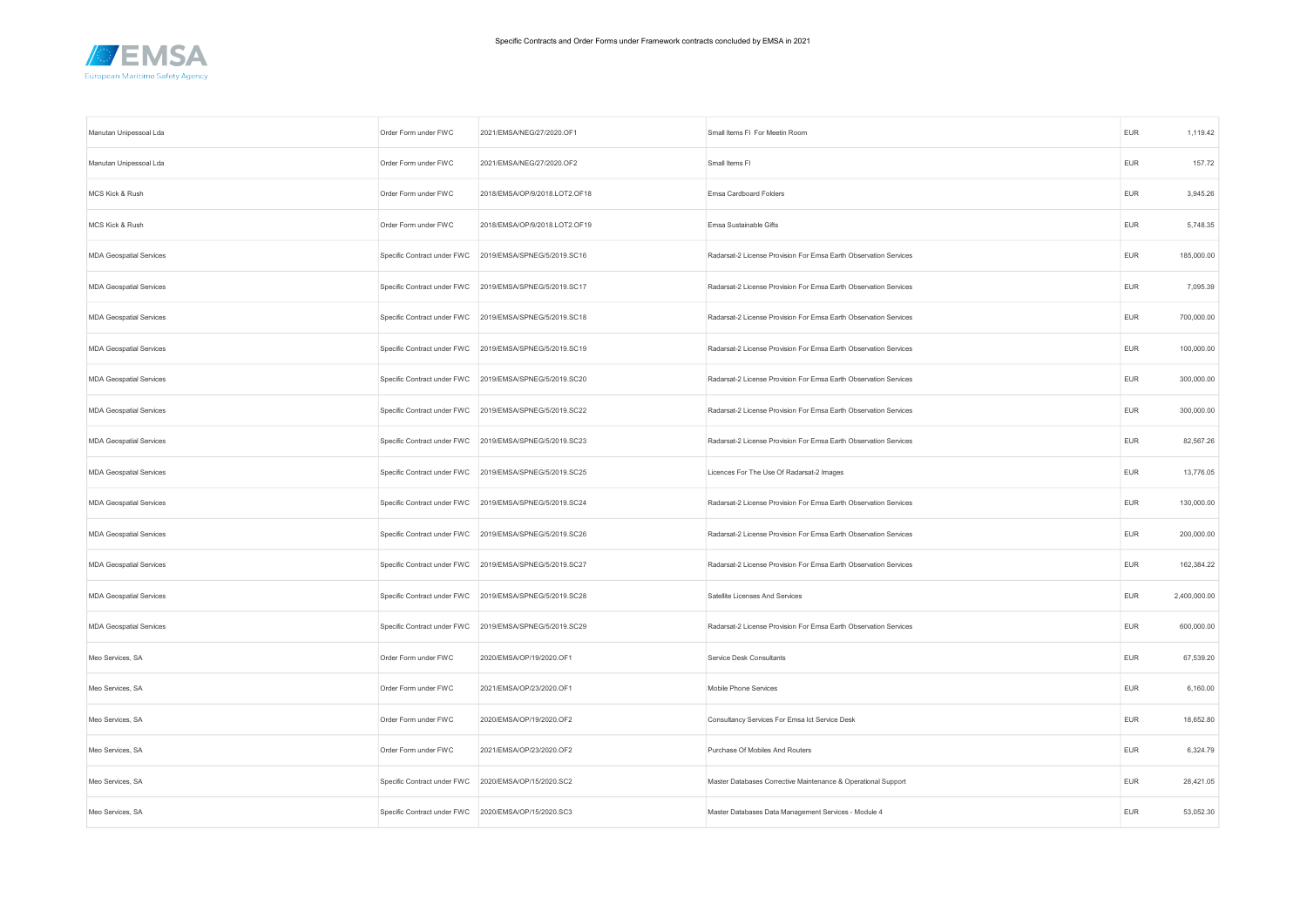

| Meo Services, SA                        | Order Form under FWC        | 2021/EMSA/OP/23/2020.OF3                                          | Cisco Hosted Cloud Services                                                       | <b>EUR</b> | 42,350.06  |
|-----------------------------------------|-----------------------------|-------------------------------------------------------------------|-----------------------------------------------------------------------------------|------------|------------|
| Meo Services, SA                        | Order Form under FWC        | 2021/EMSA/OP/23/2020.OF5                                          | Voice And Unified Communications Services - Fixed Telephony                       | <b>EUR</b> | 9,628.00   |
| Meo Services, SA                        | Order Form under FWC        | 2021/EMSA/OP/23/2020.OF4                                          | Mobile Phone Communication                                                        | <b>EUR</b> | 9,892.00   |
| Meo Services, SA                        | Order Form under FWC        | 2021/EMSA/OP/23/2020.OF6                                          | Purchase Of Mobile Phone Equipment                                                | <b>EUR</b> | 3,586.73   |
| Microsoft NV/SA                         | Specific Contract under FWC | DI/7660.YEAR 2021-2022                                            | Microsoft Premier Support Services                                                | <b>EUR</b> | 69,996.72  |
| Monte Dos Pensamentos Turismo Rural Lda | Specific Contract under FWC | 2017/EMSA/OP/07/2017.SC35                                         | Interpretation Sar Training                                                       | <b>EUR</b> | 3,080.00   |
| Monte Dos Pensamentos Turismo Rural Lda |                             | Specific Contract under FWC 2017/EMSA/OP/07/2017.SC36             | Interpretation Services Marine Ai Training                                        | <b>EUR</b> | 5,960.00   |
| Monte Dos Pensamentos Turismo Rural Lda |                             | Specific Contract under FWC 2017/EMSA/OP/07/2017.SC37             | Interpretation For Psc                                                            | <b>EUR</b> | 2,120.00   |
| Monte Dos Pensamentos Turismo Rural Lda | Specific Contract under FWC | 2017/EMSA/OP/07/2017.SC38                                         | Interpretation Service Admin Board                                                | <b>EUR</b> | 9,800.00   |
| Náutica Robinson, SL                    | Order Form under FWC        | 2021/EMSA/NEG/2/2021.OF1                                          | Lloyds List User Licences                                                         | <b>EUR</b> | 8,640.00   |
| Náutica Robinson, SL                    | Order Form under FWC        | 2021/EMSA/NEG/2/2021.OF2                                          | Tradewinds Annual Digital Basic Plan License Renewal                              | <b>EUR</b> | 1,103.76   |
| Náutica Robinson, SL                    | Order Form under FWC        | 2021/EMSA/NEG/2/2021 OF3                                          | Iso 41001:2018; Audit Request                                                     | <b>EUR</b> | 159.62     |
| New Naval Ltd                           | Specific Contract under FWC | 2021/EMSA/OP/6/2021.LOT2.SC1                                      | Purchase Of One Solid Flotation Boom For The Eas Northern Baltic                  | <b>EUR</b> | 26,977.00  |
| New Naval Ltd                           |                             | Specific Contract under FWC 2021/EMSA/OP/6/2021.LOT2.SC2          | Purchase Of Two Solid Flotation Booms For The Eas Baltic                          | <b>EUR</b> | 52,018.00  |
| New Naval Ltd                           |                             | Specific Contract under FWC 2021/EMSA/OP/6/2021.LOT2.SC3          | Purchase Of Two Solid Flotation Booms For The Eas North Sea                       | <b>EUR</b> | 51,480.00  |
| New Naval Ltd                           |                             | Specific Contract under FWC 2021/EMSA/OP/6/2021.LOT2.SC4          | Purchase Of Two Solid Flotation Booms For The Eas South                           | <b>EUR</b> | 48,768.00  |
| New Naval Ltd                           | Specific Contract under FWC | 2021/EMSA/OP/6/2021.LOT2.SC5                                      | Purchase Of Two Solid Flotation Booms For The Eas Black Sea                       | <b>EUR</b> | 45,676.00  |
| New Naval Ltd                           |                             | Specific Contract under FWC 2021/EMSA/OP/6/2021.LOT3.SC1          | Purchase Of Two Floating Temporary Oil Storage Barges For The Eas Northern Baltic | <b>EUR</b> | 100,939.20 |
| New Naval Ltd                           |                             | Specific Contract under FWC 2021/EMSA/OP/6/2021.LOT3.SC2          | Purchase Of 2 Floating Oil Storage Barges For The Eas Baltic                      | <b>EUR</b> | 100,493.30 |
| New Naval Ltd                           | Specific Contract under FWC | 2021/EMSA/OP/6/2021.LOT3.SC3                                      | Purchase Of One Floating Oil Barge For The Eas North Sea                          | <b>EUR</b> | 50,696.80  |
| New Naval Ltd                           |                             | Specific Contract under FWC 2021/EMSA/OP/6/2021.LOT3.SC4          | Purchase Of 2 Floating Oil Barges For The Eas South                               | <b>EUR</b> | 98,380.80  |
| New Naval Ltd                           |                             | Specific Contract under FWC 2021/EMSA/OP/6/2021.LOT3.SC5          | Purchase Of Two Floating Oil Barges For The Eas Black Sea                         | EUR        | 96,371.00  |
| NORDIC Unmanned AS                      |                             | Specific Contract under FWC 2018/EMSA/OP/12/2018.SC24.AM3,4 AND 5 | Stand-Alone Rpas Service On Emsa'S Lightweighting Rpas                            | <b>EUR</b> | 226,715.73 |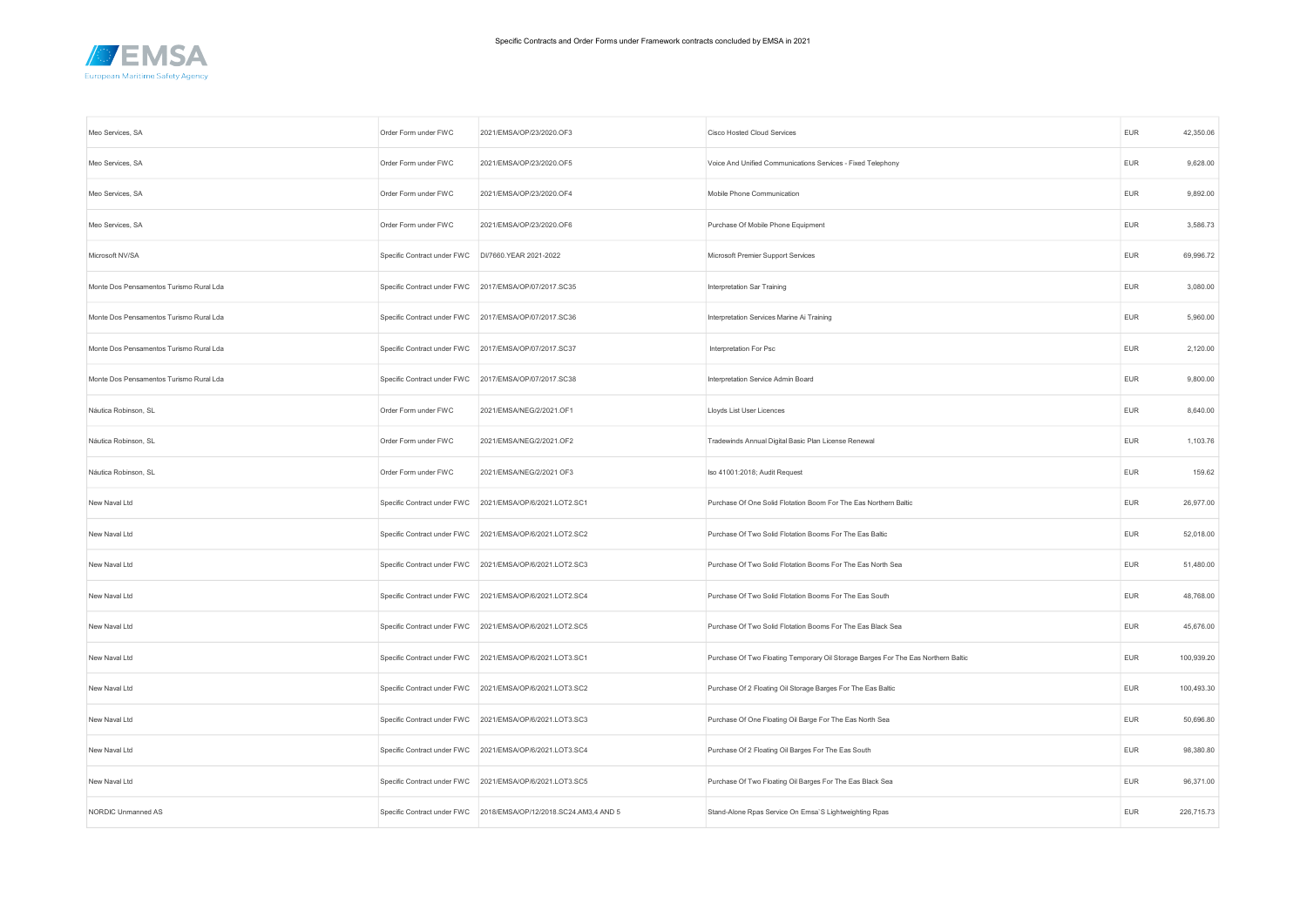

| NORDIC Unmanned AS                             |                                                      | Specific Contract under FWC 2018/EMSA/OP/12/2018.SC27.AMENDMENT NO2 | Stand-Alone Rpas Service On Emsa'S Lightweighting Rpas                                                       | <b>EUR</b> | 120,588.83 |
|------------------------------------------------|------------------------------------------------------|---------------------------------------------------------------------|--------------------------------------------------------------------------------------------------------------|------------|------------|
| NORDIC Unmanned AS                             |                                                      | Specific Contract under FWC 2018/EMSA/OP/12/2018.SC43               | Stand-Alone Service Of Emsa'S Lightwight Rpas For Ramogepol Exercise                                         | <b>EUR</b> | 14,000.00  |
| NORDIC Unmanned AS                             |                                                      | Specific Contract under FWC 2018/EMSA/OP/12/2018.SC44               | Integration Of The Rpas Capability In One Of Emsa'S Opr Vessel Monte Anaga, Ageciras, Spain                  | <b>EUR</b> | 60,363.60  |
| NORDIC Unmanned AS                             |                                                      | Specific Contract under FWC 2018/EMSA/OP/12/2018.SC45               | Integration Of The Rpas Capability In One Of Emsa'S Opr Vessel                                               | EUR        | 47,040.20  |
| NORDIC Unmanned AS                             |                                                      | Specific Contract under FWC 2018/EMSA/OP/12/2018.SC46               | Integration Of The Rpas Capability In One Of Emsa'S Opr Vessel                                               | <b>EUR</b> | 25,400.00  |
| NORDIC Unmanned AS                             |                                                      | Specific Contract under FWC 2018/EMSA/OP/12/2018.SC53               | <b>Breeze Exercise</b>                                                                                       | EUR        | 7,000.00   |
| NORDIC Unmanned AS                             |                                                      | Specific Contract under FWC 2018/EMSA/OP/12/2018.SC47               | Integration Of The Rpas Capability In One Of Emsa'S Opr Vessel                                               | <b>EUR</b> | 13,622.40  |
| NORDIC Unmanned AS                             |                                                      | Specific Contract under FWC 2018/EMSA/OP/12/2018.SC48               | Integration Of The Rpas Capability In One Of Emsa'S Opr Vessel                                               | <b>EUR</b> | 25,400.00  |
| NORDIC Unmanned AS                             |                                                      | Specific Contract under FWC 2018/EMSA/OP/12/2018.SC49               | Integration Of The Rpas Capability In One Of Emsa'S Opr Vessel                                               | EUR        | 25,400.00  |
| NORDIC Unmanned AS                             |                                                      | Specific Contract under FWC 2018/EMSA/OP/12/2018.SC50               | Integration Of The Rpas Capability In One Of Emsa'S Opr Vessel                                               | <b>EUR</b> | 37,215.00  |
| NORDIC Unmanned AS                             |                                                      | Specific Contract under FWC 2018/EMSA/OP/12/2018.SC51               | Integration Of The Rpas Capability In One Of Emsa'S Opr Vessel                                               | <b>EUR</b> | 16,069.00  |
| NORDIC Unmanned AS                             |                                                      | Specific Contract under FWC 2018/EMSA/OP/12/2018.SC52               | Integration Of The Rpas Capability In One Of Emsa'S Opr Vessel                                               | <b>EUR</b> | 35,727.07  |
| NORDIC Unmanned AS                             | Specific Contract under FWC                          | 2018/EMSA/OP/12/2018.SC54                                           | <b>Balex Delta Exercise</b>                                                                                  | EUR        | 3,500.00   |
| NORDIC Unmanned AS                             |                                                      | Specific Contract under FWC 2018/EMSA/OP/12/2018.SC55               | Aned Polmar Exercise                                                                                         | <b>EUR</b> | 4,000.00   |
| NORDIC Unmanned AS                             |                                                      | Specific Contract under FWC 2018/EMSA/OP/12/2018.SC56               | Integration Of Rpas Capability On Board Emsa Osrv                                                            | <b>EUR</b> | 52,100.20  |
| NORDIC Unmanned AS                             |                                                      | Specific Contract under FWC 2018/EMSA/OP/12/2018.SC57               | Rpas Piloting Services And Additional Days For Emergencies                                                   | <b>EUR</b> | 24,500.00  |
| NORDIC Unmanned AS                             |                                                      | Specific Contract under FWC 2018/EMSA/OP/12/2018.SC58               | Nemesis Exercise                                                                                             | EUR        | 7,000.00   |
| NORDIC Unmanned AS                             | Specific Contract under FWC 2021/EMSA/OP/1/2021.SC1  |                                                                     | Interfacing With Rpas Dc Module 6                                                                            | <b>EUR</b> | 30,000.00  |
| NORDIC Unmanned AS                             |                                                      | Specific Contract under FWC 2018/EMSA/OP/12/2018.SC60               | Stand- Alone Rpas Service On Request For Other Users In The Maritime Surveillance Domain Efca Lundy Sentinel | <b>EUR</b> | 147,000.00 |
| NORDIC Unmanned AS                             | Specific Contract under FWC 2021/EMSA/OP/1/2021.SC2  |                                                                     | Preparation Of Integration Of Rpas Capability On Emsa'S Vessel                                               | <b>EUR</b> | 10,000.00  |
| NORDIC Unmanned AS                             | Specific Contract under FWC 2021/EMSA/OP/1/2021.SC3  |                                                                     | Preparation For Rpas Service (Rpas And Pilot) For Efca In The Maritime Surveillance Domain-Aegis             | EUR        | 10,000.00  |
| NORDIC Unmanned AS                             | Specific Contract under FWC 2021/EMSA/OP/1/2021.SC4  |                                                                     | Rpas Service (Rpas And Pilot) For Efca In The Maritime Surveillance Domain- Aegis                            | EUR        | 130,000.00 |
| Nordic Unmanned AS - Ålgård Handel og Industri | Specific Contract under FWC 2020/EMSA/OP/46/2020.SC2 |                                                                     | Capability Test                                                                                              | <b>EUR</b> | 15,000.00  |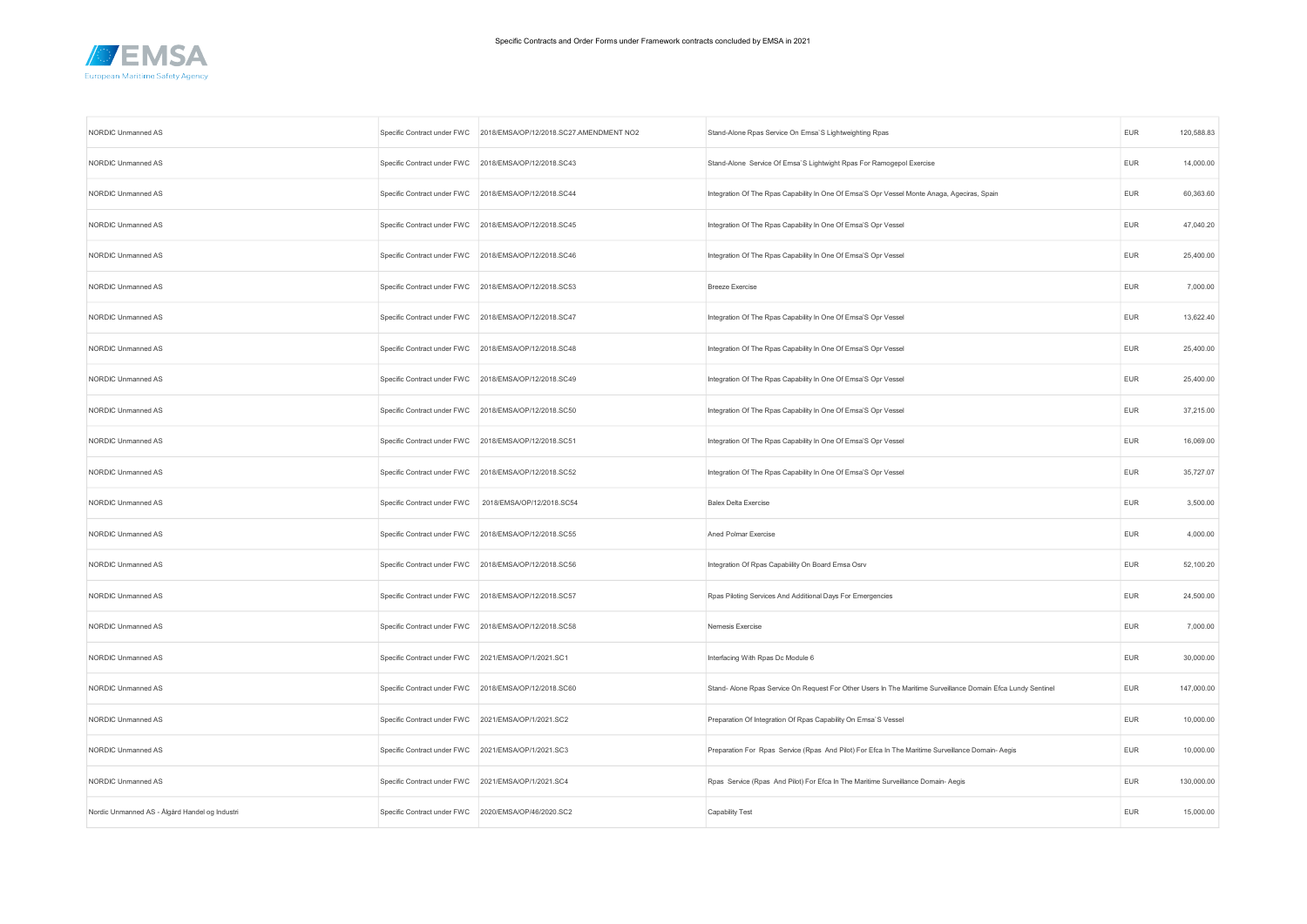

| Nordic Unmanned AS - Ålgård Handel og Industri                                     | Specific Contract under FWC 2020/EMSA/OP/46/2020.SC1 |                                                            | Interfacing With Rpas Dc Module 6                        | <b>EUR</b> | 75,000.00    |
|------------------------------------------------------------------------------------|------------------------------------------------------|------------------------------------------------------------|----------------------------------------------------------|------------|--------------|
| Nordic Unmanned AS, UMS Skeldar Sweden AB and Norut Northern Research Institute AS |                                                      | Specific Contract under FWC 2018/EMSA/OP/12/2018.SC26      | Efca Lundy Extension Amendment No4,5,6,7                 | <b>EUR</b> | 588,126.79   |
| Nordic Unmanned AS, UMS Skeldar Sweden AB and Norut Northern Research Institute AS |                                                      | Specific Contract under FWC 2018/EMSA/OP/10/2018.LOT1.SC17 | Rpas Operations                                          | <b>EUR</b> | 1,139,814.17 |
| Nordic Unmanned AS, UMS Skeldar Sweden AB and Norut Northern Research Institute AS |                                                      | Specific Contract under FWC 2018/EMSA/OP/10/2018.LOT1.SC19 | Rpas Operations In France                                | <b>EUR</b> | 1,639,157.26 |
| Nordic Unmanned AS, UMS Skeldar Sweden AB and Norut Northern Research Institute AS |                                                      | Specific Contract under FWC 2018/EMSA/OP/10/2018.LOT1.SC18 | Rpas Operations                                          | <b>EUR</b> | 1,512,896.05 |
| Nordic Unmanned AS, UMS Skeldar Sweden AB and Norut Northern Research Institute AS |                                                      | Specific Contract under FWC 2018/EMSA/OP/10/2018.LOT1.SC20 | Mobilization Alert And Preparation                       | <b>EUR</b> | 10,000.00    |
| NTT Belgium NV/SA                                                                  | Order Form under FWC                                 | DI/7501.OF21389                                            | Certificate Renewal Globalsign - 2 Year Wildcard Upgrade | <b>EUR</b> | 192.79       |
| NTT Belgium NV/SA                                                                  | Order Form under FWC                                 | DI/7501.OF21437                                            | New Globalsign Certificate                               | <b>EUR</b> | 192.79       |
| NTT Belgium NV/SA                                                                  | Order Form under FWC                                 | DI/7501.OF21529                                            | Palo Alto Maintenance Renewal                            | <b>EUR</b> | 5,973.36     |
| NTT Belgium NV/SA                                                                  | Order Form under FWC                                 | DI/7030.OF7507                                             | Cisco Unified Communication Maintenance                  | <b>EUR</b> | 21,619.44    |
| Nuno José Moreira Zimas                                                            | Order Form under FWC                                 | 2021/EMSA/NEG/23/2021.OF1                                  | Webproducaiton Services                                  | <b>EUR</b> | 1,700.00     |
| Nuno José Moreira Zimas                                                            | Order Form under FWC                                 | 2021/EMSA/NEG/23/2021.OF2                                  | <b>Webproduction Services</b>                            | EUR        | 2,550.00     |
| Oracle Belgium                                                                     | Order Form under FWC                                 | DI/07870.OFD137683                                         | Ulm And Capped Licenses                                  | EUR        | 1,942,159.65 |
| Oracle Portugal                                                                    | Order Form under FWC                                 | DI/07870.OF S006                                           | Oracle Idm Licenses                                      | EUR        | 24,261.94    |
| Oracle Portugal                                                                    | Order Form under FWC                                 | DI/07870.OF CPQ 2338086-1                                  | Oracle - Edu Unlimited Learning                          | EUR        | 4,261.73     |
| Ottavio Novella SpA                                                                | Specific Contract under FWC                          | 2020/EMSA/CPNEG/2/2020.SC1                                 | Eas South Initial Services                               | <b>EUR</b> | 650,000.00   |
| Ottavio Novella SpA                                                                |                                                      | Specific Contract under FWC 2020/EMSA/CPNEG/2/2020.SC2     | Eas South - Additionnal Transport Services               | <b>EUR</b> | 1,209.10     |
| Pavimentos Silva S.A.                                                              | Order Form under FWC                                 | 2020/EMSA/NEG/30/2020.OF1                                  | Flooring Brainstorming Room                              | EUR        | 3,041.41     |
| Pitada Veloz Unipessoal Lda                                                        | Order Form under FWC                                 | 2021/EMSA/OP/44/2020.LOT1                                  | Catering Operational                                     | <b>EUR</b> | 3,675.00     |
| Pitada Veloz Unipessoal Lda                                                        | Order Form under FWC                                 | 2021/EMSA/OP/44/2020.LOT1                                  | Catering For Entertainment And Representation            | <b>EUR</b> | 2,948.50     |
| Pitada Veloz Unipessoal Lda                                                        | Order Form under FWC                                 | 2021/EMSA/OP/44/2020.LOT1.OF5                              | Catering Services                                        | <b>EUR</b> | 6,800.00     |
| PMS - Pinheiro de Melo & Salgado Coffee Solutions S.A.                             | Order Form under FWC                                 | 2018/EMSA/NEG/21/2018.OF4                                  | Water Dispensers                                         | <b>EUR</b> | 1,968.00     |
| Pomilio Blumm SRL                                                                  | Order Form under FWC                                 | 2018/EMSA/OP/9/2018.LOT4.OF04                              | Video Equasis                                            | <b>EUR</b> | 4,533.44     |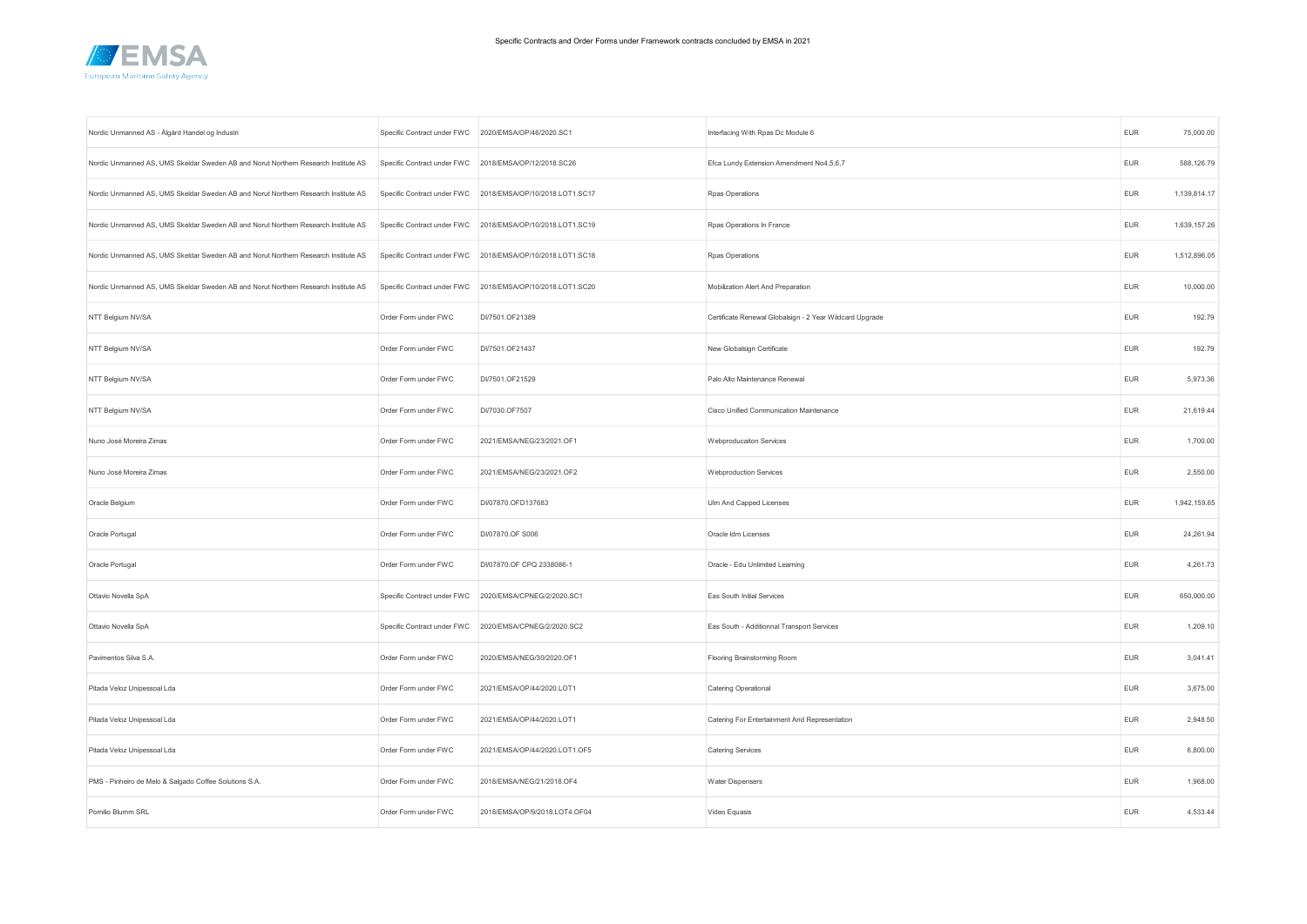

| Pomilio Blumm SRL                                      | Order Form under FWC | 2018/EMSA/OP/9/2018.LOT4.OF05                           | Cise Video                                                                                                                                                                            | <b>EUR</b> | 1,619.71  |
|--------------------------------------------------------|----------------------|---------------------------------------------------------|---------------------------------------------------------------------------------------------------------------------------------------------------------------------------------------|------------|-----------|
| Pomilio Blumm SRL                                      | Order Form under FWC | 2018/EMSA/OP/9/2018.LOT4.OF06                           | Interoperability Project (Swe) Video And Promotional Material                                                                                                                         | <b>EUR</b> | 5,141.06  |
| Portlingua - Professores e Tradutores Lda              | Order Form under FWC | 2017/EMSA/OP/06/2017.LOT1.OF16.OF17.OF18.OF19.OF20.OF21 | Portuguese Language Training                                                                                                                                                          | <b>EUR</b> | 17,700.00 |
| Portlingua - Professores e Tradutores Lda              | Order Form under FWC | 2017/EMSA/OP/06/2017.LOT1.OF22.OF23.OF24                | Portuguese Language Training                                                                                                                                                          | <b>EUR</b> | 11,000.00 |
| Post cooperativa de acção e intervenção cultural C.R.L | Order Form under FWC | 2019/EMSA/NEG/6/2019.OF4                                | Purchase Of Bicycle Workstation                                                                                                                                                       | <b>EUR</b> | 2,049.00  |
| Post cooperativa de acção e intervenção cultural C.R.L | Order Form under FWC | 2019/EMSA/NEG/6/2019.OF5                                | Preventative Maintenance                                                                                                                                                              | <b>EUR</b> | 240.00    |
| Push Safety Lda                                        | Order Form under FWC | 2020/EMSA/NEG/5/2020.OF8                                | Rapid Tests                                                                                                                                                                           | <b>EUR</b> | 1,300.00  |
| Push Safety Lda                                        | Order Form under FWC | 2020/EMSA/NEG/5/2020.OF9                                | Ppe Boots                                                                                                                                                                             | <b>EUR</b> | 165.00    |
| Push Safety Lda                                        | Order Form under FWC | 2020/EMSA/NEG/5/2020.OF10                               | Personal Protection Equipment                                                                                                                                                         | <b>EUR</b> | 996.00    |
| Push Safety Lda                                        | Order Form under FWC | 2020/EMSA/NEG/5/2020.OF11                               | Calibration Of Multigas Monitors - 5 Units                                                                                                                                            | <b>EUR</b> | 1,050.00  |
| Push Safety Lda                                        | Order Form under FWC | 2020/EMSA/NEG/5/2020.OF12                               | Personal Protective Equipment (And Clothing)                                                                                                                                          | <b>EUR</b> | 5,425.50  |
| Push Safety Lda                                        | Order Form under FWC | 2020/EMSA/NEG/5/2020.OF13                               | Rapid Tests                                                                                                                                                                           | <b>EUR</b> | 350.00    |
| Push Safety Lda                                        | Order Form under FWC | 2020/EMSA/NEG/5/2020.OF14                               | Batteries And Ppe                                                                                                                                                                     | <b>EUR</b> | 5,098.00  |
| PwC EU Services EESV                                   | Order Form under FWC | OC/EFSA/HUCAP/2019/02 OF.12                             | Proctored Tests For Recruitment Procedures                                                                                                                                            | <b>EUR</b> | 5,192.00  |
| PwC EU Services EESV                                   | Order Form under FWC | 2020/EMSA/OP/8/2020.OF1                                 | Provision Of Course "Moodle Admin Basic Skills"                                                                                                                                       | EUR        | 7,200.00  |
| PwC EU Services EESV                                   | Order Form under FWC | OC/EFSA/HUCAP/2019/02 OF.18                             | Proctored Tests For Recruitment Procedures                                                                                                                                            | <b>EUR</b> | 5,552.00  |
| PwC EU Services EESV                                   | Order Form under FWC | 2021/EMSA/OP/8/2020.OF2                                 | Consultancy Services For The Design, Development And Production Of Relevant Learning Contents Concerning The Online Course<br>"Assessment, Examination And Certification Of Seafarers | <b>EUR</b> | 28,800.00 |
| PwC EU Services EESV                                   | Order Form under FWC | OC/EFSA/HUCAP/2019/02 OF.19                             | Proctored Tests For Recruitment Procedures                                                                                                                                            | <b>EUR</b> | 5,552.00  |
| PwC EU Services EESV                                   | Order Form under FWC | 2021/EMSA/OP/8/2020.OF3                                 | Provision Of Online Moodle Courses For Member States                                                                                                                                  | <b>EUR</b> | 16,800.00 |
| PwC EU Services EESV                                   | Order Form under FWC | 2021/EMSA/OP/8/2020.OF4                                 | Provision Of Consultancy Services                                                                                                                                                     | <b>EUR</b> | 3,200.00  |
| PwC EU Services EESV                                   | Order Form under FWC | OC/EFSA/HUCAP/2019/02 OF.20                             | Proctored Tests For Recruitment Procedures                                                                                                                                            | <b>EUR</b> | 5,792.00  |
| PwC EU Services EESV                                   | Order Form under FWC | OC/EFSA/HUCAP/2019/02 OF.21                             | Proctored Tests For Recruitment Procedures                                                                                                                                            | <b>EUR</b> | 5,232.00  |
| PwC EU Services EESV                                   | Order Form under FWC | OC/EFSA/HUCAP/2019/02 OF.22                             | Proctored Tests For Recruitment Procedures                                                                                                                                            | <b>EUR</b> | 5,312.00  |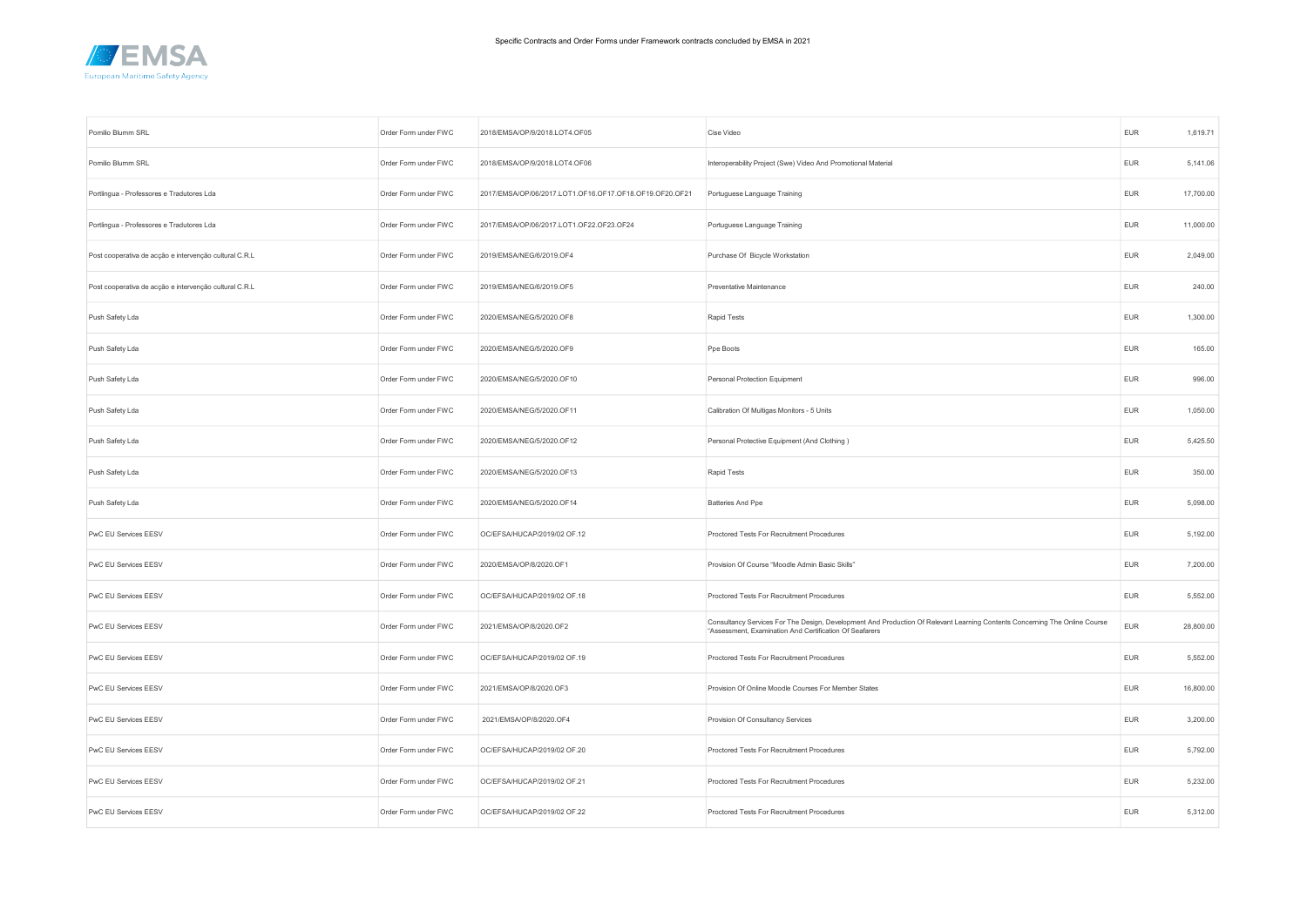

| PwC EU Services EESV                                                                                  | Order Form under FWC        | OC/EFSA/HUCAP/2019/02 OF.23     | Proctored Tests For Recruitment Procedures                                                                 | <b>EUR</b> | 5,272.00  |
|-------------------------------------------------------------------------------------------------------|-----------------------------|---------------------------------|------------------------------------------------------------------------------------------------------------|------------|-----------|
| QSA.NET srl                                                                                           | Order Form under FWC        | 2020/EMSA/NEG/13/2020.OF3       | Renewal Of Qms Tool                                                                                        | <b>EUR</b> | 2,555.00  |
| REACT Consortium - Tekever II Autonomous Systems Lda & CLS - Collecte Localisation<br>Satellites S.A. | Specific Contract under FWC | 2021/EMSA/OP/27/2020.LOT1.SC3   | Rpas Mobilization                                                                                          | <b>EUR</b> | 20,000.00 |
| REACT Consortium - Tekever II Autonomous Systems Lda & CLS - Collecte Localisation<br>Satellites S.A. | Specific Contract under FWC | 2021/EMSA/OP/27/2020.LOT1.SC4   | Mobilization Italy                                                                                         | <b>EUR</b> | 20,000.00 |
| REACT Consortium - Tekever II Autonomous Systems Lda & CLS - Collecte Localisation<br>Satellites S.A. | Specific Contract under FWC | 2021/EMSA/OP/27/2020.LOT1.SC5   | Mobilization France                                                                                        | <b>EUR</b> | 20,000.00 |
| Reisswolf SA                                                                                          | Order Form under FWC        | 2020/EMSA/NEG/34/2020.OF1       | Data Carriers For Secure Destruction                                                                       | <b>EUR</b> | 4,872.96  |
| Reisswolf SA                                                                                          | Order Form under FWC        | 2020/EMSA/NEG/34/2020.OF2       | Secure Destruction Of Waste Materials                                                                      | <b>EUR</b> | 1,200.00  |
| RINA Consulting SpA                                                                                   | Order Form under FWC        | 2021/EMSA/OP/30/2020/OF1        | Gap Analysis Study Of The Regulatory Frame And Evaluation Of Applicable Standards To Lng Fuel For Shipping | <b>EUR</b> | 18,000.00 |
| RINA Consulting SpA                                                                                   | Order Form under FWC        | 2021/EMSA/OP/30/2020/OF2        | Lng Bunkering Study                                                                                        | EUR        | 85,000.00 |
| RINA Consulting SpA                                                                                   | Order Form under FWC        | 2021/EMSA/OP/30/2020/OF3        | Lng Bunkering Feasibility Study                                                                            | <b>EUR</b> | 13,000.00 |
| Rui Pena, Arnaut & Associados - Sociedade de Advogados, SP, RL                                        | Order Form under FWC        | 2021/EMSA/NEG/1/2021.LOT1.1.OF1 | Pre-Litigation Consultancy                                                                                 | <b>EUR</b> | 3,685.83  |
| Rui Pena, Arnaut & Associados - Sociedade de Advogados, SP, RL                                        | Order Form under FWC        | 2021/EMSA/NEG/1/2021.LOT1.1.OF2 | Consultation On Liquidated Damages                                                                         | <b>EUR</b> | 1,230.00  |
| Rui Pena, Arnaut & Associados - Sociedade de Advogados, SP, RL                                        | Order Form under FWC        | 2021/EMSA/NEG/1/2021.LOT1.1.OF3 | Miscellaneous Legal Advice                                                                                 | <b>EUR</b> | 6,000.00  |
| Rumos - Formação e Comunicação SA                                                                     | Order Form under FWC        | 2019/EMSA/OP/9/2019.OF7         | Ict Trainings: Power Bi & X-Ray                                                                            | <b>EUR</b> | 13,185.60 |
| SAGIES - Segurança, Higiéne e Saúde no Trabalho, S.A                                                  | Order Form under FWC        | 2020/EMSA/OP/28/2020.OF1        | Annual Medical Visits                                                                                      | EUR        | 21,897.06 |
| SAGIES - Segurança, Higiéne e Saúde no Trabalho, S.A                                                  | Order Form under FWC        | 2020/EMSA/OP/28/2020.OF2        | <b>Medical Advisor</b>                                                                                     | <b>EUR</b> | 4,070.00  |
| SAGIES - Segurança, Higiéne e Saúde no Trabalho, S.A                                                  | Order Form under FWC        | 2020/EMSA/OP/28/2020.OF3        | Pre-Employment Medical Check-Ups                                                                           | <b>EUR</b> | 1,708.34  |
| SAGIES - Segurança, Higiéne e Saúde no Trabalho, S.A                                                  | Order Form under FWC        | 2020/EMSA/OP/28/2020.OF5        | Flu Campaign                                                                                               | <b>EUR</b> | 1,782.00  |
| SAGIES - Segurança, Higiéne e Saúde no Trabalho, S.A                                                  | Order Form under FWC        | 2020/EMSA/OP/28/2020.OF6        | <b>Medical Advisor</b>                                                                                     | <b>EUR</b> | 416.25    |
| SAGIES - Segurança, Higiéne e Saúde no Trabalho, S.A                                                  | Order Form under FWC        | 2020/EMSA/OP/28/2020.OF7        | Medical Advisor                                                                                            | <b>EUR</b> | 1,202.50  |
| SAGIES - Segurança, Higiéne e Saúde no Trabalho, S.A                                                  | Order Form under FWC        | 2020/EMSA/OP/28/2020.OF3        | Pre-Employment Medical Checks                                                                              | <b>EUR</b> | 239.00    |
| SAP Belgium-Luxembourg                                                                                | Order Form under FWC        | DI/07790.OF3061870471           | Rnw Sap Bo Maintenance                                                                                     | <b>EUR</b> | 4,387.68  |
| SAP Belgium-Luxembourg                                                                                | Order Form under FWC        | DI/07790.OF.3061870473          | Rnw Sap Bo Maintenance                                                                                     | <b>EUR</b> | 396.00    |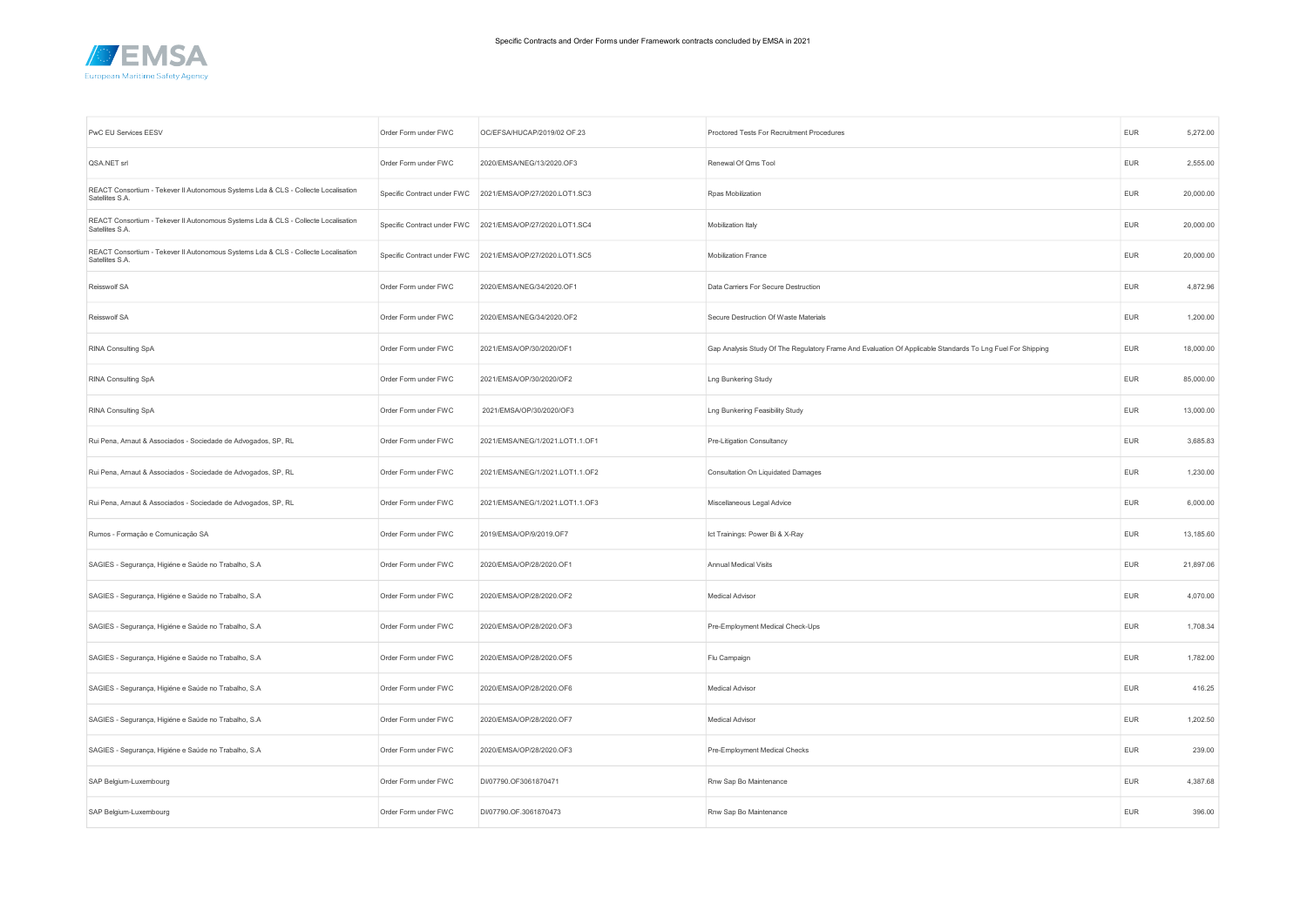

| SAP Belgium-Luxembourg                         | Order Form under FWC        | DI/07790.OF3061871405                                                           | Rnw Sap Bo Maintenance                                    | <b>EUR</b> | 198.00       |
|------------------------------------------------|-----------------------------|---------------------------------------------------------------------------------|-----------------------------------------------------------|------------|--------------|
| SAP Belgium-Luxembourg                         | Order Form under FWC        | DI/07790.OF3061871405                                                           | Rnw Sap Bo Maintenance                                    | <b>EUR</b> | 198.00       |
| SAP Belgium-Luxembourg                         | Order Form under FWC        | DI/07790.OF3061871406                                                           | Rnw Sap Bo Maintenance                                    | <b>EUR</b> | 396.00       |
| Schiebel Aircraft GmbH                         |                             | Specific Contract under FWC 2018/EMSA/OP/10/2018.LOT2.SC12                      | Rpas Operations                                           | EUR        | 3,087,871.59 |
| Schiebel Aircraft GmbH                         |                             | Specific Contract under FWC 2018/EMSA/OP/10/2018.LOT2.SC14                      | Mobilization Alert And Preparation                        | <b>EUR</b> | 13,500.00    |
| Schiebel Aircraft GmbH                         | Specific Contract under FWC | 2021/EMSA/OP/4/2020.LOT1.SC1                                                    | Module 5- Interfacing                                     | <b>EUR</b> | 64,800.00    |
| Schiebel Aircraft GmbH                         |                             | Specific Contract under FWC 2021/EMSA/OP/4/2020.LOT1.SC2                        | Module 6- Capability Test                                 | <b>EUR</b> | 14,900.00    |
| Schiebel Aircraft GmbH                         |                             | Specific Contract under FWC 2018/EMSA/OP/10/2018.LOT2.SC15                      | Rpas Operations In Estonia                                | <b>EUR</b> | 1,763,237.82 |
| Schiebel Aircraft GmbH                         |                             | Specific Contract under FWC 2018/EMSA/OP/10/2018.LOT2.SC17                      | Mobilization Alert And Preparation Denmark                | <b>EUR</b> | 13,500.00    |
| Schiebel Aircraft GmbH                         |                             | Specific Contract under FWC 2018/EMSA/OP/10/2018.LOT2.SC18                      | Rpas Operations                                           | <b>EUR</b> | 765,856.33   |
| Schiebel Aircraft GmbH                         |                             | Specific Contract under FWC 2018/EMSA/OP/10/2018.LOT2.SC16                      | Rpas Operations                                           | EUR        | 1,751,081.69 |
| Schiebel Aircraft GmbH                         |                             | Specific Contract under FWC 2018/EMSA/OP/10/2018.LOT2.SC19                      | Mobilization Alert And Preparation                        | <b>EUR</b> | 13,500.00    |
| Schiebel Aircraft GmbH                         | Specific Contract under FWC | 2018/EMSA/OP/10/2018.LOT2.SC20                                                  | Mobilization Alert And Preparation                        | EUR        | 13,500.00    |
| Segur-Fogo Lda                                 | Order Form under FWC        | 2019/EMSA/NEG/18/2019.OF5                                                       | Corrective Maintenance Doors                              | <b>EUR</b> | 485.00       |
| Segur-Fogo Lda                                 | Order Form under FWC        | 2019/EMSA/NEG/18/2019.OF6                                                       | Corrective Maintenance Doors                              | EUR        | 190.00       |
| Segur-Fogo Lda                                 | Order Form under FWC        | 2019/EMSA/NEG/18/2019.OF7                                                       | Maintenance Of Safety Equipment                           | <b>EUR</b> | 2,395.00     |
| Segur-Fogo Lda                                 | Order Form under FWC        | 2019/EMSA/NEG/18/2019.OF8                                                       | Corrective Maintenance Of Safety Equipment                | EUR        | 2,613.40     |
| SEGUR-FOGO, Engenharia De Seguranca, LDA       | Order Form under FWC        | 2019/EMSA/NEG/16/2019.OF5                                                       | <b>Drill Exercise</b>                                     | <b>EUR</b> | 550.00       |
| SEGUR-FOGO, Engenharia De Seguranca, LDA       | Order Form under FWC        | 2019/EMSA/NEG/16/2019.OF6                                                       | Consultancy Services For Fire Safety External Inspection  | <b>EUR</b> | 1,530.00     |
| Senilife Unipessoal Lda.                       | Order Form under FWC        | 2018/EMSA/NEG/13/2018.OF6                                                       | Senilife Preventative Maintenance, Annual Training, Drill | <b>EUR</b> | 340.00       |
| SES TechCom S.A.                               |                             | Specific Contract under FWC 2018/EMSA/OP/02/2018.LOT3.SC1 EXT 9,10,11           | Satcom Services For Rpas-Efca/Sentinel Extension          | <b>EUR</b> | 567,031.20   |
| SES TechCom S.A.                               |                             | Specific Contract under FWC 2018/EMSA/OP/02/2018.LOT3.SC2.AMENDMENT NO1,2 AND 3 | Satcom Services-Ses Extension                             | <b>EUR</b> | 264,133.33   |
| SES TechCom S.A. (1) Telespazio France SAS (2) |                             | Specific Contract under FWC 2021/EMSA/OP/15/2021.LOT3.SC1                       | Satcom Lundy Sentinel Ses                                 | <b>EUR</b> | 103,442.00   |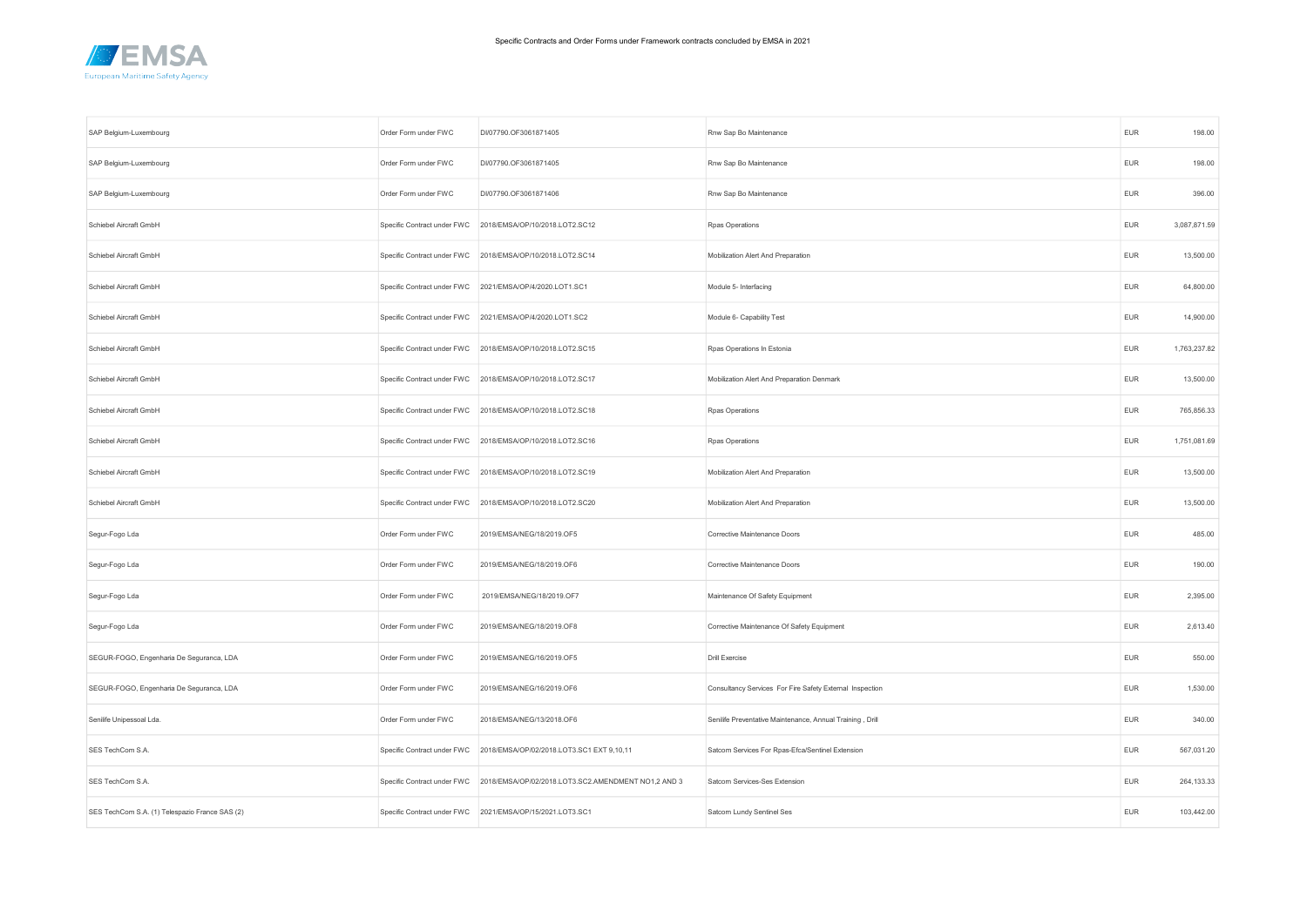

| Siemens Postal, Parcel & Airport Logistics, Unipessoal Lda              | Order Form under FWC        | 2019/EMSA/NEG/36/2019.OF3                              | Preventive Maintenance Service Entrance Hall Security Equipment | <b>EUR</b> | 955.60     |
|-------------------------------------------------------------------------|-----------------------------|--------------------------------------------------------|-----------------------------------------------------------------|------------|------------|
| Sigmaworld Unipessoal                                                   | Order Form under FWC        | 2021/EMSA/NEG/12/2021.OF 1                             | Replacement Of Leds                                             | <b>EUR</b> | 6,603.96   |
| Simbiosystems S.L. (leader), Ubiqware Studio, S.L, Signal Software S.L. | Specific Contract under FWC | 2019/EMSA/OP/1/2019.SC3                                | Vresi Maintenance                                               | <b>EUR</b> | 47,287.58  |
| Simbiosystems S.L. (leader), Ubiqware Studio, S.L, Signal Software S.L. |                             | Specific Contract under FWC 2020/EMSA/SPNEG/1/2020.SC2 | Maintenance Of Moodle As Makcs Software Platform                | <b>EUR</b> | 35,000.00  |
| Simbiosystems S.L. (leader), Ubiqware Studio, S.L, Signal Software S.L. | Specific Contract under FWC | 2019/EMSA/OP/1/2019.SC4                                | Enhancement Of Vresi (Module 2)                                 | <b>EUR</b> | 248,536.00 |
| Simbiosystems S.L. (leader), Ubiqware Studio, S.L, Signal Software S.L. | Specific Contract under FWC | 2019/EMSA/OP/1/2019.SC5                                | Enhancement Of Vresi (Module 2)                                 | <b>EUR</b> | 145,656.00 |
| Simbiosystems S.L. (leader), Ubiqware Studio, S.L, Signal Software S.L. | Specific Contract under FWC | 2020/EMSA/SPNEG/1/2020.SC3                             | Moodle 6 National Extensions                                    | <b>EUR</b> | 72,283.50  |
| Sousa e Coimbra, Lda (CIAL - Centro de Linguas)                         | Order Form under FWC        | 2017/EMSA/OP/06/2017.LOT3.OF10.OF11.OF12               | German Language Training Staff                                  | <b>EUR</b> | 5,770.00   |
| Sousa e Coimbra, Lda (CIAL - Centro de Linguas)                         | Order Form under FWC        | 2017/EMSA/OP/06/2017.LOT3.OF13.OF14                    | German Language Training Staff                                  | <b>EUR</b> | 3,200.00   |
| SPEAK TO ME UNIPESSOAL LDA                                              | Order Form under FWC        | 2017/EMSA/OP/06/2017.LOT4.OF4.OF5                      | En Drafting Skills Training                                     | <b>EUR</b> | 8,820.00   |
| SPEAK TO ME UNIPESSOAL LDA                                              | Order Form under FWC        | 2017/EMSA/OP/06/2017.LOT4.OF6.OF7                      | English Language Training                                       | <b>EUR</b> | 7,400.00   |
| Steelcase - Equipamentos de Escritório, S.A                             | Order Form under FWC        | 2020/EMSA/OP/37/2020.OF3                               | Furniture For Ed Office And Common Meeting Areas                | EUR        | 8,200.32   |
| Steelcase - Equipamentos de Escritório, S.A                             | Order Form under FWC        | 2020/EMSA/OP/37/2020.OF4                               | Tables For Conference Centre                                    | <b>EUR</b> | 17,777.76  |
| Steelcase - Equipamentos de Escritório, S.A                             | Order Form under FWC        | 2020/EMSA/OP/37/2020.OF5                               | Furniture For Meeting Rooms                                     | <b>EUR</b> | 42,271.84  |
| Steelcase - Equipamentos de Escritório, S.A                             | Order Form under FWC        | 2020/EMSA/OP/37/2020.OF6                               | Furniture For Brainstorming Room                                | EUR        | 10,595.51  |
| Steelcase - Equipamentos de Escritório, S.A                             | Order Form under FWC        | 2020/EMSA/OP/37/2020.OF7                               | Furniture For Meeting Areas Ii And Chairs                       | <b>EUR</b> | 26,631.88  |
| Stena Oil                                                               | Specific Contract under FWC | 2019/EMSA/CPNEG/2/2019.LOT1.SC5                        | Eas Baltic - Additional Services                                | <b>EUR</b> | 20,149.60  |
| Stena Oil                                                               | Specific Contract under FWC | 2019/EMSA/CPNEG/2/2019.LOT1.SC6                        | Renewal Eas Baltic                                              | <b>EUR</b> | 277,000.00 |
| Talenter - Trabalho Temporário, S.A.                                    | Order Form under FWC        | 2020/EMSA/OP/35/2019 OF.16                             | Interim Services                                                | <b>EUR</b> | 1,503.16   |
| Talenter - Trabalho Temporário, S.A.                                    | Order Form under FWC        | 2020/EMSA/OP/35/2019 OF.17                             | Interim Services                                                | <b>EUR</b> | 30,018.50  |
| Talenter - Trabalho Temporário, S.A.                                    | Order Form under FWC        | 2020/EMSA/OP/35/2019 OF.18                             | Interim Services                                                | <b>EUR</b> | 2,886.39   |
| Talenter - Trabalho Temporário, S.A.                                    | Order Form under FWC        | 2020/EMSA/OP/35/2019 OF.19                             | Interim Services                                                | <b>EUR</b> | 9,797.40   |
| Talenter - Trabalho Temporário, S.A.                                    | Order Form under FWC        | 2020/EMSA/OP/35/2019 OF.20                             | Interim Services                                                | <b>EUR</b> | 26,135.29  |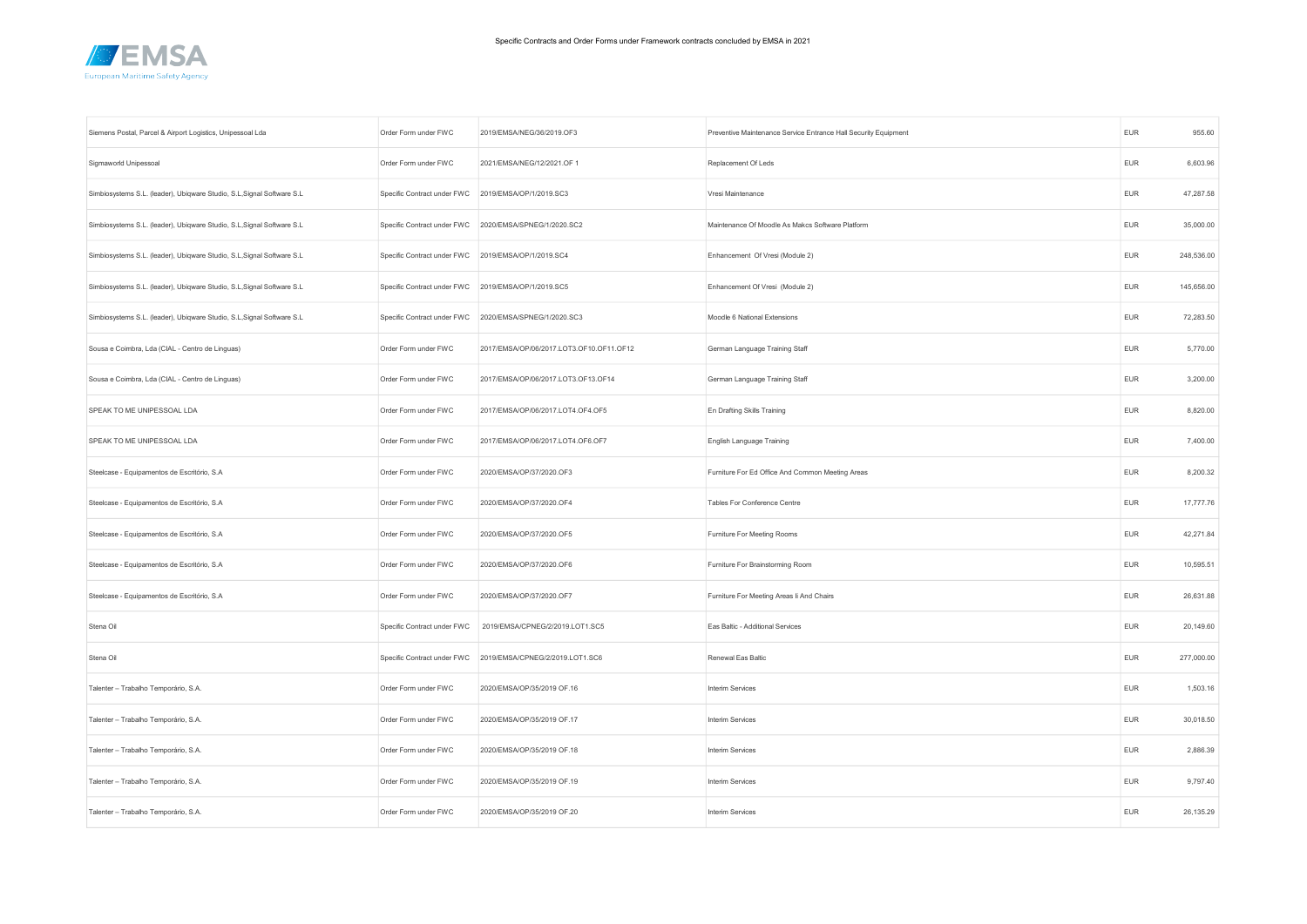

| Talenter - Trabalho Temporário, S.A.                      | Order Form under FWC        | 2020/EMSA/OP/35/2019 OF.21         | Interim Services                                                                                                                                            | <b>EUR</b> | 19,377.08  |
|-----------------------------------------------------------|-----------------------------|------------------------------------|-------------------------------------------------------------------------------------------------------------------------------------------------------------|------------|------------|
| Talenter - Trabalho Temporário, S.A.                      | Order Form under FWC        | 2020/EMSA/OP/35/2019 OF.23         | Interim Services                                                                                                                                            | <b>EUR</b> | 12,626.50  |
| Talenter - Trabalho Temporário, S.A.                      | Order Form under FWC        | 2020/EMSA/OP/35/2019 OF.22         | Interim Services                                                                                                                                            | <b>EUR</b> | 29,148.80  |
| Talenter - Trabalho Temporário, S.A.                      | Order Form under FWC        | 2020/EMSA/OP/35/2019 OF.24         | Interim Services                                                                                                                                            | <b>EUR</b> | 18,832.78  |
| Talenter - Trabalho Temporário, S.A.                      | Order Form under FWC        | 2020/EMSA/OP/35/2019 OF.25         | Interim Services                                                                                                                                            | <b>EUR</b> | 22,216.84  |
| Talenter - Trabalho Temporário, S.A.                      | Order Form under FWC        | 2020/EMSA/OP/35/2019 OF.27         | Interim Services                                                                                                                                            | <b>EUR</b> | 28,259.27  |
| Talenter - Trabalho Temporário, S.A.                      | Order Form under FWC        | 2020/EMSA/OP/35/2019 OF.28         | Interim Services                                                                                                                                            | <b>EUR</b> | 14,804.96  |
| Talenter - Trabalho Temporário, S.A.                      | Order Form under FWC        | 2020/EMSA/OP/35/2019 OF.29         | Interim Services                                                                                                                                            | <b>EUR</b> | 8,466.76   |
| Talenter - Trabalho Temporário, S.A.                      | Order Form under FWC        | 2020/EMSA/OP/35/2019 OF.30         | Interim Services                                                                                                                                            | <b>EUR</b> | 11,975.57  |
| Talenter - Trabalho Temporário, S.A.                      | Order Form under FWC        | 2020/EMSA/OP/35/2019 OF.31         | Interim Services                                                                                                                                            | <b>EUR</b> | 9,144.24   |
| Talenter - Trabalho Temporário, S.A.                      | Order Form under FWC        | 2020/EMSA/OP/35/2019 OF.32         | Interim Services                                                                                                                                            | <b>EUR</b> | 9,143.69   |
| Talenter - Trabalho Temporário, S.A.                      | Order Form under FWC        | 2020/EMSA/OP/35/2019 OF.33         | Interim Services                                                                                                                                            | <b>EUR</b> | 7,081.89   |
| Talenter - Trabalho Temporário, S.A.                      | Order Form under FWC        | 2020/EMSA/OP/35/2019 OF.34         | Interim Services                                                                                                                                            | <b>EUR</b> | 13,243.90  |
| TDGI Tecnologia de Gestão de Imóveis                      | Specific Contract under FWC | 2017/EMSA/OP/08/2016.LOT1.SC7.AMD1 | <b>Extension Of Cleaning Services</b>                                                                                                                       | <b>EUR</b> | 15,493.86  |
| TDGI Tecnologia de Gestão de Imóveis                      | Order Form under FWC        | 2021/EMSA/OP/39/2020.OF1           | Refurbishment Of Emsa'S Entrance                                                                                                                            | <b>EUR</b> | 176,939.43 |
| TOP PARTNER Viagens & Solucoes Empresariais, S.A.         | Order Form under FWC        | FC.18.ADM.0070.2.0 Lot 2           | Bus Services For 62Nd Board Meeting                                                                                                                         | <b>EUR</b> | 370.18     |
| TÜV Rheinland Portugal Inspecções Técnicas Unipessoal LDA | Order Form under FWC        | 2019/EMSA/NEG/10/2019.OF2          | Environmental Management Training                                                                                                                           | <b>EUR</b> | 1,680.00   |
| TÜV Rheinland Portugal Inspecções Técnicas Unipessoal LDA | Order Form under FWC        | 2019/EMSA/NEG/10/2019.OF3          | Internal Audit Of Emsa'S Qms; Iso 21001: Educational Organizations & Iso 29993:2017 For The Delivery Of Learning Services Outside<br>Formal Education & Iso | <b>EUR</b> | 5,670.00   |
| TÜV Rheinland Portugal Inspecções Técnicas Unipessoal LDA | Order Form under FWC        | 2019/EMSA/NEG/10/2019.OF4          | Iso 9001 Quality Management System Lead Auditor; Iso 31000:2018 Risk Management & Refresher For Lead Auditors Trainings                                     | <b>EUR</b> | 10,080.00  |
| U&WE advertising spol s.r.o.                              | Order Form under FWC        | 2018/EMSA/OP/9/2018.LOT1.OF21      | Reprint Language Versions 5Ys                                                                                                                               | <b>EUR</b> | 5,840.00   |
| U&WE advertising spol s.r.o.                              | Order Form under FWC        | 2018/EMSA/OP/9/2018.LOT1.OF22      | Outlook And Facts Figures Printing                                                                                                                          | <b>EUR</b> | 2,640.25   |
| U&WE advertising spol s.r.o.                              | Order Form under FWC        | 2018/EMSA/OP/9/2018.LOT1.OF23      | Printing Eo Service Srcc                                                                                                                                    | <b>EUR</b> | 312.50     |
| U&WE advertising spol s.r.o.                              | Order Form under FWC        | 2018/EMSA/OP/9/2018.LOT1.OF24      | Printing Wall Calendars                                                                                                                                     | <b>EUR</b> | 2,202.00   |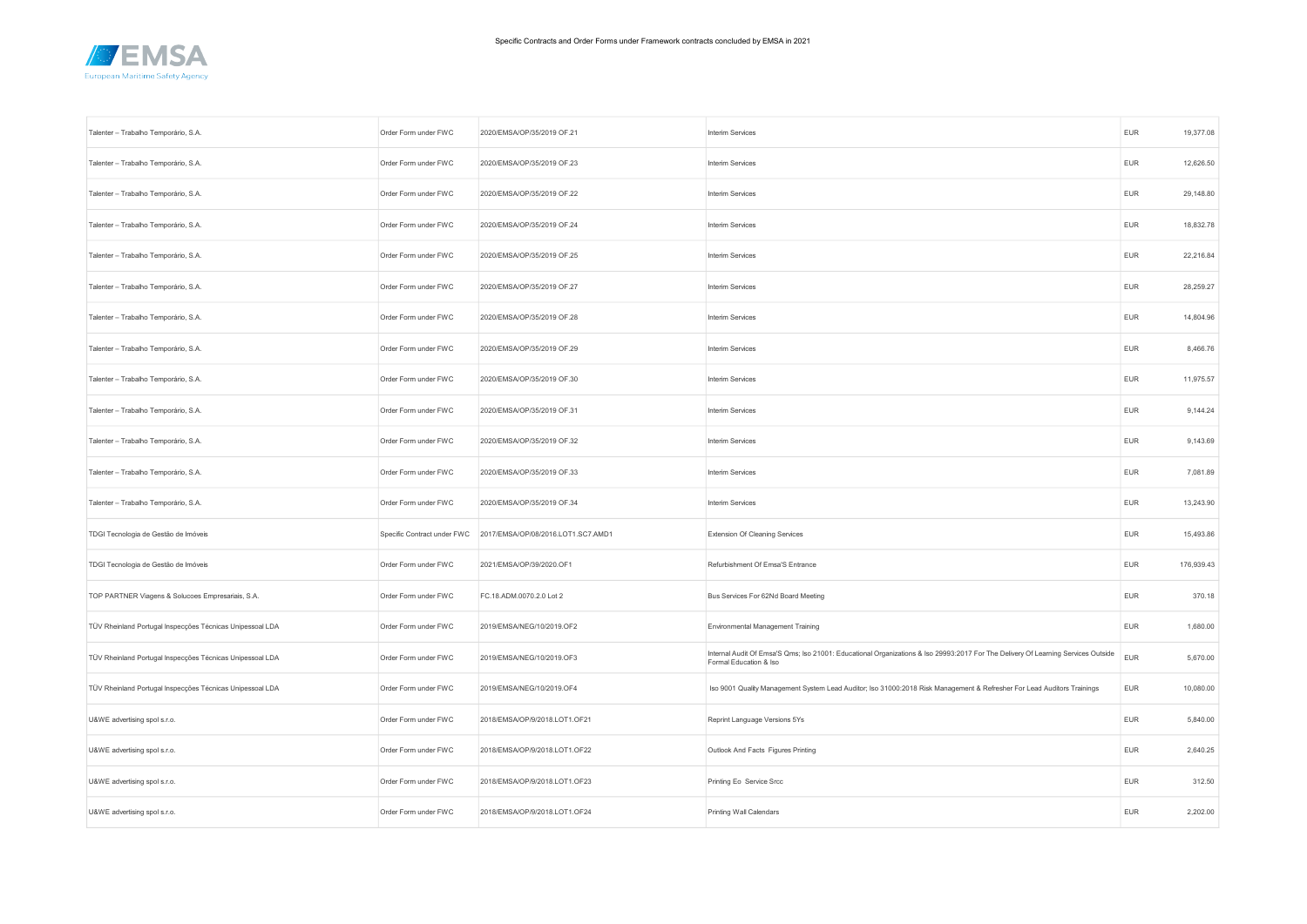

| Urbanos Soluções S.A                               | Order Form under FWC                                 | 2020/EMSA/NEG/10/2020.OF1                                        | Departmental Removals                                                                                                                             | <b>EUR</b> | 255.28     |
|----------------------------------------------------|------------------------------------------------------|------------------------------------------------------------------|---------------------------------------------------------------------------------------------------------------------------------------------------|------------|------------|
| Urbanos Soluções S.A                               | Order Form under FWC                                 | 2020/EMSA/NEG/10/2020.OF2                                        | Removal Services Emter_Cee                                                                                                                        | <b>EUR</b> | 260.40     |
| Urbanos Soluções S.A                               | Order Form under FWC                                 | 2020/EMSA/NEG/10/2020.OF3                                        | Removal Services                                                                                                                                  | <b>EUR</b> | 566.76     |
| Urbanos Soluções S.A                               | Order Form under FWC                                 | 2020/EMSA/NEG/10/2020.OF4                                        | Removal Services October                                                                                                                          | <b>EUR</b> | 415.90     |
| Ventura Associates France                          | Specific Contract under FWC 2021/EMSA/OP/24/2020.SC1 |                                                                  | Rts Audit Study                                                                                                                                   | <b>EUR</b> | 41,840.00  |
| Viasat Netherlands B.V.                            |                                                      | Specific Contract under FWC 2018/EMSA/OP/02/2018.SC7.AMENDMENT 3 | Satcom Services                                                                                                                                   | <b>EUR</b> | 90,694.00  |
| Viasat Netherlands B.V.                            | Specific Contract under FWC 2018/EMSA/OP/02/2018.SC9 |                                                                  | Satcom Services Provision France-Emissions Monitoring-Viasat                                                                                      | <b>EUR</b> | 112,000.00 |
| Viasat Netherlands B.V.                            |                                                      | Specific Contract under FWC 2018/EMSA/OP/02/2018.SC10            | Satcom Services Provision Spain-Emissions Monitoring-Viasat                                                                                       | <b>EUR</b> | 95,267.74  |
| <b>VVA Brussels</b>                                |                                                      | Specific Contract under FWC 2021/EMSA/OP/29/2020.LOT1.SC1        | Gap Analysis                                                                                                                                      | <b>EUR</b> | 22,000.00  |
| <b>VVA Brussels</b>                                |                                                      | Specific Contract under FWC 2021/EMSA/OP/29/2020.LOT1.SC2        | Gap Analysis                                                                                                                                      | <b>EUR</b> | 22,000.00  |
| <b>VVA Brussels</b>                                |                                                      | Specific Contract under FWC 2021/EMSA/OP/29/2020.LOT1.SC3        | Gap Analysis                                                                                                                                      | <b>EUR</b> | 22,000.00  |
| <b>VVA Brussels</b>                                |                                                      | Specific Contract under FWC 2021/EMSA/OP/29/2020.LOT1.SC4        | Provision Of Services In Support Of The Transposition, Implementation, And Enforcement Following The Ratification Of International<br>Conventions | <b>EUR</b> | 19,000.00  |
| <b>VVA Brussels</b>                                |                                                      | Specific Contract under FWC 2021/EMSA/OP/29/2020.LOT1.SC5        | Provision Of Services In Support Of The Transposition Of Eu Legislation                                                                           | <b>EUR</b> | 28,100.00  |
| Wide Scope - Sistemas de Planeamento e Optimização | Specific Contract under FWC 2017/EMSA/OP/02/2017.SC9 |                                                                  | Stcw-Is Maintenance                                                                                                                               | <b>EUR</b> | 5,000.00   |
| Wide Scope - Sistemas de Planeamento e Optimização | Specific Contract under FWC 2021/EMSA/OP/4/2021.SC1  |                                                                  | Maintenance Of The Stcw-Is                                                                                                                        | <b>EUR</b> | 27,000.00  |
| World Maritime University (WMU)                    |                                                      | Specific Contract under FWC 2021/EMSA/OP/29/2020/LOT 2 - SC 1    | Gap Analysis For Md                                                                                                                               | <b>EUR</b> | 21,500.00  |
| World Maritime University (WMU)                    |                                                      | Specific Contract under FWC 2021/EMSA/OP/29/2020/LOT 2 - SC2     | Services In Support Of The Transposition, Implementation And Enforcement, Following The Ratification Of International Conventions                 | EUR        | 23,031.00  |
| World Maritime University (WMU)                    | Specific Contract under FWC 2020/EMSA/OP/7/2020.SC4  |                                                                  | <b>Brokering Services</b>                                                                                                                         | <b>EUR</b> | 26,906.00  |
| World Maritime University (WMU)                    | Specific Contract under FWC 2020/EMSA/OP/7/2020.SC4  |                                                                  | <b>Brokering Services</b>                                                                                                                         | <b>EUR</b> | 13,431.00  |
| World Maritime University (WMU)                    |                                                      | Specific Contract under FWC 2021/EMSA/OP/29/2020/LOT 2 - SC3     | Services In Support Of The Transposition, Implementation And Enforcement, Following The Ratification Of International Conventions                 | <b>EUR</b> | 24,800.00  |
| World Maritime University (WMU)                    | Specific Contract under FWC 2020/EMSA/OP/7/2020.SC5  |                                                                  | Emsa Academy Flag State Inspector                                                                                                                 | <b>EUR</b> | 358,310.00 |
| World Maritime University (WMU)                    |                                                      | Specific Contract under FWC 2021/EMSA/OP/29/2020/LOT 2 - SC4     | Services In Support Of The Transposition, Implementation And Enforcement, Following The Ratification Of International Conventions                 | <b>EUR</b> | 24,120.00  |
| World Maritime University (WMU)                    |                                                      | Specific Contract under FWC 2021/EMSA/OP/29/2020.LOT2 - SC5      | Services In Support Of The Transposition, Implementation And Enforcement, Following The Ratification Of International Conventions                 | <b>EUR</b> | 24,062.00  |